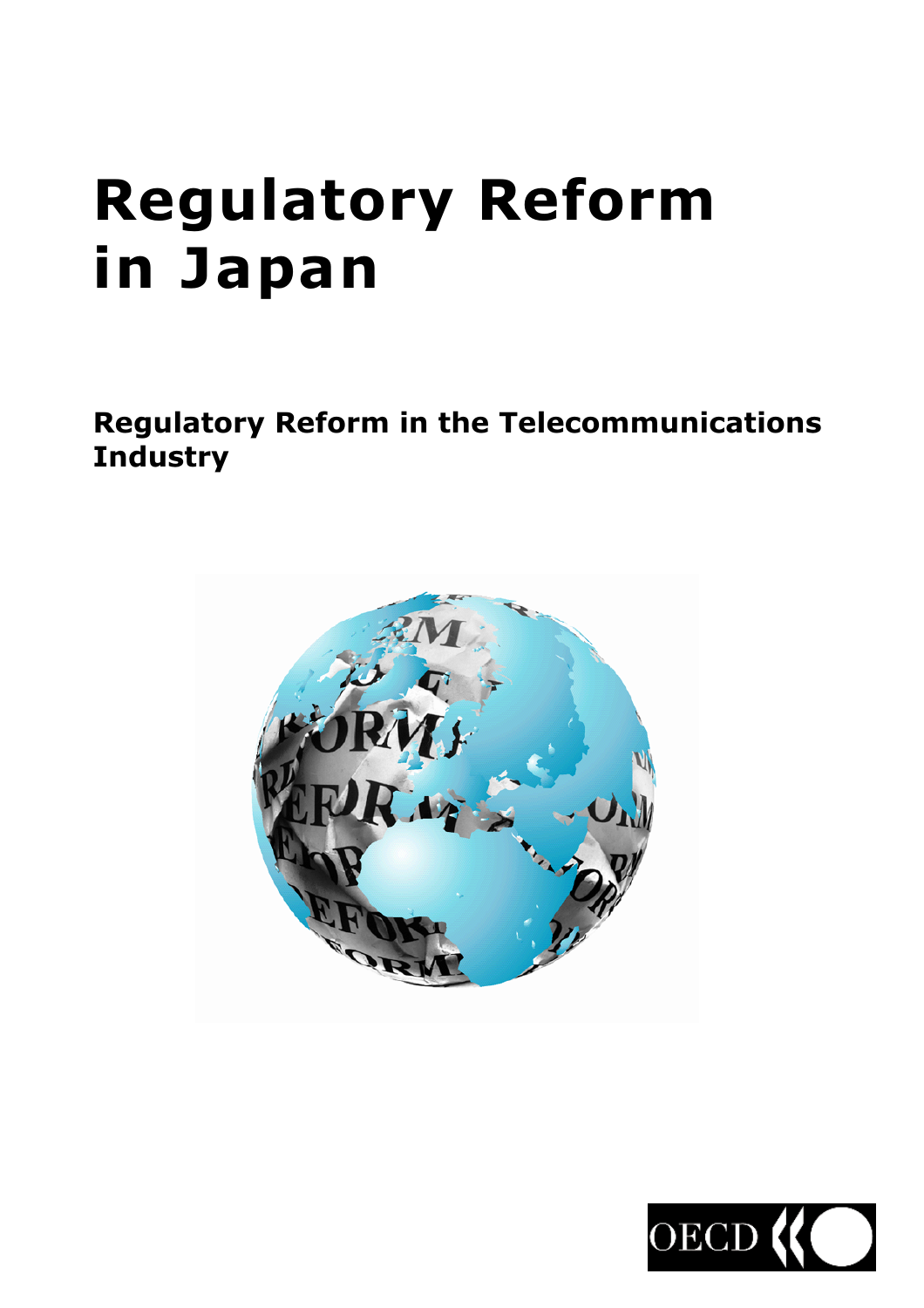## **ORGANISATION FOR ECONOMIC CO-OPERATION**

## **AND DEVELOPMENT**

 Pursuant to Article 1 of the Convention signed in Paris on 14th December 1960, and which came into force on 30th September 1961, the Organisation for Economic Co-operation and Development (OECD) shall promote policies designed:

- to achieve the highest sustainable economic growth and employment and a rising standard of living in Member countries, while maintaining financial stability, and thus to contribute to the development of the world economy;
- to contribute to sound economic expansion in Member as well as non-member countries in the process of economic development; and
- to contribute to the expansion of world trade on a multilateral, non-discriminatory basis in accordance with international obligations.

 The original Member countries of the OECD are Austria, Belgium, Canada, Denmark, France, Germany, Greece, Iceland, Ireland, Italy, Luxembourg, the Netherlands, Norway, Portugal, Spain, Sweden, Switzerland, Turkey, the United Kingdom and the United States. The following countries became Members subsequently through accession at the dates indicated hereafter: Japan (28th April 1964), Finland (28th January 1969), Australia (7th June 1971), New Zealand (29th May 1973), Mexico (18th May 1994), the Czech Republic (21st December 1995), Hungary (7th May 1996), Poland (22nd November 1996), Korea (12th December 1996) and the Slovak Republic (14th December 2000). The Commission of the European Communities takes part in the work of the OECD (Article 13 of the OECD Convention).

## *Publié en français sous le titre :*

## LA RÉFORME DE LA RÉGLEMENTATION DANS L'INDUSTRIE DES TÉLÉCOMMUNICATIONS

#### © OECD 1999.

Permission to reproduce a portion of this work for non-commercial purposes or classroom use should be obtained through the Centre français d'exploitation du droit de copie (CFC), 20, rue des Grands-Augustins, 75006 Paris, France, tel. (33-1) 44 07 47 70, fax (33-1) 46 34 67 19, for every country except the United States. In the United States permission should be obtained through the Copyright Clearance Center, Customer Service, (508)750-8400, 222 Rosewood Drive, Danvers, MA 01923 USA, or CCC Online: *www.copyright.co*m. All other applications for permission to reproduce or translate all or part of this book should be made to OECD Publications, 2, rue André-Pascal, 75775 Paris Cedex 16, France.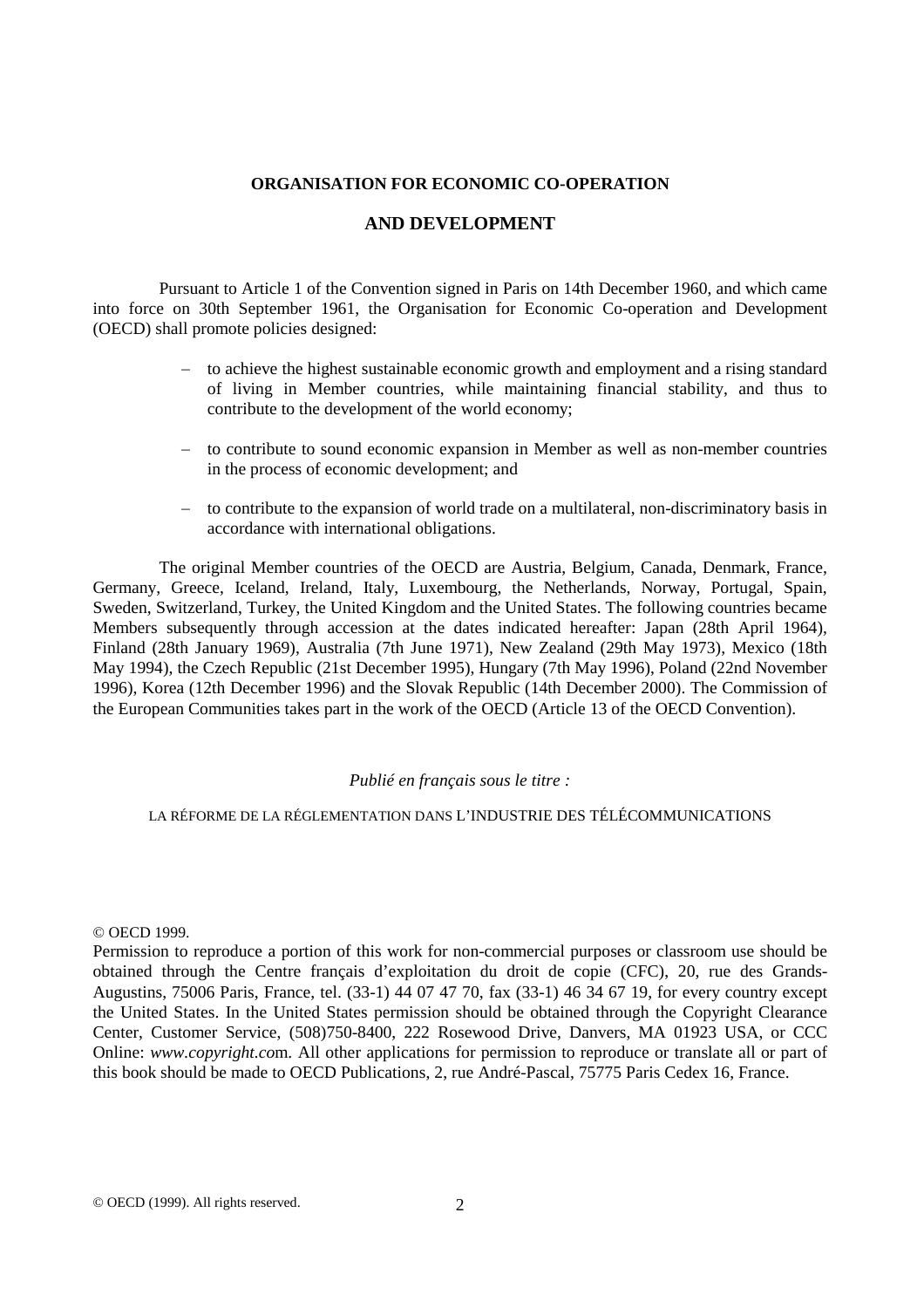#### **FOREWORD**

 Regulatory reform has emerged as an important policy area in OECD and non-OECD countries. For regulatory reforms to be beneficial, the regulatory regimes need to be transparent, coherent, and comprehensive, spanning from establishing the appropriate institutional framework to liberalising network industries, advocating and enforcing competition policy and law and opening external and internal markets to trade and investment.

 This report on *Regulatory Reform in the Telecommunications Industry* analyses the institutional set-up and use of policy instruments in Japan. It also includes the country-specific policy recommendations developed by the OECD during the review process.

 The report was prepared for *The OECD Review of Regulatory Reform in Japan* published in 1999. The Review is one of a series of country reports carried out under the OECD's Regulatory Reform Programme, in response to the 1997 mandate by OECD Ministers.

 Since then, the OECD has assessed regulatory policies in 16 member countries as part of its Regulatory Reform programme. The Programme aims at assisting governments to improve regulatory quality — that is, to reform regulations to foster competition, innovation, economic growth and important social objectives. It assesses country's progresses relative to the principles endorsed by member countries in the 1997 *OECD Report on Regulatory Reform*.

 The country reviews follow a multi-disciplinary approach and focus on the government's capacity to manage regulatory reform, on competition policy and enforcement, on market openness, specific sectors such as electricity and telecommunications, and on the domestic macroeconomic context.

 This chapter was principally prepared by Wonki Min, with the participation of Dimitri Ypsilanti, of the Directorate on Science, Technology, and Industry of the OECD. It benefited from extensive comments provided by colleagues throughout the OECD Secretariat, as well as close consultations with a wide range of government officials, parliamentarians, business and trade union representatives, consumer groups, and academic experts in Japan. The report was peer-reviewed by the 30 member countries of the OECD. It is published under the authority of the OECD Secretary-General.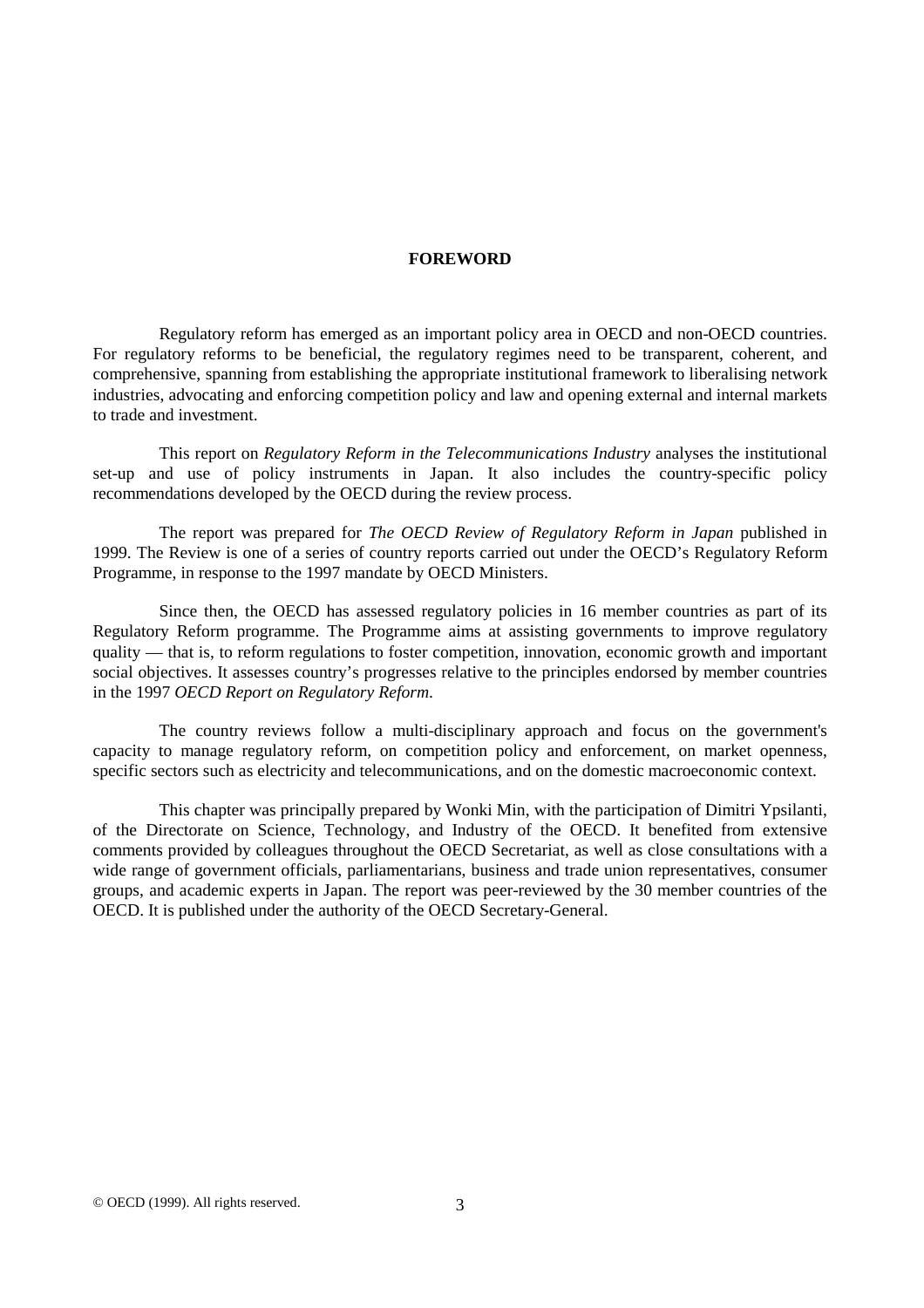# **TABLE OF CONTENTS**

| 1.   |                                                                                |  |
|------|--------------------------------------------------------------------------------|--|
| 1.1  |                                                                                |  |
| 1.2. | General features of the regulatory regime, telecommunications market and       |  |
|      |                                                                                |  |
| 2.   |                                                                                |  |
| 2.1. |                                                                                |  |
| 2.2. | Regulations and related policy instruments in the telecommunications sector 19 |  |
| 2.3  |                                                                                |  |
|      |                                                                                |  |
| 3.1  |                                                                                |  |
| 3.2  |                                                                                |  |
| 4.   |                                                                                |  |
| 4.1  |                                                                                |  |
| 4.2  |                                                                                |  |
| 4.3  |                                                                                |  |
|      |                                                                                |  |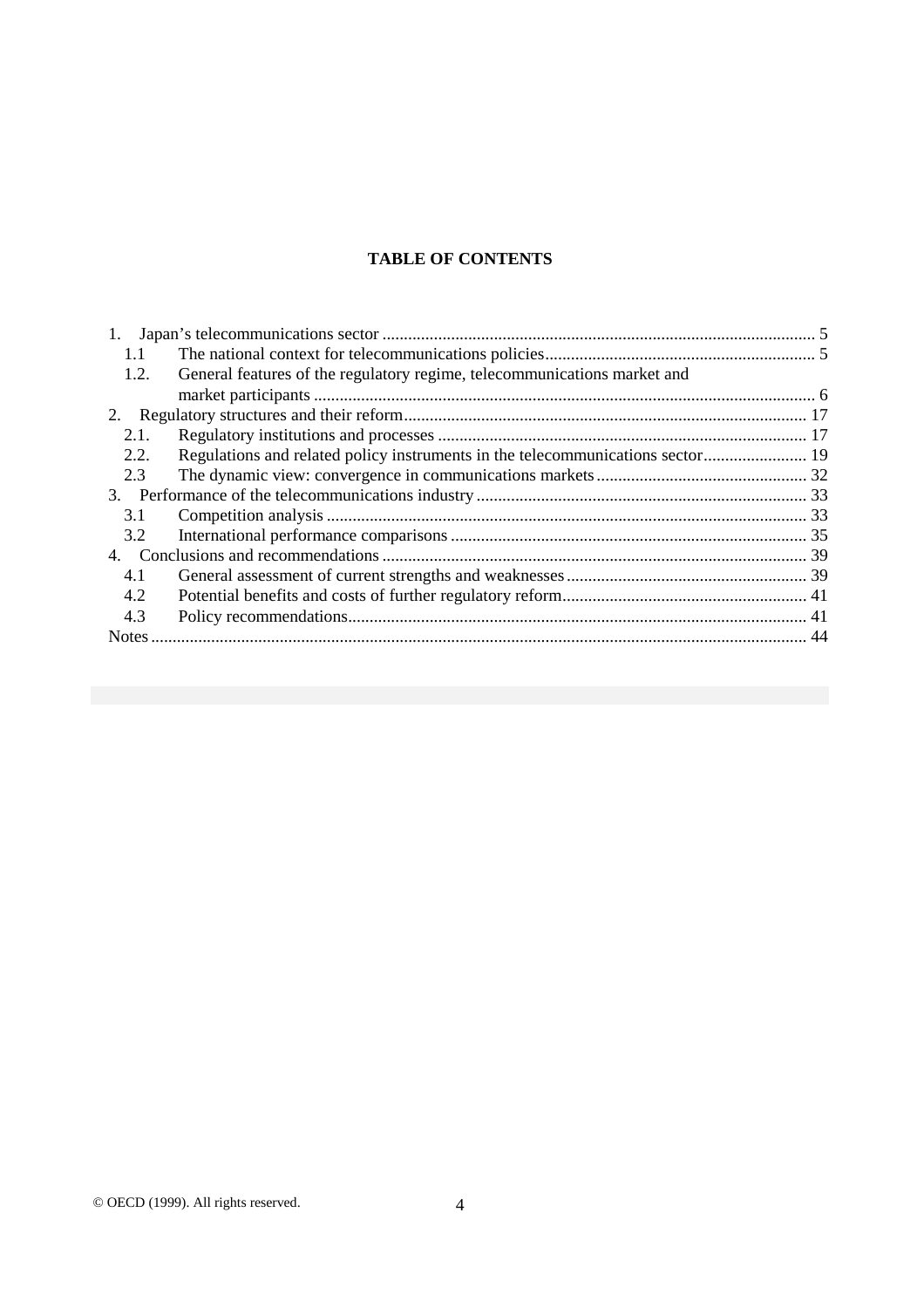## **Executive Summary**

## **Background Report on Regulatory Reform in the Telecommunications Industry**

The telecommunications industry has undergone significant regulatory reform over the last decade. By 1998, 23 OECD countries had liberalised their telecommunication markets, including voice telephony, infrastructure investment and investment by foreign enterprises. The success of this liberalisation process will depend on the presence of a transparent and effective regulatory regime that enables the development of full competition, while efficiently protecting the public interest. This report addresses whether Japan's regulatory regime makes possible a successful liberalisation process by assessing telecommunications regulations in Japan, recent regulatory reforms and their impacts on market performance.

Japan is one of the few countries to have introduced competition in the 1980s, along with the United States and the United Kingdom. Since market liberalisation began in 1985, Japan has introduced many liberalisation measures to encourage fair competition. In particular, following the February 1997 WTO agreement on basic telecommunications services, Japan made significant changes to its regulatory regime such as elimination of the article on the prevention of excessive facilities (so-called "supply-demand" standard for market entry) and foreign ownership restrictions on Type 1 carriers, except NTT. There are no longer any line-of-business restrictions in Japan and many major global companies are beginning to compete in the Japanese telecommunications market. As a result, there is strong competition in the national long distance market and the international market. In addition, the rapid growth of cellular mobile services and telephony services based on cable television (CATV) networks is raising the prospect that these can be an alternative to local fixed voice telephony service, which is currently dominated by NTT. The emergence of utility-based Type 1 carriers could also facilitate competition in the local voice telephony market.

However, in spite of the large number of market players, consumers have not yet benefited fully from liberalisation due to the tariff approval system which lasted until November 1998. Furthermore, many important regulatory safeguards, such as a LRIC (Long Run Incremental Cost) accounting system for interconnection, a universal service funding mechanism, number portability, carrier pre-selection and a method to select mobile licensees when the number of applicants is greater than what can be sustained by spectrum resources, are not in place yet.

In November 1998, the Ministry of Post and Telecommunications (MPT) introduced a tariff notification system, which allows companies to determine their own prices without obtaining approval from MPT except for NTT's local basic services. This decision is a milestone for the liberalisation of the telecommunications market since it finally makes effective price competition possible. However, the remaining regulatory issues should be addressed properly and promptly in order to ensure a fair and transparent competitive environment for all market players. In addition, there is a possibility that the proposed NTT break-up may not be effective to promote infrastructure competition because of the holding company structure. MPT should take necessary steps to establish a more effective regulatory framework in order to promote effective competition, increase consumer benefits and allow market-oriented business activities to develop.

## **1. Japan's telecommunications sector**

## *1.1 The national context for telecommunications policies*

 As of 31 December 1997, with telecommunication revenues of \$110.0 billion, Japan has the second largest telecommunications market in the world.<sup>1</sup> Its market size is less than half that of the United States (\$256.8 billion) but twice that of Germany (\$43.6 billion). The incumbent operator, NTT, is the world's largest telecommunications operator with \$78.1 billion revenues.<sup>2</sup>

 As of 31 December 1997, there were 47.9 telecommunication access lines (*i.e.* the total of fixed access lines and cellular mobile subscribers) per 100 inhabitants in Japan. This is just below the OECD average of 48.9.<sup>3</sup>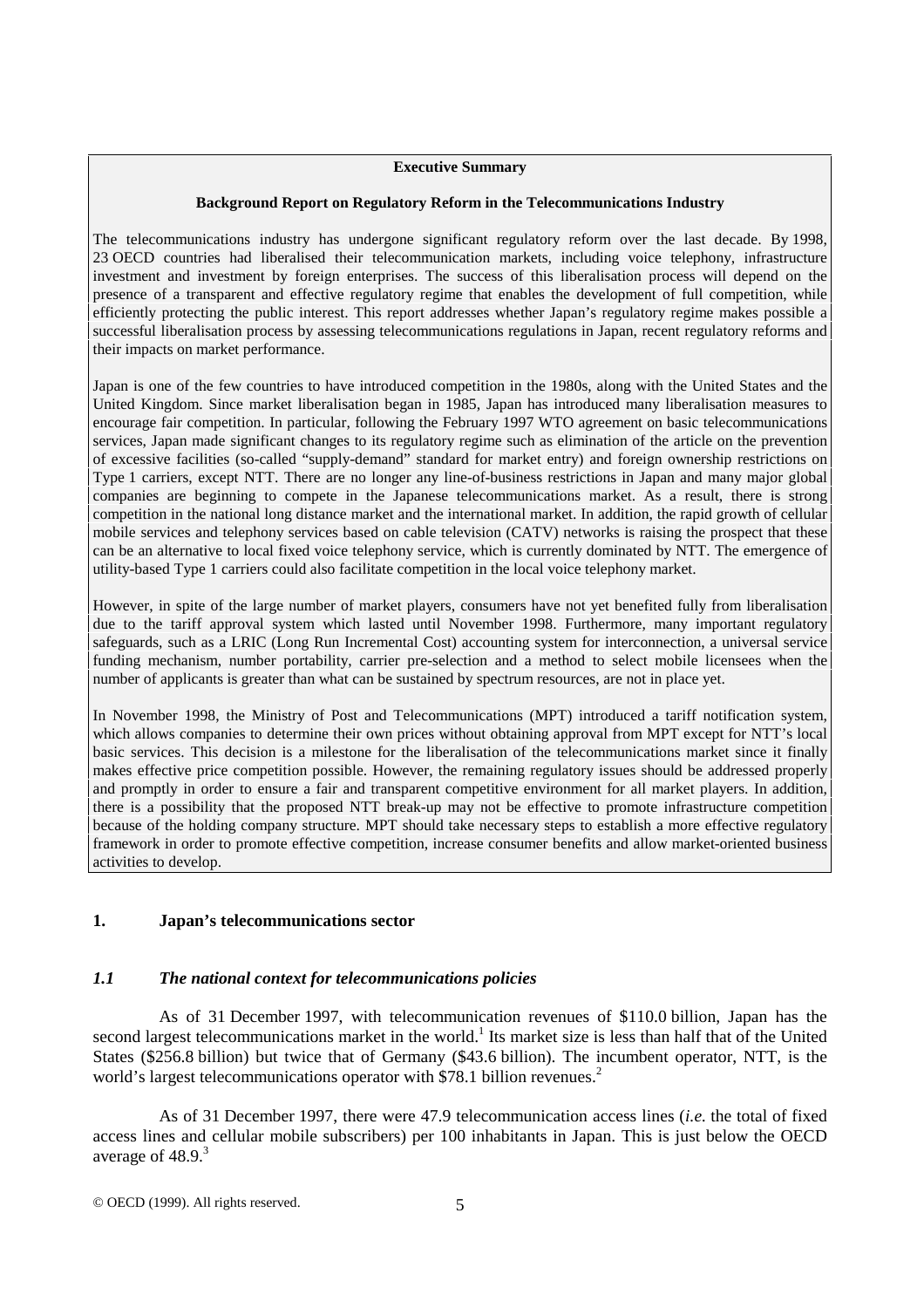In Japan, the telecommunications industry is a core industry and has a significant impact on the entire Japanese economy (Tables 1 and 2). The telecommunications market is expanding rapidly and the level of investment by telecommunications Type 1 carriers<sup>4</sup> is the second largest across all industry sectors.

| Table 1. |  | Market size by Type 1 telecommunications business (FY 1996 annual sales) |  |
|----------|--|--------------------------------------------------------------------------|--|
|----------|--|--------------------------------------------------------------------------|--|

(Trillion yen)

|                      | <b>Electrical</b><br><b>Machinery</b> | Auto-<br><b>Mobile</b> | <b>Electric</b><br>power | <b>Telecom</b><br>(Type 1) | Iron &<br>steel | <b>Ship</b><br>building | Gas       |
|----------------------|---------------------------------------|------------------------|--------------------------|----------------------------|-----------------|-------------------------|-----------|
| Market size          | つつ<br>21.1                            | 20.8                   | 15.1                     | 14.1                       | 6.6             | 5.4                     | 1.9       |
| (% )<br>Growth rate' | о.                                    | 9.6                    | $-0.1$                   | 21.0                       | ن د             | 5.6                     | 52<br>ر.ر |

1. Growth rate from previous fiscal year.

*Source*: "Outline of the Telecommunications Business in Japan", March 1998, MPT.

|  | Table 2. Facilities investment by Type 1 telecommunications business (FY 1997 plans) |  |  |  |  |  |
|--|--------------------------------------------------------------------------------------|--|--|--|--|--|
|--|--------------------------------------------------------------------------------------|--|--|--|--|--|

|                      | Electric<br><b>Power</b> | <b>Telecom</b><br>(Tvpe1) | <b>Electrical</b><br>machinery | <b>Services</b> | <b>Chemicals</b> | Real<br>estate    | Auto-<br><b>Mobile</b> |
|----------------------|--------------------------|---------------------------|--------------------------------|-----------------|------------------|-------------------|------------------------|
| Investment           | 5.1                      | 4.2                       | 3.5                            | 2.9             | 1.9              |                   |                        |
| (% )<br>Growth rate' | ، ب                      | Q<br>.                    | 25<br>ر. ر                     | $-12.0$         | 3.3              | $\sim$ $\sim$<br> | 7 <sub>2</sub><br>ے ،  |

1. Growth rate from previous fiscal year.

*Source:* "Outline of the Telecommunications Business in Japan", March 1998, MPT*.* 

## *1.2. General features of the regulatory regime, telecommunications market and market participants*

## *1.2.1 Brief history*

 Until 1952, Japan's telecommunication facilities and services were operated through a direct government monopoly by the Ministry of Telecommunications. In 1952, the Ministry of Telecommunications was transformed into a wholly state-owned corporation, Nippon Telegraph and Telephone Public Corporation (NTT), with a monopoly over domestic telecommunications. At the same time, Kokusai Denshin Denwa (KDD), a government-regulated corporation, became the monopoly provider of international telecommunications services. In line with the transformation of the Ministry of Telecommunications into NTT in 1952, the Ministry of Posts was reshaped as the Ministry of Posts and Telecommunications with supervisory responsibilities for NTT and KDD as well as direct responsibilities for postal services, postal savings and postal life insurance.

 In the early 1980s, growing business pressure for reform and more flexibility in telecommunications policy resulted in 1982 in a recommendation by the Ad hoc Committee on Administrative Reform for full-scale divestiture and privatisation of NTT. Less drastic reforms were supported by business (*Keidanren*) and by NTT itself. Pressure from the Ministry of International Trade and Industry (with responsibility for the computer and computer services industry) to open value-added network service markets, as well as MPT's recognition that Japan's communication sector needed to respond to new demands for diversified communication needs, also fuelled the pressure for change.

© OECD (1999). All rights reserved. 6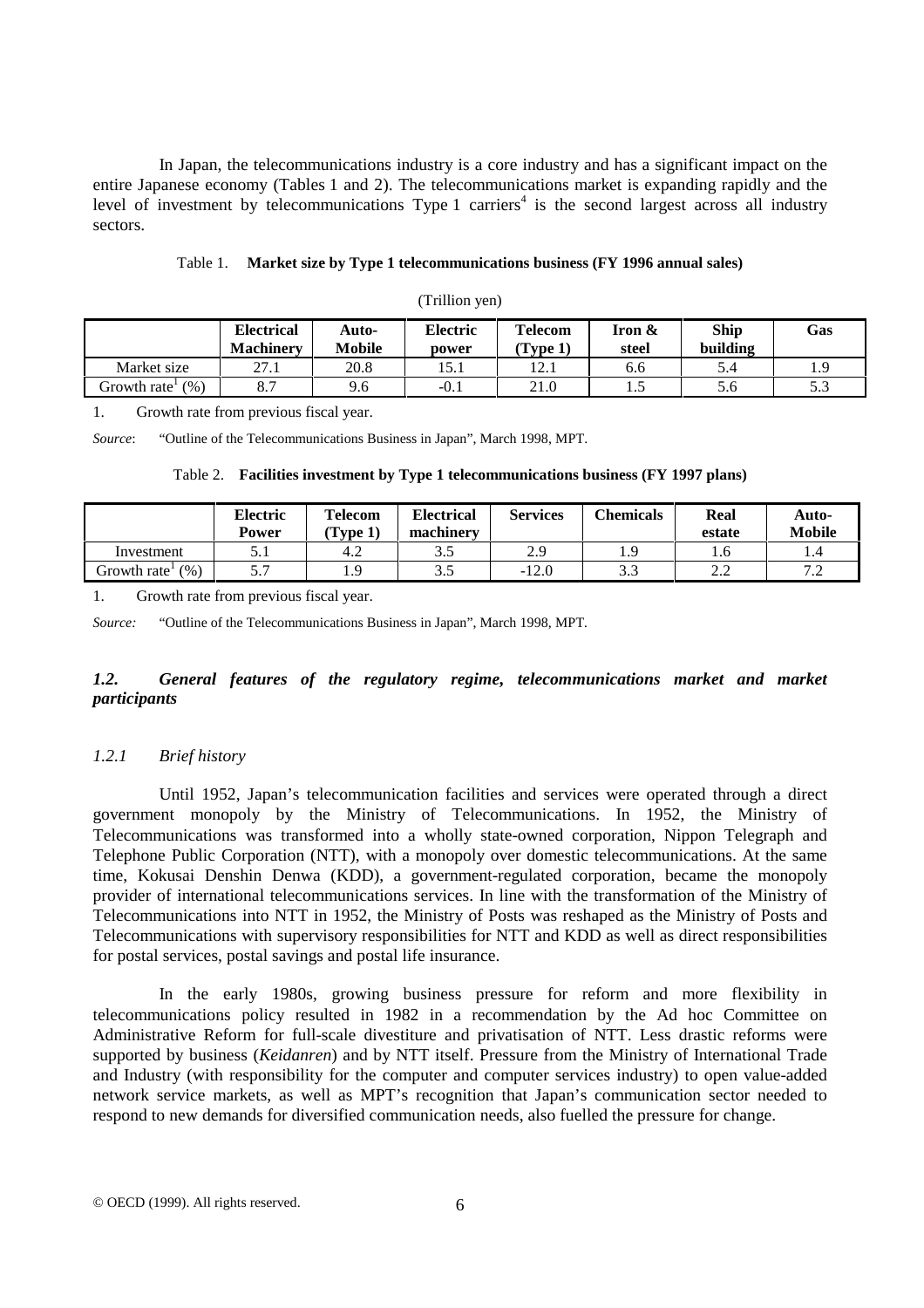In 1985, by enacting the Telecommunications Business Law (TBL), Japan introduced competition into its telecommunications market. Along with the enactment of the NTT Law, which aimed to give more autonomy to NTT, MPT implemented the so-called "First Reform of the Telecommunications System". Unlike many other countries, which liberalised their telecommunications equipment and services markets separately, under the TBL Japan simultaneously liberalised terminal equipment and introduced competition in telecommunications network infrastructure and services. The Law also made a clear distinction between market participants who own infrastructure and those whose activities are based on leased infrastructure. This distinction remains the basis of Japan's regulatory framework for the telecommunications sector.

With the enactment of the NTT Law in 1985, the process of privatising NTT began<sup>5</sup> and NTT was granted more autonomy in its management. Meanwhile, based on the NTT Law, MPT has the authority to supervise NTT when it carries out activities not stipulated in the NTT Law.

#### Box 1. **Changes made by the enactment of the TBL (1985)**

- $\bullet$ Introduction of competition in the telecommunications market
- $\bullet$ Liberalisation of value-added network service
- $\bullet$ Liberalisation of sales of telephone sets

 While "the first reform of the telecommunications system" in 1985 resulted in the introduction of competition in the Japanese telecommunications market, competition was far from effective. Since market entry and tariffs were subject to individual licensing or approval from the Minister, carriers were not able to make important business decisions without first obtaining permission from the Minister. Moreover, there was no competition in the local telecommunications market, and competition between NTT (or KDD) and the new entrants in long distance and international telecommunications markets was managed by MPT through the tariff approval system.

 Although there are still some regulatory issues outstanding, MPT has also made significant efforts at further liberalisation of the telecommunications market since the first reform in 1985. In 1993, MPT decided to allow multi-station operators (MSOs) in the CATV market and, more importantly, to allow CATV companies to offer telecommunications services using CATV networks. In 1996, MPT announced "the second reform of the info-communications system in Japan"<sup>6</sup> which included many important policy changes, notably the break-up of NTT, the establishment of interconnection rules and the promotion of further deregulation such as the introduction of a tariff notification system for mobile companies.

 As a result of commitments by Japan under the WTO agreement on basic telecommunications services and the second reform plan in 1996, a number of important changes have been made over the last several years. First, the TBL, NTT Law and KDD Law were amended in June 1997. In terms of the TBL, there were three important developments in favour of ensuring fair competition and enhancing the transparency of the regulatory regime. First, the so-called "supply and demand" provisions<sup>7</sup> used as basis for granting a license were abolished. These provisions, which allowed MPT to determine, on the basis of ensuring a balance between supply and demand, whether a Type 1 license should be provided, were regarded as a symbol of high entry barrier in Japan's licensing regime. Nevertheless, the remaining general public interest provisions in the TBL still give grounds for MPT to block new entry by companies if they cannot meet the examination standards (see Section 2.2.1). Second, a new interconnection scheme, including accounting separation and non-discriminatory interconnection for "designated facilities", was introduced to ensure transparent and fair interconnection conditions between the incumbent and new entrants (see Section 2.2.2). Third, new provisions for a numbering plan were added in the TBL in order to ensure equal access to numbers (see Section 2.2.5).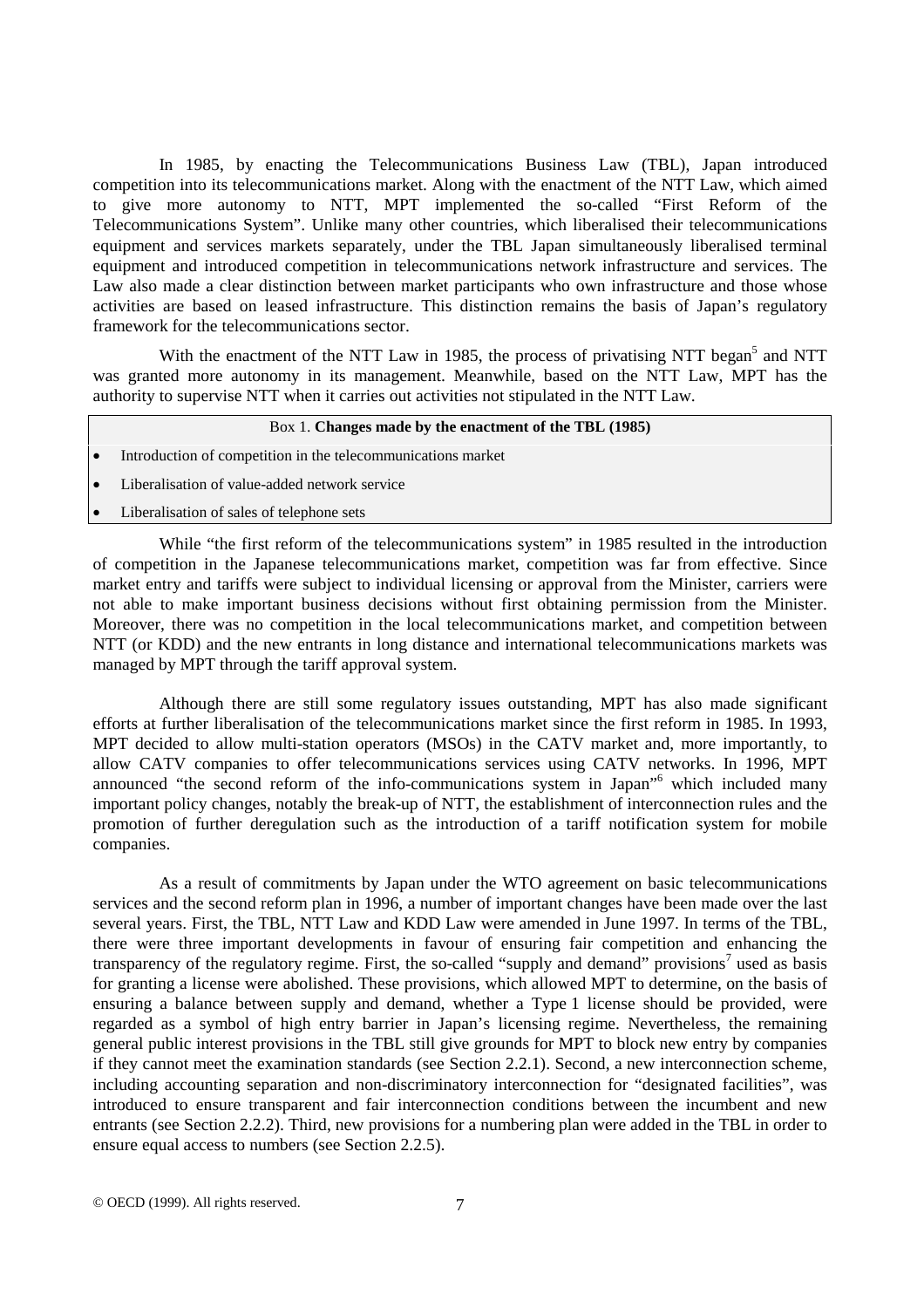In May 1998, the TBL was amended to abolish the approval system for Type 1 carriers' retail prices and to replace it with a notification system from 1 November 1998. The amendment also made it possible to introduce price-cap regulation on NTT's local fixed basic service charges where competition is not fully developed (see Section 2.2.3). Together with the relaxation of restrictions on NTT's international telecommunications service, the amendment of the KDD Law allowed KDD to enter the domestic telecommunications market using its own domestic communications transmission lines and communications satellite. Furthermore, the KDD Law was abolished in July 1998.<sup>8</sup> The abolition of this law changes KDD from a special company to a private company and enables it to make autonomous business decisions. In addition, the 20 % foreign ownership restriction on KDD has been lifted, in effect cancelling the reservation Japan had made at the WTO.

 In the mobile market**,** NTT enjoyed a monopoly position until 1988. In December 1988, two companies entered the cellular market with analogue technology and in April 1994 MPT introduced competition by allowing four digital cellular mobile carriers to enter each of ten separate regional markets<sup>9</sup>. In April 1994, MPT also liberalised the mobile telephone equipment market by introducing COMA (Customer Owned and Maintained System) which allowed customers to buy their terminal equipment not only from mobile service companies but also from equipment retail shops. This led to significant price declines in terminal equipment and stimulated the growth of mobile services. In July 1995, further mobile market entry occurred when three PHS (Personal Handy-phone System) carriers were allowed to enter each regional market.

|       | Brief history of the Japanese telecommunications market<br>Box 2.                                                                |
|-------|----------------------------------------------------------------------------------------------------------------------------------|
| 1952: | Establishment of MPT                                                                                                             |
|       | Establishment of NTT and KDD                                                                                                     |
| 1979: | NTT starts mobile services                                                                                                       |
| 1985: | Introduction of competition in the telecommunications market                                                                     |
|       | Granting Type 1 licenses to new common carriers (NCCs) (three national long distance carriers and<br>two international carriers) |
|       | Liberalisation of value-added network services                                                                                   |
|       | Liberalisation of sales of telephone sets                                                                                        |
| 1986: | Privatisation of NTT                                                                                                             |
| 1988: | NCCs enter the mobile market                                                                                                     |
| 1992: | Separation of mobile business unit from NTT                                                                                      |
| 1993: | Division of the mobile business carrier separated from NTT into nine companies                                                   |
| 1994: | Introduction of competition by three or four carriers in each mobile market block                                                |
|       | Permission for three PHS carriers in each market block                                                                           |
|       | Liberalisation of the mobile telecommunications equipment market                                                                 |
| 1996: | Announcement of NTT's break-up into one long distance company and two regional companies within a<br>holding company structure   |
|       | Introduction of tariff notification system for mobile operators                                                                  |
| 1997: | Liberalisation of international simple resale (ISR) services including Internet telephony service                                |
| 1998: | Lifting of restrictions on foreign capital investment, except for NTT                                                            |
|       | Introduction of tariff notification system for all Type 1 Telecommunications services except NTT's local<br>services             |
|       | Abolition of KDD Law (Lifting foreign ownership restriction on KDD)                                                              |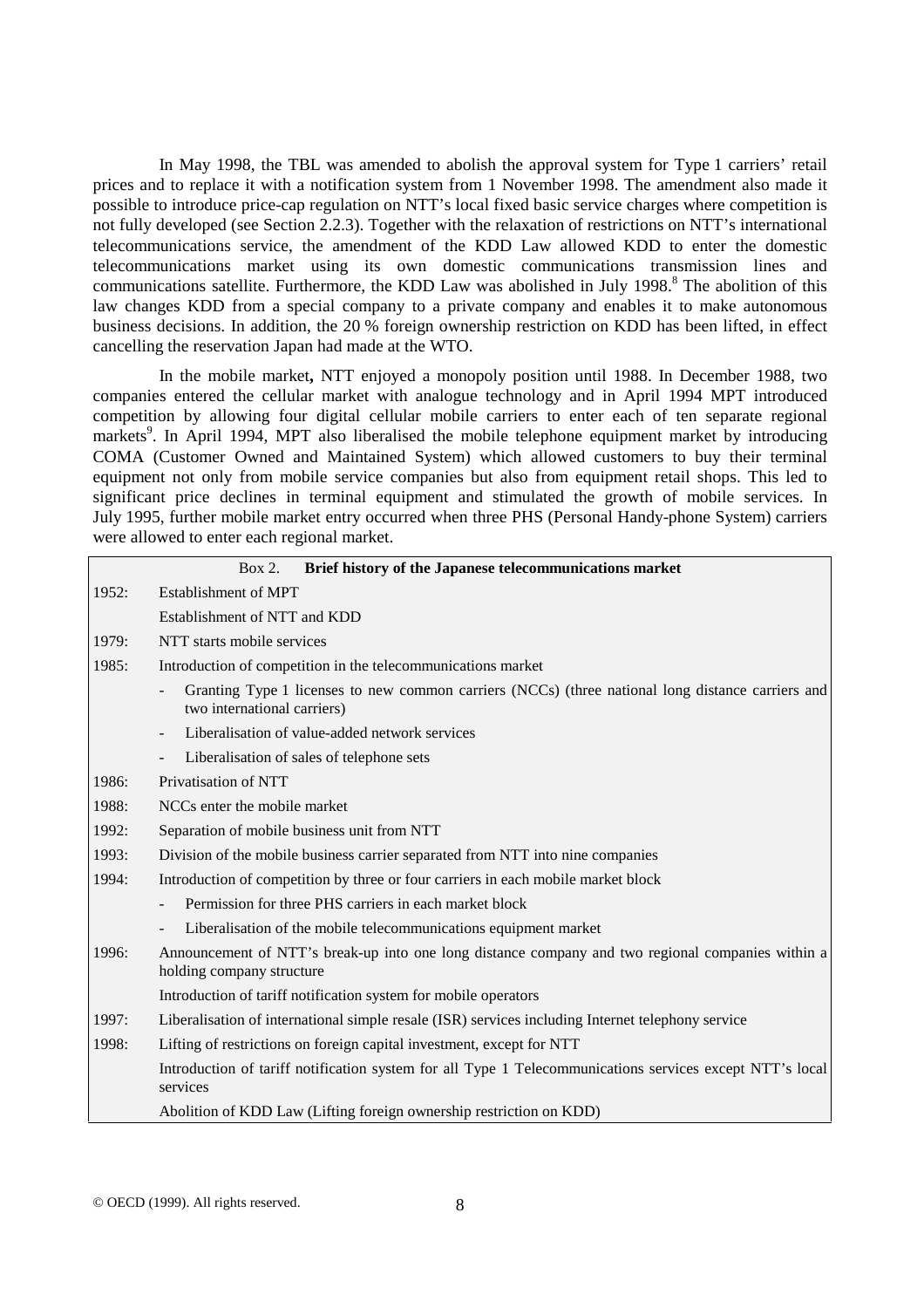## *1.2.2 Break-up of NTT*

 Efforts to restructure NTT have been at the heart of Japanese telecommunications reform for a long time. The NTT divestiture debate began as early as 1981 when an MPT internal study group proposed the divestiture of NTT together with privatisation. Ever since, this issue has been under debate. However, it was not until 1990 that serious policy consideration was first given to the possibility of breaking up NTT. According to the NTT Law, the status of NTT was to be reviewed within five years after the enactment of the NTT Law in 1985. In 1990, at the time of review, the Telecommunications Council (the Council) recommended the break-up of NTT into one long distance company and a local company. While MPT supported the Council's recommendation as a means of promoting competition, it faced strong opposition from many other interested parties such as MITI, NTT, telecommunications equipment companies, *Keidanren* and the Ministry of Finance (MOF). Many argued that it was too early to decide and the MOF was afraid that a divestiture would adversely affect NTT's share price. By the end of March 1990 a compromise was reached: the NTT mobile business would be hived off into a separate company, and further efforts would be given to improving the efficiency of NTT's operation. In addition, it was agreed that NTT's status would be reviewed five years later.

 In 1995, the debate was reopened and a range of proposals was made by government bodies. For instance, a sub-committee of the Prime Minister's Office filed a report which suggested that NTT should be split into one long distance company and four regional companies. The Fair Trade Commission (FTC) also submitted a report emphasising further deregulation rather than the break-up of NTT.<sup>10</sup> NTT's argument against any break-up stressed the importance of an integrated company in order to ensure NTT's R&D function, which was highly regarded as a national asset in Japan. The final report of Council was submitted in February 1996 with a proposal to break up NTT into one long distance company and two regional companies. However the government's final decision was delayed for one year because of political pressure.<sup>11</sup> Finally, the government announced its final decision in March 1997: it maintained the idea of dividing NTT into one long distance company and two regional companies, but also proposed a holding company to ensure unified R&D and manage the shares of the two regional companies.

#### Box 3. **Changes in the NTT Law**

- $\bullet$  NTT will be restructured into one long distance company and two regional companies under a holding company which is not allowed to enter into any communications business.
- $\bullet$  The holding company (Nippon Telegraph and Telephone Corp.) will be a special corporation that manages all shares of the two regional companies.
- $\bullet$ The holding company is responsible for fundamental research.
- $\bullet$  The regional companies (NTT East and NTT West) will be special corporations providing only regional communications services and obliged to provide universal service in their business areas.
- $\bullet$ The long-distance company will be a private company that can enter the international telecommunications market.
- $\bullet$  The holding company and the two regional companies will be regulated as special companies like the present NTT.
- $\bullet$  NTT is allowed to enter the international telecommunications market through its affiliates even before the establishment of the long distance company.
- $\bullet$  The changes should be implemented within two and a half years from the date of promulgation (that is, before the end of 1999).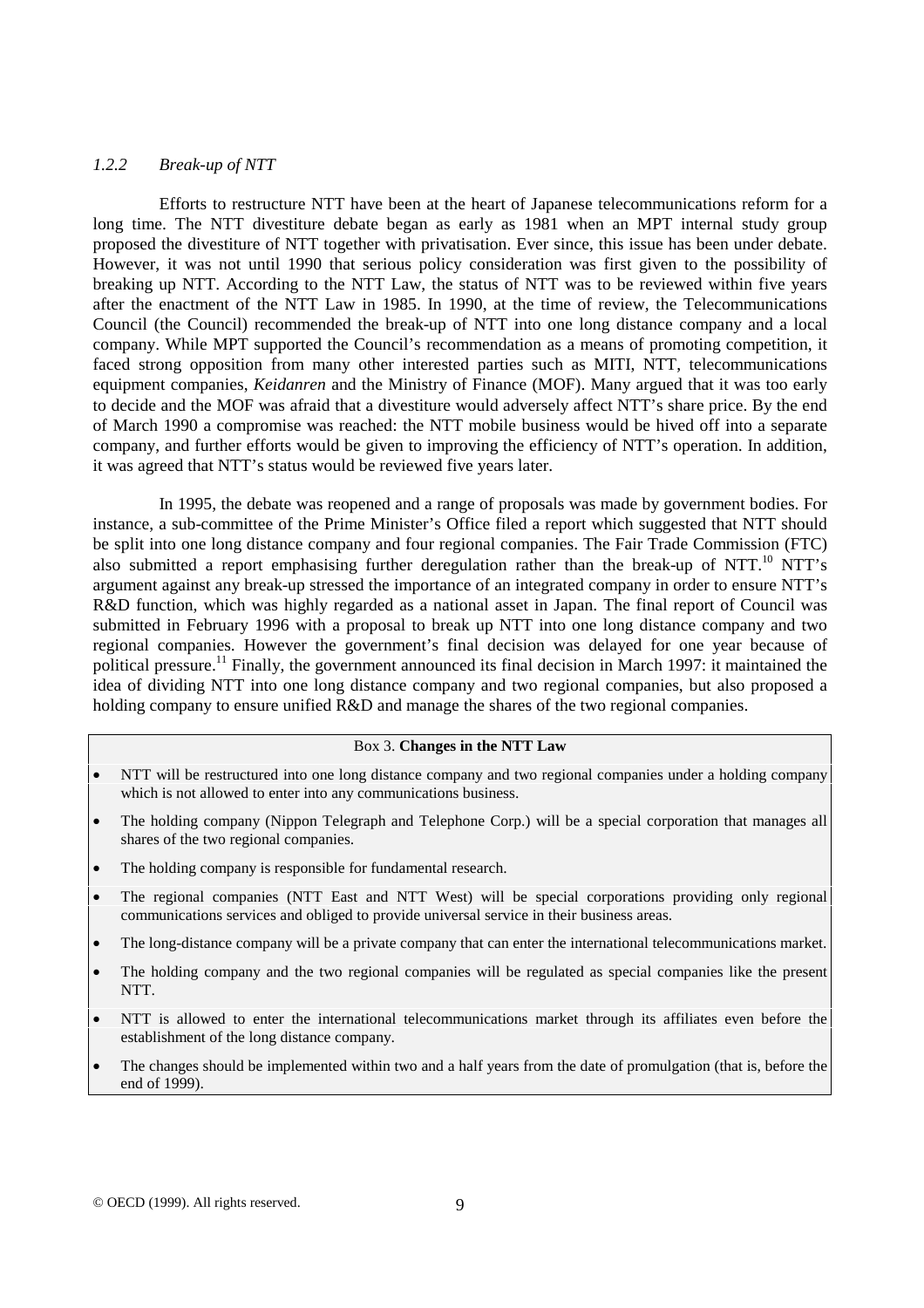There is a concern that the break-up would not be much effective in promoting local loop competition because of the holding company structure. It is unlikely that NTT East and West will be involved in infrastructure competition, given that it is not in the shareholders' interests for the holding company to allow NTT East and NTT West to enter each other's market. In addition, under the NTT Law, NTT East or NTT West cannot enter long distance markets.

## *1.2.3 Major drivers of Japanese regulatory development in the telecommunications sector*

 Five major elements have led Japanese regulatory developments in the telecommunications sector. Although at times one or another of these elements has overshadowed the others, all five have played an important role in moulding the current Japanese regulatory structure.

#### *Catch-up*

 While Japan is one of the three countries that initiated liberalisation of the telecommunications market in the 1980s, it has never taken a leading role but has followed developments or positions elsewhere on many important regulatory issues. A long history of bilateral telecommunication meetings with the United States and the European Union has helped MPT officials to enlarge their knowledge of the US and the EU regulatory systems. In certain cases, Japan has tried to follow the US model, for example in the original proposals for divestiture of the incumbent. In other cases, such as market entry regulation, it has followed the UK model. Discussions on the divestiture of NTT began in 1981, just after the United States made public discussions on AT&T's divestiture. Although it took more than 14 years after AT&T's divestiture, Japan finally implemented a partial divestiture of NTT despite criticism about the effectiveness of the structure of the divestiture. The catch-up policy tended to result in an incremental approach to the liberalisation of telecommunications market through individual deregulation measures rather than a single comprehensive deregulation package underpinned by a clear goal of creating effective competition.

## *MPT vs. NTT*

 For a long time after 1985, one of the MPT's main policy goals has been the weakening of NTT's power by means of divestiture in order to promote competition in the telecommunications market. However, MPT has experienced difficulty in obtaining sufficient political and inter-ministerial support. Because of NTT's political strength, due to its more than 220 000 employees, and its economic power, based on its position as number one in purchasing power among all Japanese companies, NTT was able to resist MPT's attempt to break it up for 12 years. In the face of difficulties it faced for regulating NTT by divestiture, MPT started in the last several years to use regulatory safeguards as an alternative, and perhaps more effective, tool.

#### *Unique market structure*

 Japan had a unique telecommunications market structure which was based on the line-ofbusiness restrictions on NTT and KDD. From the outset, NTT could not enter the international market and KDD was limited to providing international telecommunication services. Therefore, unlike many other OECD countries, there have been two incumbents in the Japanese telecommunications market, one for domestic and one for international. Furthermore, for a long time there was no cross-competition between domestic long distance carriers and international carriers. In fact, there has been no company operating both domestic and international services until 1997. In addition, competition was developed differently in the long distance and the international markets. In the long distance market, new common carriers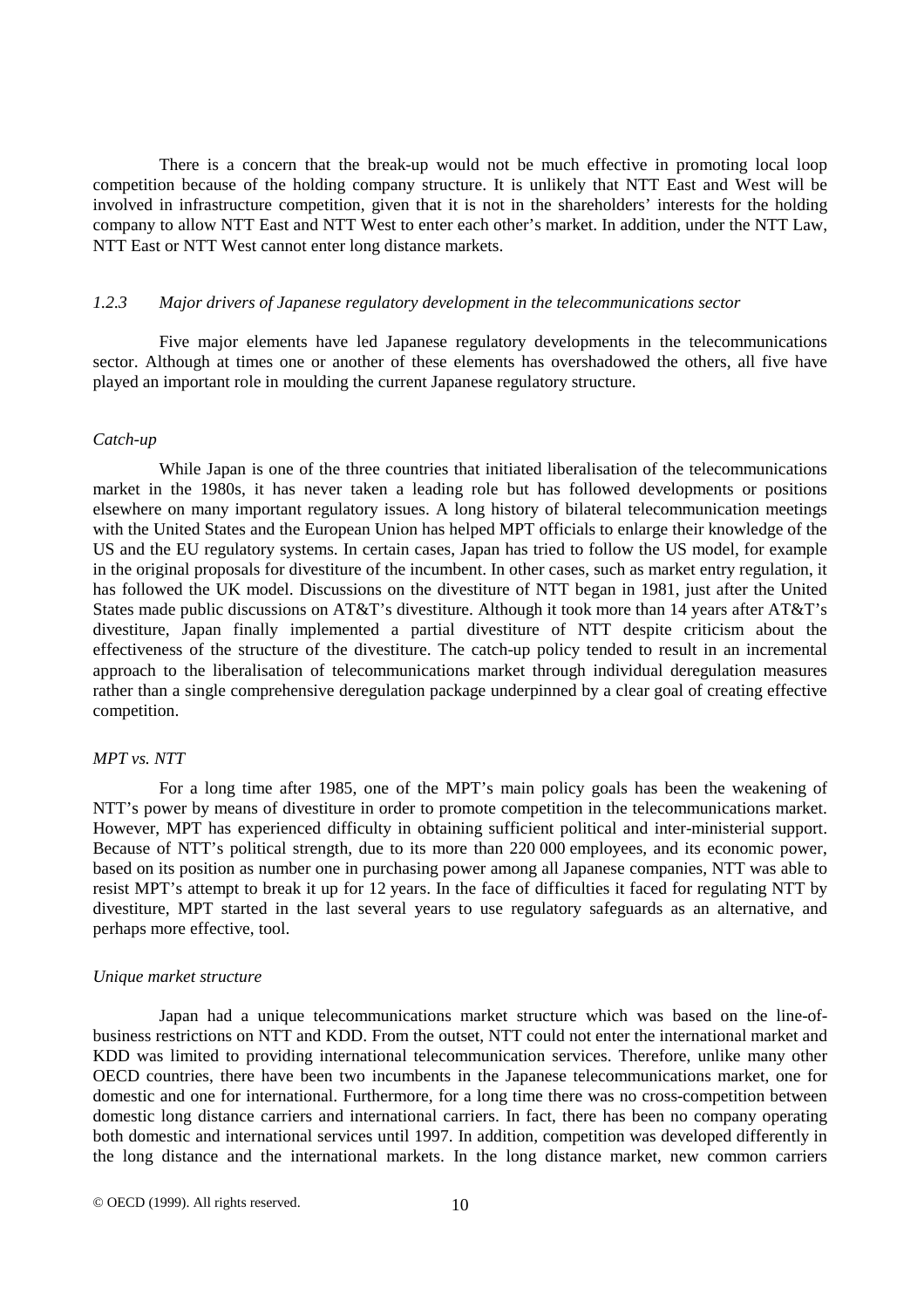$(NCCs)^{12}$  have used least-cost routing chips (LCR) to entice customers from NTT, but in the long distance market, NCCs have made large investments to advertise their carrier identification codes to compete with KDD. As a result, consumers do not need to use carrier identification code for long distance services but need it for international services (see Section 2.2.5).

#### *Consumer protection vs. industry promotion*

 MPT has authority both as a regulator and a policy maker in the telecommunications sector. As a result, unlike many other regulatory bodies in the OECD Member countries that solely aim to protect consumer benefits, MPT is responsible for consumer protection as well as industry promotion in the telecommunications sector. For instance, the "second info-communications reform" in 1995 had two goals: promotion *of users' benefits* and *revitalisation of industry*<sup>13</sup>*.* Considering the fact that the regulatory body's independence can be effectively ensured only when it distances itself from interested parties, there is concern that MPT's industry promotion function may have negative impacts on its regulatory function. In fact, it seems that previously MPT put more emphasis on the role of industry promotion by protecting carriers' interest through the recently abolished "supply-demand" provision and "tariff approval system".

 NTT's R&D activities are one good example of the importance of industry promotion in Japan's telecommunications regime. The NTT Law stipulates that NTT should conduct research related to telecommunication technologies. Since its establishment in 1952, NTT's R&D has been regarded as a national asset and has played a vital role in the promotion of the competitiveness of the so-called NTT family companies, namely NEC, Hitachi, Oki and Fujitsu. However, NTT's role tends to be decreasing due to the rapid expansion of R&D activities on Internet and multimedia technologies in the telecommunications sector.

#### *Foreign pressure*

 Since the early 1980s, Japan's trading partners, mainly the United States, have made the telecommunications sector the major target of pressure for open markets.<sup>14</sup> The annual Japan-US bilateral exchanges have increased pressure to liberalise Japan's telecommunications market. In 1998, when the United States submitted two proposals regarding deregulation to the Japanese government, telecommunications deregulation was the central issue. In recent years, the EU has also pushed for more open markets, and the deregulation proposal made to Japan in October 1998 also targets the telecommunications sector as the main area for deregulation. (See Section 2.2.7.)

 It should be noted that foreign pressure does not necessarily only represent the interests of foreign companies, but may also include those of potential or new domestic carriers. Since it is uncommon in Japan for a single company to file a complaint to the government, many companies, including Japanese domestic companies, have tried to use the US Chamber of Commerce or the European Business Council, with *Keidanren*, to represent their interests to the government.

 It is noteworthy that some significant changes in Japan's telecommunications regulatory regime resulted from their WTO commitments in the context of the agreement on basic telecommunications services, which was signed on 15 February 1997 and came into force on 5 February 1998. (See Section 2.2.7.) It seems that the role of multilateral negotiation as a force to push further reform in the Japanese telecommunications market will be strengthened as increased globalisation of telecommunications services occurs.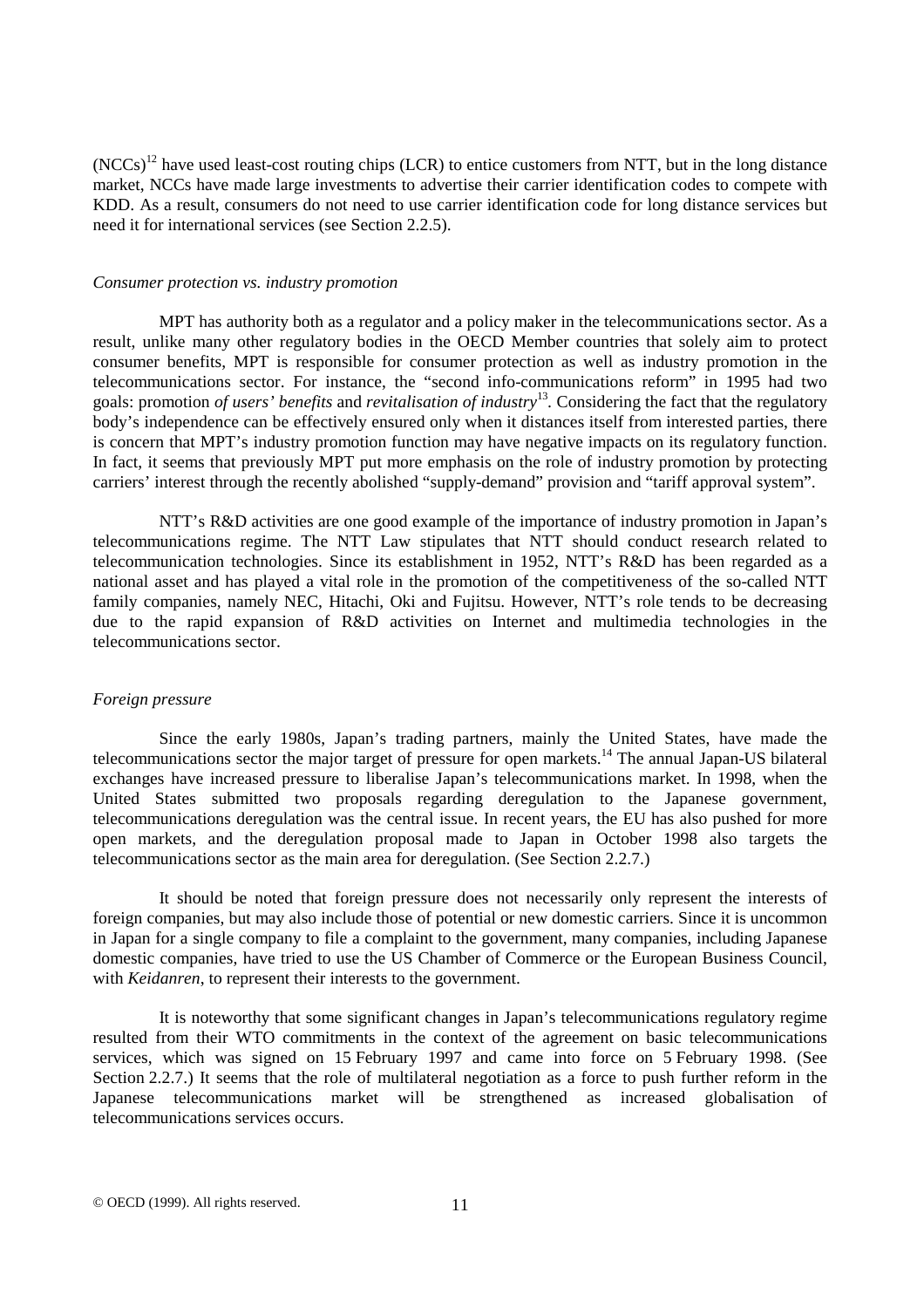## *1.2.4 Telecommunications market and participants*

 Until recently, Japan had very distinctive telecommunications market structure based on line-ofbusiness restrictions on NTT and KDD. After abolishing these restrictions by amending the NTT Law and abolishing the KDD Law, the market structure has significantly changed. Previously, in the national long distance market, there were NTT and three NCCs -- DDI (Daini DenDen), Japan Telecom and Teleway Japan. In the international market, the participants were KDD and two NCCs, ITJ (International Telecom Japan) and IDC (International Digital Communications).

 However, abandoning line-of-business restrictions not only allows NTT and KDD to expand their business coverage, but changes the whole competition environment by eliminating the separation between national long distance and international markets. In fact, the most significant change in the Japanese telecommunications market is the possibility for carriers to provide an integrated telecommunication service or a "one-stop service" to customers. In addition to NTT's entry into international markets and KDD's into national long distance market through its acquisition of Teleway Japan, other NCCs are improving their ability to provide one-stop service to customers through strategic alliances and mergers. For instance, Japan Telecom has merged with ITJ, and DDI has decided to provide international services through a tie-up with the Canadian carrier Teleglobe.

 In the mobile market, in addition to NTT DoCoMo, there are five or six cellular and PHS carriers in each market block.<sup>15</sup> Major players in the mobile market are DDI Cellular, IDO, TUKA, Digital Phone, Digital TUKA, DDI Pocket and ASTEL. Currently, cellular operators provide both analogue services based on TACS technology and digital service based on PDC technology. Since the PDC system was developed by NTT DoCoMo, some carriers are trying to use digital technologies such as CDMA (code division multiple access). In fact, DDI Cellular and IDO have entered into a strategic alliance to introduce a nation-wide "cdmaOne" service and three of their regional companies began services in July 1998. In the PHS market, although subscribers surpassed 7 million as of September 1997, the total number of subscribers has been declining since October 1997 as customers move from PHS to cellular networks. In addition, many PHS companies are losing money because of severe price competition. For example, liabilities of NTT Personal Group exceed its assets. As a result, NTT decided to transfer NTT Personal Group's PHS business to NTT DoCoMo in order to improve the PHS business operation.

 In the market for local fixed telephony services, as of 31 March 1998, NTT had a 99.5 % market share, as measured by the percentage of access lines (and 98 % in terms of revenue). Because of NTT's dominance, other carriers have to use NTT's local loop to complete their services. Recent indications of potential changes may have implications for NTT's dominance in the local telecommunications market. For instance, local fixed optical fibre networks are being constructed by new entrants, such as electrical power companies, which can use their power cables as rights of way for optical fibre cables. Currently, ten electric utility companies are providing telecommunications services such as leased lines and integrated services digital network (ISDN). Among them, companies like TTNet in Tokyo and QTNet in Kyusyu have entered or plan to enter the local voice telephony market. In fact, TTNet is one of the local telecommunications companies offering cheaper local calls than NTT. Owing to its relatively cheaper price for local calls (9 yen for three minutes, or 1 yen cheaper than NTT), TTNet obtained 1.4 million subscribers in just six months after launching its business in January 1998. QTNet plans to offer local voice telephony services from April 1999.

 As a result of earlier regulatory constraints on CATV, Japan's penetration rate for CATV service is very low (11.32 % of households at the end of 1996) as compared with other OECD countries. However, the growth rate of CATV penetration (37.5 % between 1995 and 1996) is much higher than the OECD average (7.8 %).16 In addition, while foreign ownership restrictions on CATV prevent foreign

© OECD (1999). All rights reserved. 12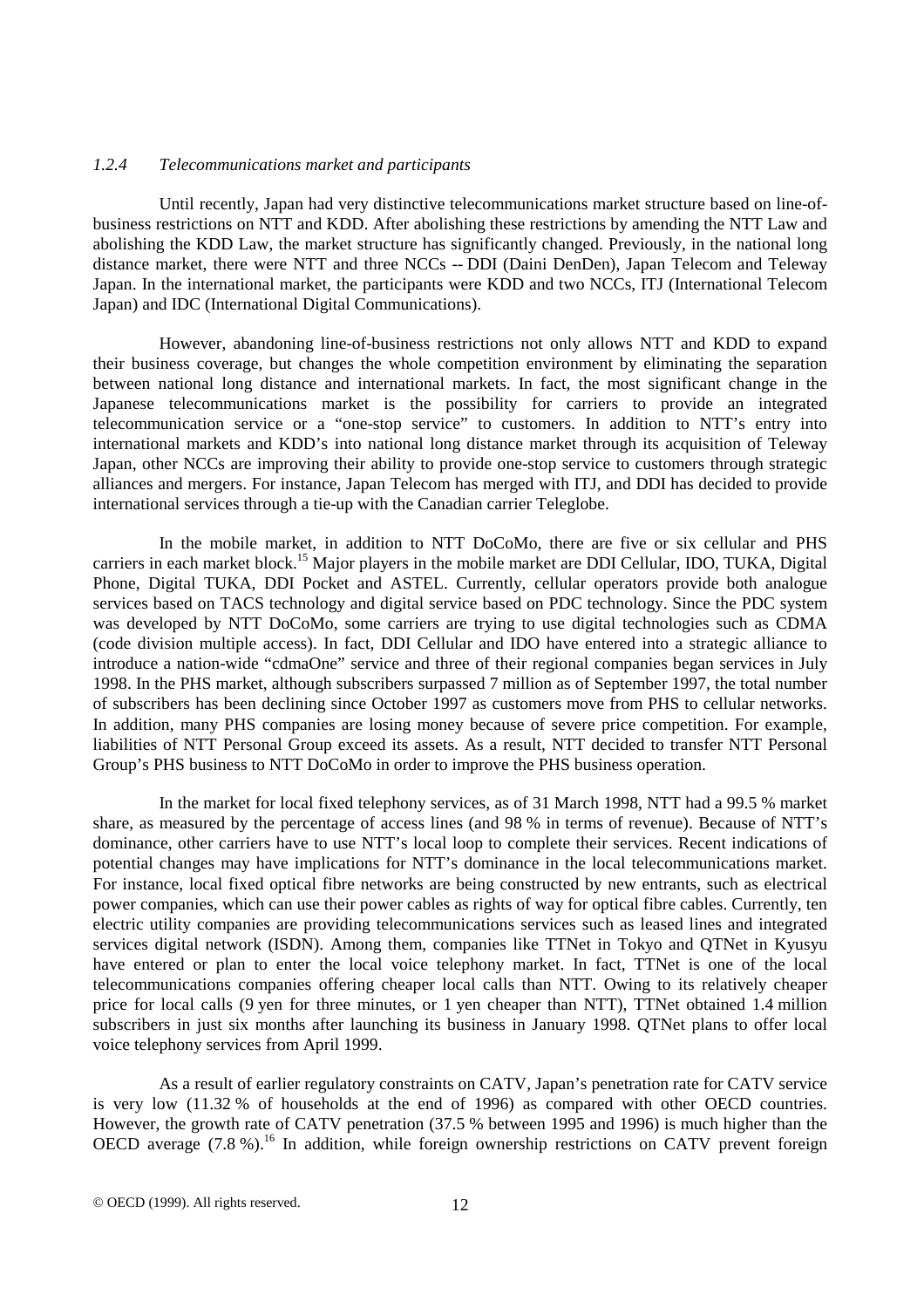entities from owning more than 33 % of CATV shares, since February 1998 these restrictions are not applied to CATV companies with Type 1 carrier licenses.<sup>17</sup> By October 1998, there were 48 CATV companies with a Type 1 carrier license. Although the number of CATV companies that hold a Type 1 license is increasing rapidly (Figure 1), only five companies currently have interconnection agreements with NTT and only two provide voice telephony services using their CATV networks. Titus Communications Inc. began to provide voice telephony services via cable used for television services in June 1997 and J-COM Tokyo Inc. began a similar service in July 1997. J-COM currently charges 8.5 yen per three minutes and its charges for calls within its network is 5 yen per 3 minutes. Despite the weak presence of CATV companies in the telecommunications market, their recent rapid growth rate suggests that they are likely to be a source of local loop competition against NTT East and West.





*Source*: MPT.

 In the long-distance market, as of 31 March 1998, NTT had a 59.4 % market share in terms of revenue. In the international market, as of 31 March 1998, KDD had a 63.7 % market share in terms of revenue.

 In the mobile market, as of March 31 1998, NTT DoCoMo had a 57 % market share in cellular phone service and NTT Personal had a 28.3 % market share of PHS in terms of subscriber numbers. Japan's mobile market is doubling in size each year, thanks to strong competition, which has led to significant price cuts. Since the introduction of the COMA system in 1994, the number of mobile subscribers has increased significantly. In 1993, mobile subscribers numbered 2.13 million; by 1998 there were 39.21 million. In 1995, Japan ranked eleventh in terms of mobile communication subscribers per 100 inhabitants in the OECD area, but by 1997 it had risen to fourth place. In terms of revenue, mobile services accounted for 11.46 % of total telecommunications revenue in 1993; its share tripled in 1997 to 39.67 %.

 The explosive growth of mobile communication in Japan has had implications for fixed telecommunication services through substitution effects (Figure 2). The relatively high cost of joining the fixed network as compared to a mobile subscription seems to be attracting a growing number of users who only subscribe to mobile services. In Japan, subscribers to the fixed network buy a "right of connection"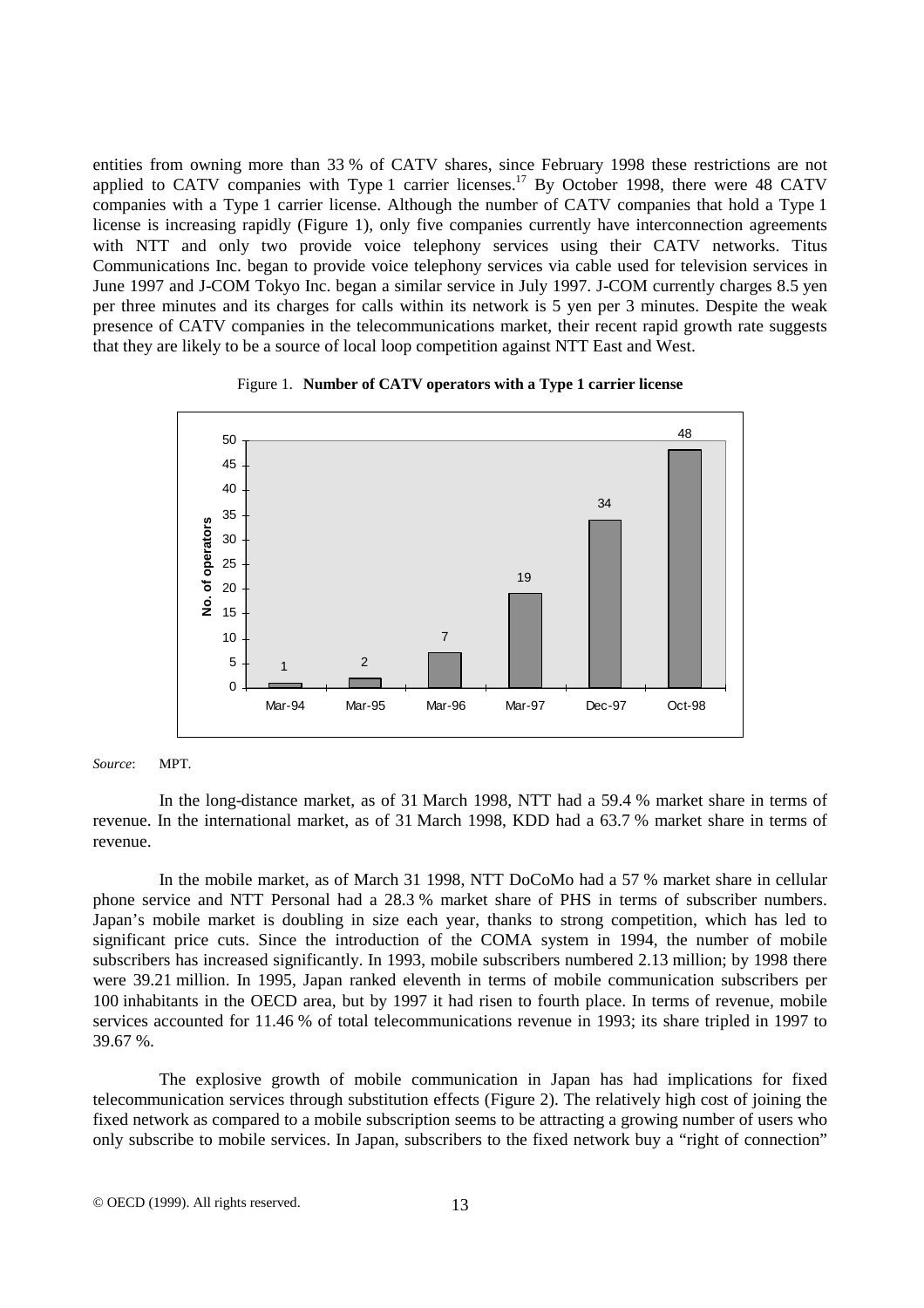rather than a connection to a specific location. For this service they pay the highest initial connection fee (72 000 yen) in any OECD country. However, they can change location without paying a further connection fee, leave and rejoin the network, and resell their "right of connection". As a result of this high initial connection charge, the very low initial fee to join a mobile communication network, together with low user packages, is very attractive for users such as university students and new entrants to the labour market<sup>18</sup>. Since 1994, growth of numbers of mobile subscribers has surpassed that of PSTN (public switched telephone network) subscribers. More importantly, in 1997 the number of PSTN subscribers started to decrease.





 At the same time as the number of PSTN subscribers are decreasing, a large number of existing PSTN customers are transferring to ISDN, largely due to the lack of initial connection charge, as well as the rapid growth of Internet use. As of end of October 1998, there were 3 250 535 basic interface circuits in use in Japan, up 79.3 % from the previous year, and 40 707 primary rate interface circuits, up 40.0 %.<sup>19</sup> In addition, three international carriers provide international ISDN services in Japan. As the end of fiscal 1996, there were 10 647 circuits; these are mostly used by businesses for international communications, such as video conferencing.

 For high-speed digital transmission, NTT and 16 other long-distance and regional carriers offer leased line services. As of September 1997, 163 477 leased lined were in use, up 67.7 % from the previous year. The market share (14.1 %) of non-NTT carriers was down by 3.8 % from the previous year. For international leased lines, at the end of fiscal 1996, three international carriers provided 1 771 lines, up 4.7 % from the previous year.<sup>20</sup> It is expected that the demand for international leased lines will increase rapidly owing to the abolition of restrictions on international simple resale (ISR) services in December 1997.

 As in many other OECD countries, use of the Internet has grown very rapidly in Japan. Between January 1998 and July 1998, Internet hosts per 1 000 inhabitants increased from 9.3 to 10.8 (by 15.7 %).<sup>21</sup> The number of access points for Internet dial-up IP connections had reached about 4 600 at the end of January 1998. At of end of February 1998, Internet services were provided by 2 561 Type 2 carriers (*i.e.* approximately 40 % of Type 2 carriers) and 15 Type 1 carriers.<sup>22</sup>

*Source:* MPT and NTT.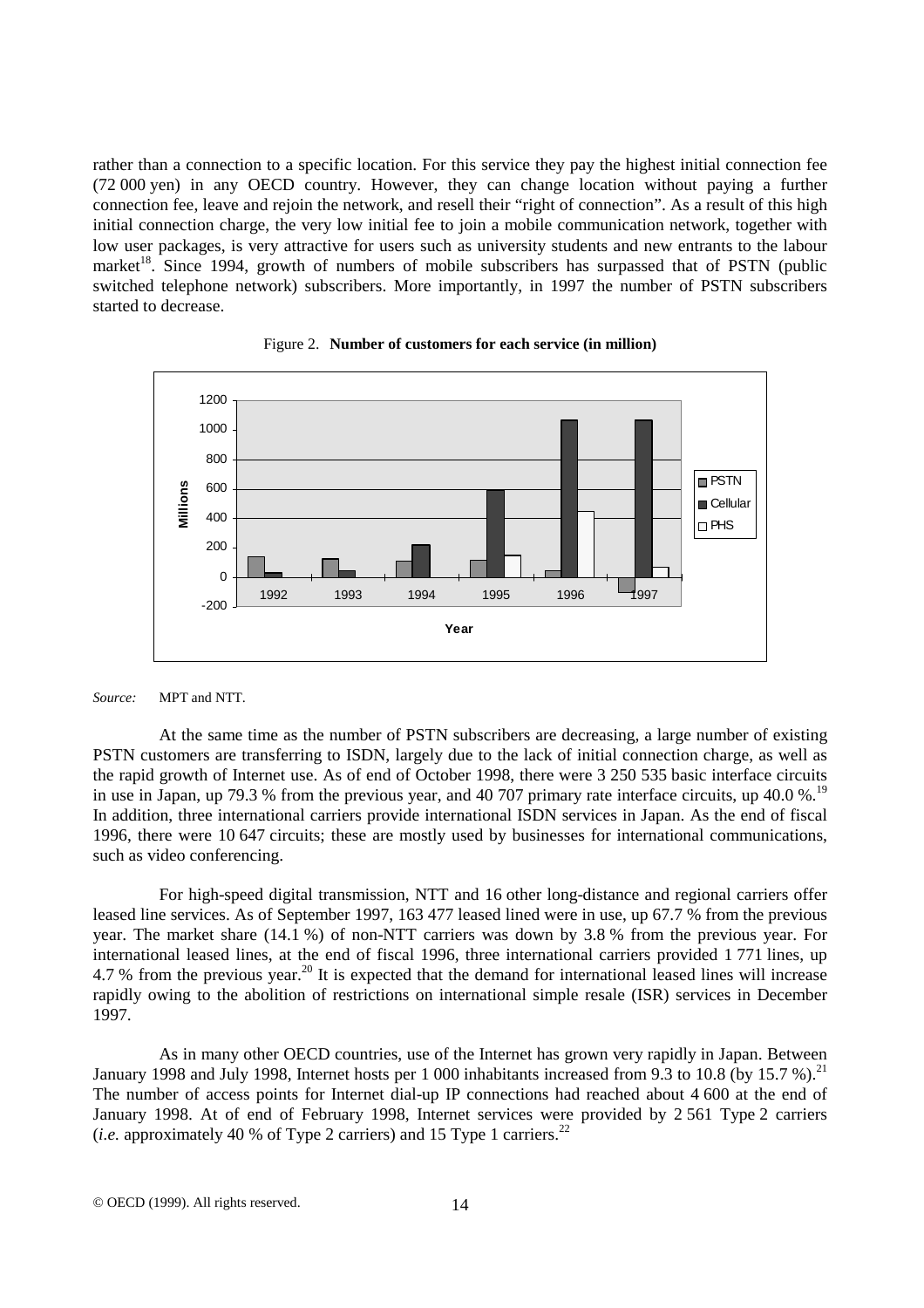|                  | Local          | Long<br>distance | <b>International</b> | <b>Cellular</b> | <b>PHS</b>   | <b>Note</b>                               |
|------------------|----------------|------------------|----------------------|-----------------|--------------|-------------------------------------------|
| NTT/NTT          | $\mathbf{A}$   | A                | $\mathbf{P}$         | $\mathbf{A}$    | $\mathbf{A}$ | Cellular and PHS                          |
| DoCoMo           | 98.0           | 59.4             |                      | 57.0            | 28.3         | services are provided                     |
|                  |                |                  |                      |                 |              | by NTT DoCoMo.                            |
| KDD/Teleway      | $\overline{P}$ | $\mathbf{A}$     | $\mathbf{A}$         |                 |              | KDD plans to enter                        |
| Japan            |                | 7.6              | 63.7                 |                 |              | the mobile market                         |
|                  |                |                  |                      |                 |              | through IMT 2000.                         |
| JT/Digital Phone |                | $\mathbf{A}$     | $\mathbf{A}$         | $\mathbf{A}$    |              | JT is a major                             |
|                  |                | 15.1             |                      | 7.5             |              | shareholder of 3                          |
|                  |                |                  |                      |                 |              | Digital phone.                            |
| DDI/DDI          |                | $\mathbf{A}$     | $\mathbf{A}$         | $\mathbf{A}$    | $\mathbf{A}$ | DDI entered into a                        |
| Cellular/DDI     |                | 16.9             |                      | 13.7            | 51.8         | strategic alliance with                   |
| Pocket           |                |                  |                      |                 |              | Teleglobe in order to                     |
|                  |                |                  |                      |                 |              | provide international                     |
|                  |                |                  |                      |                 |              | voice telephony                           |
|                  |                |                  |                      |                 |              | services using ISR.                       |
| IDC              |                |                  | $\mathbf{A}$         |                 |              |                                           |
| Digital TUKA     |                |                  |                      | $\mathsf{A}$    |              | JT is a major                             |
|                  |                |                  |                      | 5.6             |              | shareholder of 6                          |
|                  |                |                  |                      |                 |              | Digital TUKA                              |
|                  |                |                  |                      |                 |              | companies.                                |
| <b>TUKA</b>      |                |                  |                      | $\mathsf{A}$    |              | DDI is a major                            |
|                  |                |                  |                      | 7.4             |              | shareholder of TUKA                       |
|                  |                |                  |                      |                 |              | Cellular Tokyo and                        |
|                  |                |                  |                      |                 |              | Tokai which are in<br>the Kanto and Tokai |
|                  |                |                  |                      |                 |              |                                           |
| IDO              |                |                  |                      |                 |              | areas.                                    |
|                  |                |                  |                      | A<br>8.8        |              |                                           |
| <b>TTNet</b>     | $\overline{A}$ | $\mathbf{A}$     |                      |                 |              | TTNet has a cross-                        |
|                  |                | $1.0\,$          |                      |                 |              | investment alliance                       |
|                  |                |                  |                      |                 |              | with KDD.                                 |
| <b>ASTEL</b>     |                |                  |                      |                 | $\mathbf{A}$ | Regional NCCs, JT,                        |
|                  |                |                  |                      |                 | 19.8         | Teleway and KDD                           |
|                  |                |                  |                      |                 |              | are major share                           |
|                  |                |                  |                      |                 |              | holders of ASTEL                          |

# Table 3. **Major participants in Japan's telecommunications market as of 31 March 1998**

(Percentage share)

*Notes*: A = Currently active

 $P =$  Planning to enter.

All figures are based on the revenues as of 31 March 1998.

*Source*: MPT.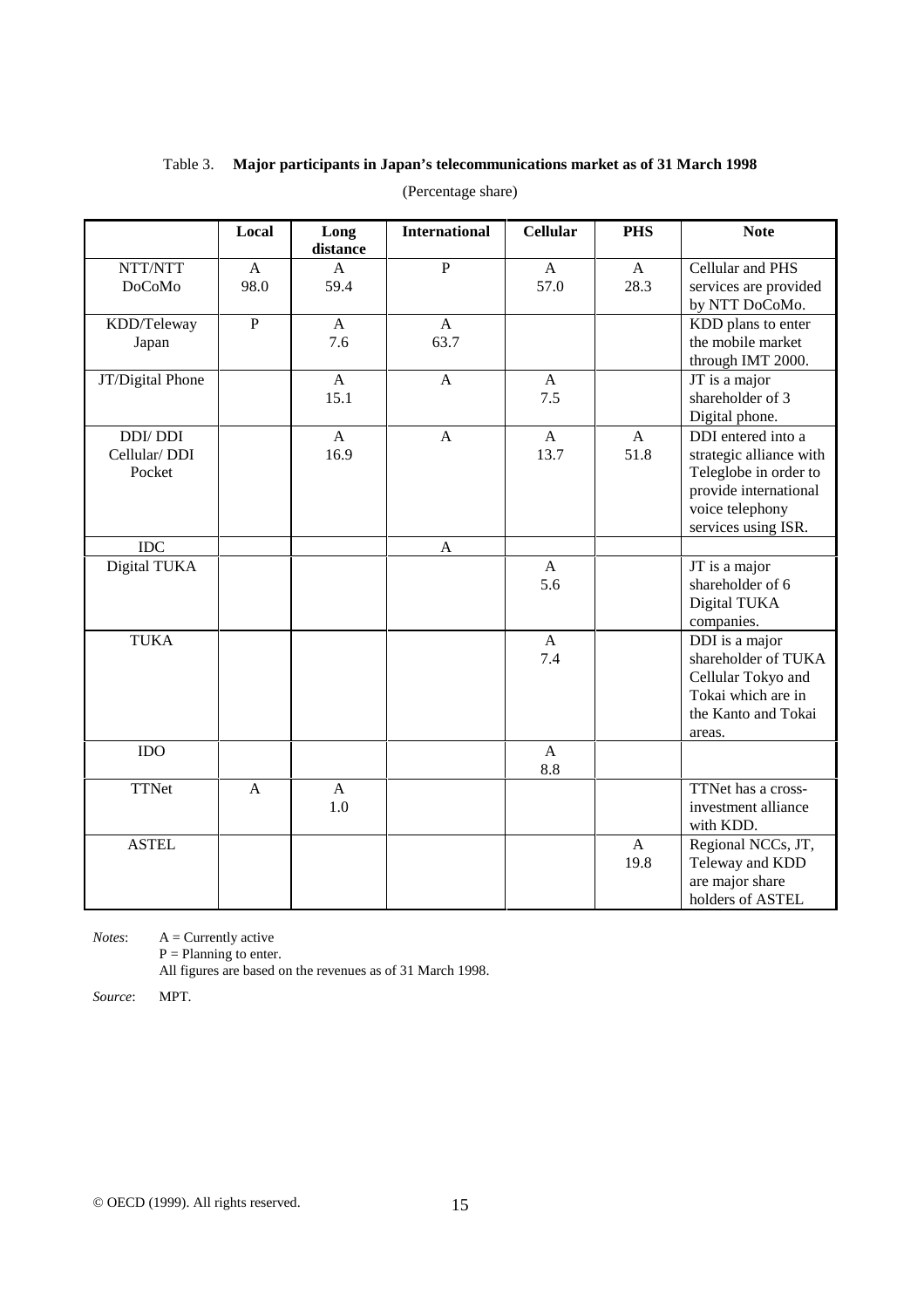|                            | 84             | 85             | 86             | 87             | 88             | 89             | 90             | 91 | 92             | 93             | 94             | 95             | 96             | 97             |
|----------------------------|----------------|----------------|----------------|----------------|----------------|----------------|----------------|----|----------------|----------------|----------------|----------------|----------------|----------------|
| <b>Type 1 carriers</b>     | $\overline{2}$ | 7              | 12             | 36             | 44             | 62             | 68             | 70 | 80             | 86             | 111            | 126            | 138            | 153            |
| <b>NTT</b>                 | 1              | 1              | 1              |                |                |                |                |    |                |                | 1              |                |                | 1              |
| NTT DoCoMo                 |                |                |                |                |                |                |                |    |                | 9              | 9              | 9              | 9              | 9              |
| Companies                  |                |                |                |                |                |                |                |    |                |                |                |                |                |                |
| <b>KDD</b>                 | 1              | 1              | 1              |                | 1              |                | 1              |    | 1              | 1              | 1              |                |                | $\mathbf{1}$   |
| <b>New Type 1 carriers</b> |                | 5              | 10             | 34             | 42             | 60             | 66             | 68 | 77             | 75             | 100            | 115            | 127            | 142            |
| Long                       |                | 3              | 3              | 5              | 5              | 5              | 5              | 5  | 5              | 5              | 5              | 5              | 5              | 6              |
| distance/International     |                |                |                |                |                |                |                |    |                |                |                |                |                |                |
| Regional                   |                |                | 3              | 4              | 4              | 7              | 7              | 7  | 8              | 10             | 11             | 16             | 28             | 47             |
| Satellite                  |                | $\overline{c}$ | $\overline{c}$ | 2              | $\overline{2}$ | $\mathfrak{D}$ | $\overline{2}$ | 3  | 3              | $\overline{2}$ | 2              | 4              | 4              | 5              |
| <b>Mobile</b>              |                |                | $\overline{2}$ | 23             | 31             | 46             | 52             | 53 | 61             | 58             | 82             | 90             | 90             | 84             |
| communications             |                |                |                |                |                |                |                |    |                |                |                |                |                |                |
| Cellular phone             |                |                |                | $\overline{2}$ | 4              | 8              | 8              | 9  | 15             | 15             | 17             | 21             | 21             | 21             |
| Radio paging               |                |                | 2              | 20             | 26             | 33             | 36             | 36 | 36             | 31             | 31             | 31             | 31             | 31             |
| <b>PHS</b>                 |                |                |                |                |                |                |                |    |                |                | 23             | 28             | 28             | 28             |
| Convenience radio          |                |                |                |                |                | $\mathfrak{D}$ | 4              | 4  | 7              | $\overline{7}$ | $\overline{7}$ | 6              | 6              |                |
| phone                      |                |                |                |                |                |                |                |    |                |                |                |                |                |                |
| Ship telephone             |                |                |                |                |                | 2              | 3              | 3  | $\overline{2}$ | 2              | 1              |                |                |                |
| Airport radio telephone    |                |                |                |                |                |                |                |    |                | $\overline{2}$ | $\overline{2}$ | $\overline{c}$ | 2              | 2              |
| Data communications        |                |                |                |                |                |                | 1              |    |                |                | 1              | 2              | $\overline{2}$ | $\overline{2}$ |

## Table 4. **Number of Type 1 telecommunications carriers in Japan**  (Fiscal year)

*Source*: MPT*.* 

|  |  | Table 5. A Synopsis of telecommunication regulation in Japan |  |  |
|--|--|--------------------------------------------------------------|--|--|
|--|--|--------------------------------------------------------------|--|--|

| Category                              | <b>Regulatory restrictions</b>                                                                   | <b>Notes</b>                                                                                                              |
|---------------------------------------|--------------------------------------------------------------------------------------------------|---------------------------------------------------------------------------------------------------------------------------|
| <b>Entry regulations</b>              |                                                                                                  |                                                                                                                           |
| Type 1 carrier                        | Entry on the basis of permission                                                                 | The mobile operator needs an<br>individual license in addition to<br>Type 1 permission.                                   |
| Special Type 2 carrier                | Entry on the basis of registration                                                               | Registration can be refused by<br>the Minister in the light of a<br>firm's lack of financial and<br>technical capability. |
| General Type 2 Carrier                | Entry on the basis of notification                                                               |                                                                                                                           |
| <b>CATV</b>                           | Entry on the basis of permission                                                                 | Notification for less than 500<br>subscribers.                                                                            |
| <b>Broadcasting</b>                   | Entry on the basis of individual licensing                                                       |                                                                                                                           |
| <b>Line-of-business restrictions</b>  | No line-of-business restrictions but NTT is not allowed to<br>enter into the CATV service market |                                                                                                                           |
| <b>Foreign ownership restrictions</b> | No foreign ownership restrictions except for NTT (less<br>than $20\%$ )                          | The<br>foreign<br>ownership<br>restrictions on KDD were lifted<br>KDD<br>after the<br>Law<br>was<br>abolished.            |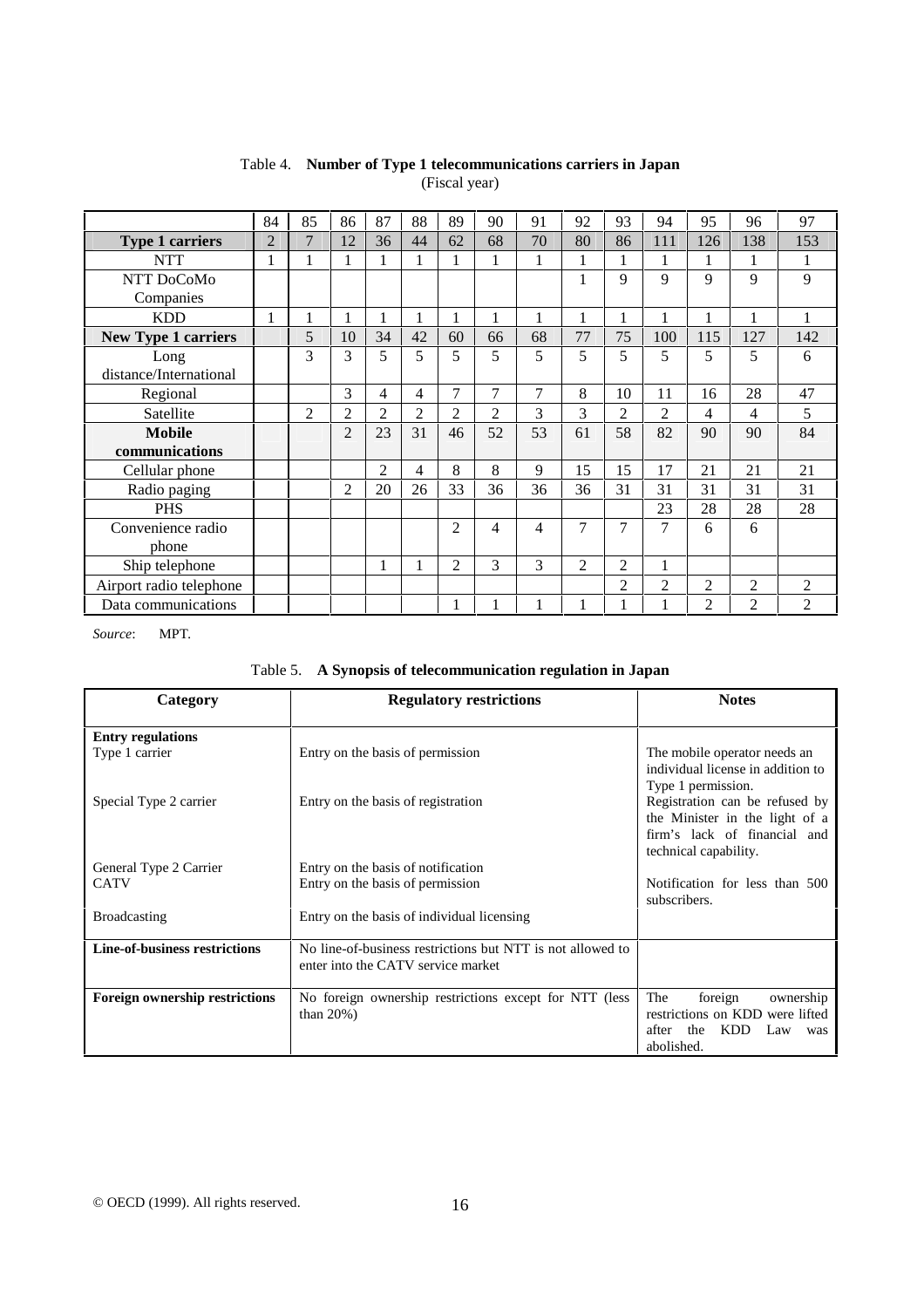| <b>Price controls</b>                                             |                                                                                                                       |                                                                                                                                                    |
|-------------------------------------------------------------------|-----------------------------------------------------------------------------------------------------------------------|----------------------------------------------------------------------------------------------------------------------------------------------------|
| Type 1 carrier                                                    | Notification system and price-cap regulation                                                                          | regulation<br>Price-cap<br>only<br>applies to NTT local<br>basic                                                                                   |
| Special Type 2 carrier<br>General Type 2 carrier<br>CATV operator | Notification system<br>No regulation<br>Notification system                                                           | services.                                                                                                                                          |
| <b>Interconnection controls</b>                                   |                                                                                                                       |                                                                                                                                                    |
| Prices                                                            | Type 1 carriers with "designated facilities"<br>need                                                                  | Separate accounting is required                                                                                                                    |
|                                                                   | Minister's approval for terms and conditions                                                                          | for "designated facilities".                                                                                                                       |
| Dispute resolution                                                | Parties can ask for arbitration by the Minister                                                                       | Parties can file a lawsuit within<br>3 months<br>after<br>Minister's<br>decision when they are not<br>satisfied with the result of<br>arbitration. |
| Scope                                                             | required<br>All<br>Type<br>carriers<br>$\overline{1}$<br>provide<br>are<br>to<br>interconnection.                     |                                                                                                                                                    |
| <b>Spectrum allocation</b>                                        | Licensing is used for spectrum allocation                                                                             | No specific spectrum allocation<br>method such as auction or<br>competitive test is adopted for<br>spectrum allocation.                            |
| <b>Numbering policy</b>                                           | Number portability and pre-carrier selection are not yet<br>implemented                                               |                                                                                                                                                    |
| <b>Universal service</b>                                          | NTT is obliged to offer universal service without financial<br>compensation from the government or any other carriers |                                                                                                                                                    |

## **2. Regulatory structures and their reform**

## *2.1. Regulatory institutions and processes*

 In Japan, the Ministry of Posts and Telecommunications is responsible for telecommunications policy and regulation. It is also responsible for broadcasting policy and for operating postal services, postal savings services and postal life insurance services. Unlike the situation in many other OECD countries, the same ministry has both a policy and a regulatory role. Within MPT, the Telecommunications Bureau is responsible for telecommunications regulation and the Broadcasting Bureau is responsible for broadcasting regulation. In addition, the Communications Bureau is responsible for longer-term policy-oriented issues such as the realisation of the info-communication society. MPT is one of the few regulators in OECD Member countries with the authority to supervise both the broadcasting (including content regulation) and telecommunications markets.

 Like many other ministries in Japan, MPT has a policy council ("*shingikai*"), the Telecommunications Policy Council (the Council), which is in charge of developing telecommunications policy. Since the Council plays an advisory role, the Minister is not bound by the Council's decision. Nevertheless, in most cases the Council's recommendations have been adopted as MPT policy. While the Council has the authority to set its agenda freely without necessarily responding to the Minister's request, in practice, the Council set its agenda responding to the Minister's request. The members of the Council are appointed by the Minister from academia, industry, and consumer interest groups. As of October 1998, the Council had 22 members with a two-year term of service. In practice, before the Minister makes a policy decision, the Council discusses the issues (*e.g.* the break-up of NTT, an interconnection accounting system, etc.) and makes recommendations to the Minister.<sup>23</sup>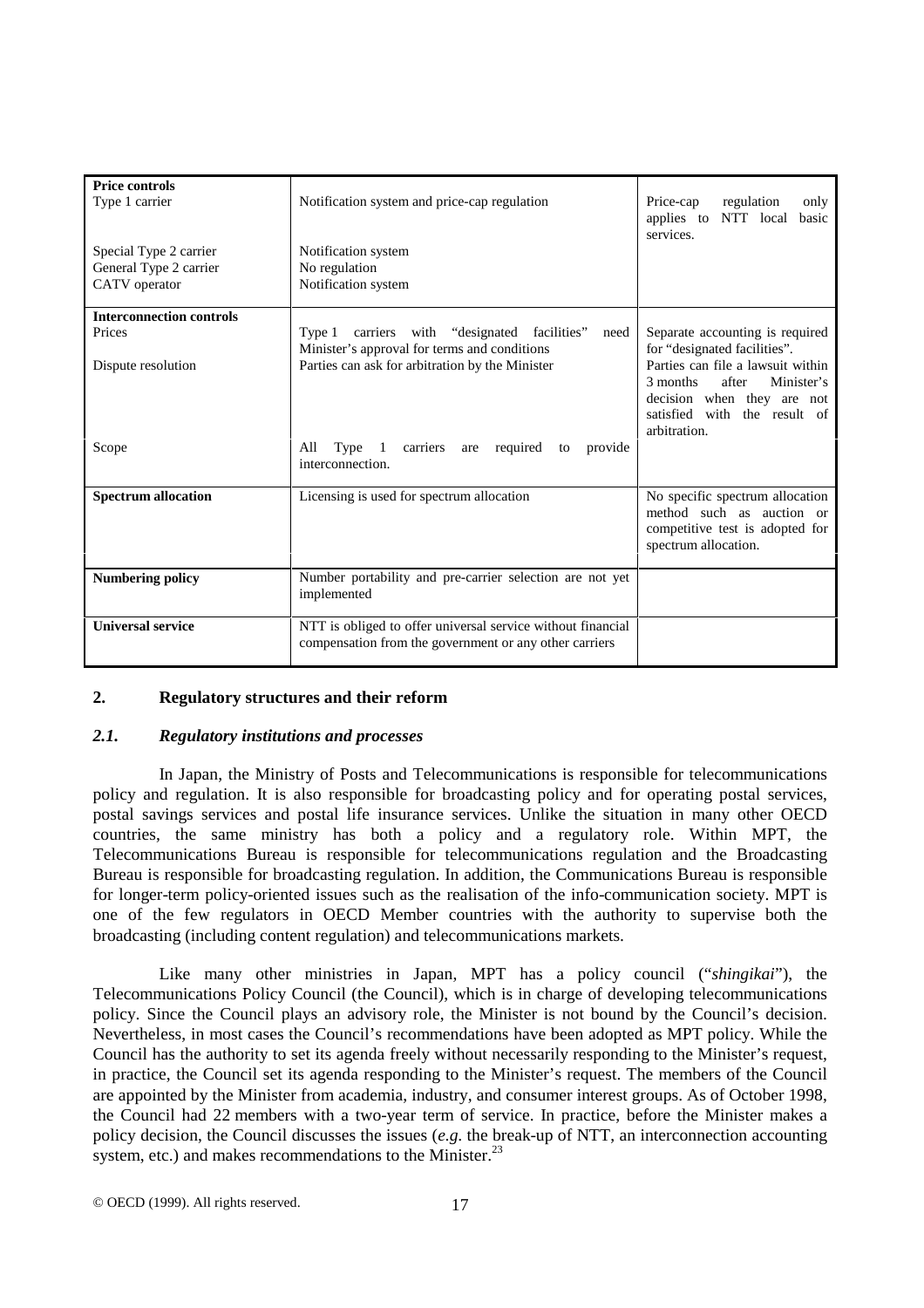Although it is not a problem unique to MPT, the Council has been criticised for its compromising approach and rather lengthy procedures (see the background report on Enhancing market openness through regulatory reform, Box 2 for general information on advisory policy councils in Japan). Since the Council is composed of representatives of different interest groups, it is extremely difficult to obtain a clear-cut position on specific issues. The problem is exacerbated when the Council takes too much time to decide certain issues. The tendency to seek a compromise, combined with the tendency towards lengthy decision-making processes, tends to operate in favour of dominant market players who have an interest in maintaining the *status quo*.

 In addition to the Council, study groups ("*kenkyukai*") have played an important role in the policy-making process. MPT has many study groups composed of experts on specific issues, such as number portability, carrier pre-selection, interconnection accounting systems, etc. Study groups are set up by the Ministry or the Council in order to draft papers providing professional knowledge on specific policy issues to the Minister or the Council.

 In Japan, the MPT is one of the leading ministries in the use of the so-called "green paper" approach in the policy-making process. This involves soliciting public comment when establishing new regulations that may have a significant influence on interested parties. For example, it asked for public comment on issues such as the interconnection accounting system and the break-up of NTT. MPT's green paper approach has generally been highly appreciated by many interested parties and clearly increases the transparency of the policy-making process.

 In addition to MPT, the Fair Trade Commission (the FTC) has jurisdiction in the telecommunications sector. The FTC's authority is based on the Anti-monopoly Act (AMA). In telecommunications, there is no formal exemption from the AMA, so the FTC and the Ministry share jurisdiction. However, the FTC's involvement has been very limited (see Section 2.2.8).

 In June 1998, 'the Basic Law for the Reorganisation of the Central Government Ministries and Agencies' was enacted. According to this law, MPT is to be integrated into a new Ministry of General Affairs along with the Ministry of General Affairs, the Ministry of Home Affairs and the FTC by 2003 (the target year for restructuring is, however, 2001). After the restructuring, although MPT will have to reduce the number of communications-related bureaux from the present three to two, it will retain all of its functions as regards telecommunications and broadcasting policy and regulation.

 The restructuring plan has raised concerns relating to telecommunication policy and regulation (see the background report on Government capacities to ensure high quality regulation, for a general assessment of government downsizing in Japan). First, the number of different functions of the new Ministry of General Affairs will arguably be too large for a single ministry. This could result in delay on key issues, a problem of particular concern in a sector such as telecommunications where technology and services are changing rapidly. Moreover, given the wide range of areas under the responsibility of the ministry, some issues may receive insufficient attention at ministerial level.

 Second, it does not seem that the integration of three ministries will facilitate the government's objective of building professional expertise within the Ministry, particularly in light of the fact that, in Japan, ministry personnel are shifted regularly every two years. In addition, rapid market and structural developments require expertise in handling the transition from monopolistic market structures to competition. Third, although the FTC is to implement the AMA independently regardless of the restructuring, the appearance of conflict because the FTC and MPT will be under the same Minister could introduce uncertainty in the market.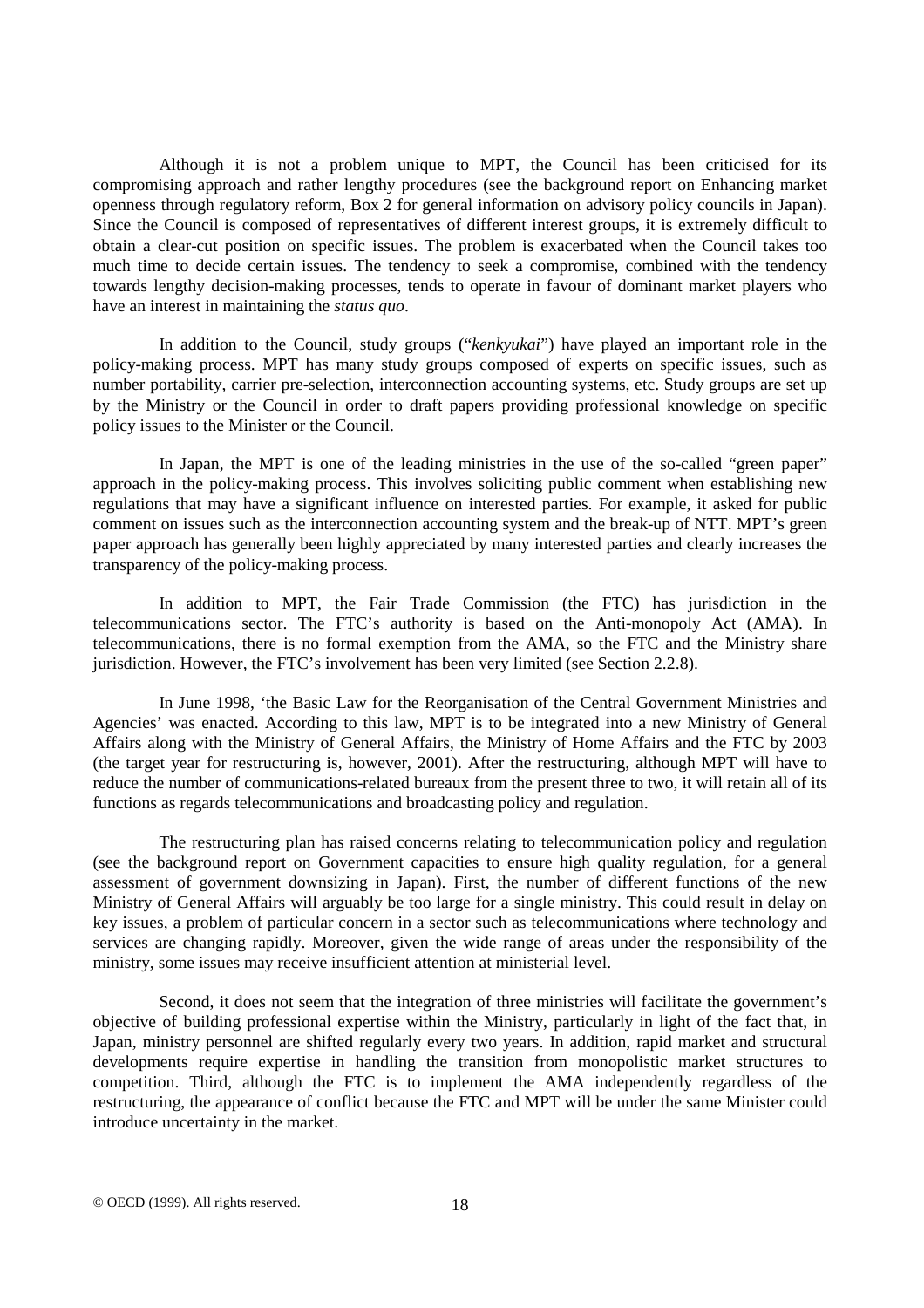The rapidly changing communications market requires communications regulators to respond quickly to changes in order to take full advantage of technological developments and of creative business activities that benefit consumers. For this reason, the regulator needs to be equipped with professional knowledge and mechanisms that ensure timely action. The suggested institutional changes do not take account of this requirement. Therefore, the current restructuring plan should be reconsidered, so as to ensure an institutional structure which can provide an effective regulatory and policy regime for the Japanese communications market.

## *2.2. Regulations and related policy instruments in the telecommunications sector*

## *2.2.1 Regulation of entry and service provision*

## *Licensing regime*

 According to the TBL, telecommunications operators are classified as Type 1 telecommunications operators when they establish and operate network infrastructures, and as Type 2 telecommunications operators when they lease infrastructure resources. Type 2 telecommunications operators are further divided into special Type 2 and general Type 2 telecommunications operators (Table 6).

| <b>Type of business</b>    | Type 1                  | <b>Special Type 2</b>                                                                | <b>General Type 2</b>    |
|----------------------------|-------------------------|--------------------------------------------------------------------------------------|--------------------------|
| <b>Definition</b>          | that<br><b>Business</b> | provides   Business that provides voice telephony                                    | other<br><b>Business</b> |
|                            |                         | telecommunications services services for an unspecified number of than described for |                          |
|                            | by                      | establishing its own subscribers through the interconnection special                 | Type 2                   |
|                            |                         | telecommunications circuits of both ends of leased circuits with telecommunication   |                          |
|                            | and facilities          | public switched networks.                                                            | s business               |
| <b>Condition for entry</b> | Permission              | Registration                                                                         | Notification             |

Table 6. **Classification of telecommunications services**

 The amendments to the TBL in June 1997 resulted in several important competition-promoting changes in the licensing regime. Previously, the TBL's so-called "supply-demand" provision allowed MPT to prohibit, the entry of new companies if it thought that existing demand in the service areas did not warrant new suppliers. Although MPT still has authority to block market entry through the examination standard which is based on "general public interest" provisions<sup>24</sup> in the TBL (see box 4), the abolition of the "supply-demand" provisions has clearly increased transparency in Japan's licensing procedures. In addition, in June 1998, Japan abolished the so-called "100 destination rules", which prohibited international Type 1 carriers from entering into agreements with foreign carrier to terminate international traffic until a Type 1 carrier had established at least 100 correspondent agreements for its service.

 While the abolition of the so-called "supply-demand" provisions has clearly enhanced transparency in the Japanese licensing regime, there is a need to revise regulations on licensing in order to obtain more transparency. MPT uses the examination standards<sup>25</sup> when it determines whether Type 1 business applicants meet the entry requirement standards in the TBL. These examination standards do not provide clear-cut information to applicants on the minimum requirements to receive licenses. In effect, this results in a consultation process whereby new entrants determine whether or not an application, once made, would be approved by MPT. There is a possibility that this unofficial consulting period can cause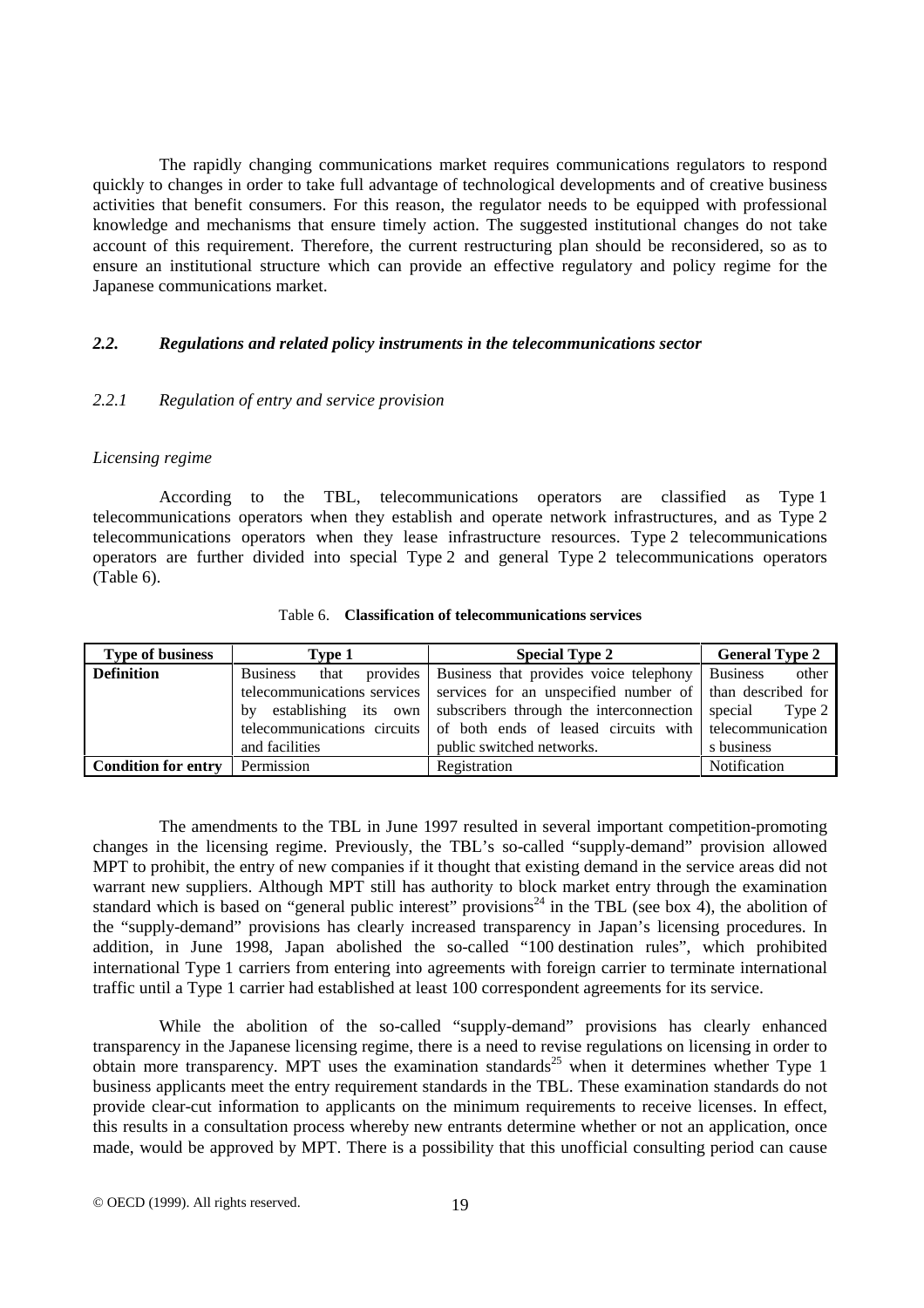delays in launching a new business in spite of the standard processing period of 1-2 months guaranteed under the Administrative Law for handling applications. Such a process also tends to reduce transparency further. To avoid such problems, except in the case of spectrum allocation, which requires individual licensing system due to its scarcity, many OECD countries are lowering entry barriers to the telecommunications market. For example, the Netherlands has introduced a class licensing system whereby all applicants that meet clearly stated criteria attain market entry, and Denmark requires no official procedure to enter the market.

 In the meantime, considering the large number of carriers in the Type 1 market, it seems that there is no more reason to maintain severe entry restriction in the marketplace.

 In addition, Type 1 carrier applicants are required to specify in their application the category of telecommunications services (Table 7) and their proposed service coverage, to supply a business plan, and to provide information on progress on the implementation of the business plan supplied. Type 1 carriers are not allowed to change the category of telecommunications services and service coverage without the permission of the Minister. Thus, to expand network and service coverage from local to long distance services, a company is subject to MPT's approval.

#### Box 4. **Permission for a standard Type 1 carrier**

- $\bullet$ *Adequate* financial basis and technical capability to undertake telecommunications business
- -*Reliable* and *feasible* business plan
- $\bullet$  Entry into the telecommunications business should be *appropriate* for the sound development of telecommunications

| Type of service    | Category                                                                                     |  |  |  |  |  |  |  |
|--------------------|----------------------------------------------------------------------------------------------|--|--|--|--|--|--|--|
| Voice transmission | using<br>telecommunications service other than a data transmission service<br>A              |  |  |  |  |  |  |  |
|                    | telecommunications facilities with switching and transmission functions principally in the   |  |  |  |  |  |  |  |
|                    | 4 Khz band (voice and other sounds); for communications with others                          |  |  |  |  |  |  |  |
| Data transmission  | A telecommunications service solely for communicating using telecommunications facilities    |  |  |  |  |  |  |  |
|                    | with switching and transmission functions for data and images; for communications with       |  |  |  |  |  |  |  |
|                    | others                                                                                       |  |  |  |  |  |  |  |
| Leased circuit     | A telecommunications service that allows a specific (legal or physical) person exclusive use |  |  |  |  |  |  |  |
|                    | of telecommunications facilities                                                             |  |  |  |  |  |  |  |

Table 7. **Categories of telecommunications services offered by Type 1 carriers**

Note: Type 1 applicants should provide the classification (*e.g.* domestic/international) and the service coverage for each type of service they apply for.

 Based on the Radio Law, mobile operators with a Type 1 license also need separate licenses in order to launch their services (See Section 2.2.5).

 In terms of special Type 2 carriers, even though companies can enter the market through registration, their registration can be refused if the Minister decides that the applicant does not have an adequate financial basis and the technical capability for undertaking a telecommunications business properly. These standards for refusal are very general. As a result, even special Type 2 carriers are subject to MPT's approval in spite of the term "registration" which, in other countries, normally means that companies can enter the market with very few formalities. However, in practice, no application has been rejected so far.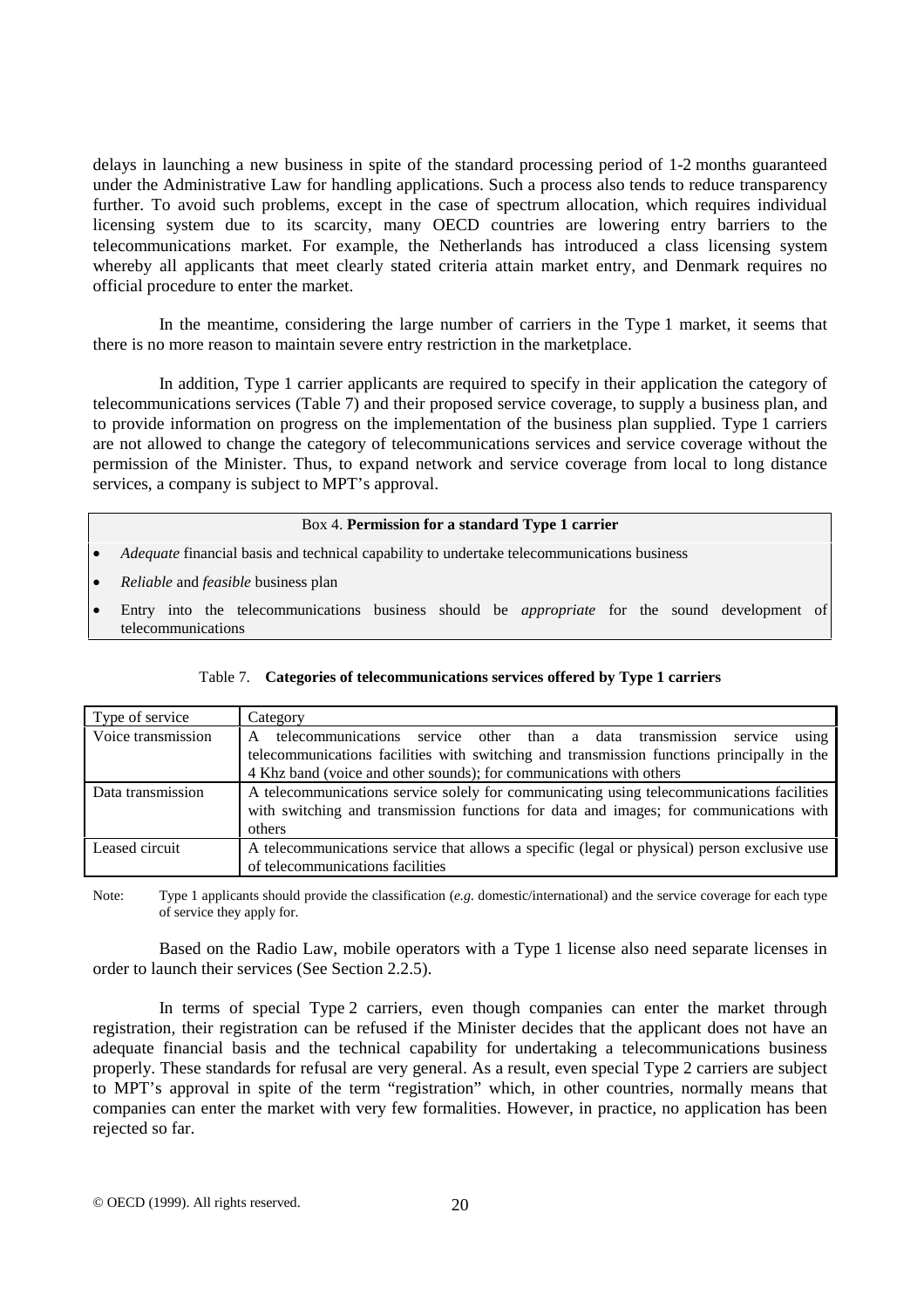According to MPT, it is necessary to distinguish Type 1 and Type 2 carriers because the former has significant "public interest characteristics". However, the somewhat artificial separation between Type 1 and Type 2 carriers imposes a number of unnecessary burdens on carriers. The need for rights of way and huge up-front investment are the major reasons mentioned by MPT for regulating Type 1 carriers more heavily than Type 2 carriers. However, considering the fact that fragmented rights-of-way regulation restricts Type 1 carriers from accessing public and private lands even after possession of a Type 1 carrier license, and the fact that there are many different Type 1 operators whose initial investments vary significantly, such reasons provide few grounds for maintaining a distinction between Type 1 and Type 2 carriers. Furthermore, there is a possibility that heavy regulation on Type 1 carriers may hamper the development of infrastructure competition by discouraging possible new entrants to the telecommunications infrastructure market.

 Because of the strict regulatory distinction between Type 1 and Type 2 business, it is not allowed to route both domestic and international traffic via combinations of owned and leased network facilities. Therefore, a single company cannot undertake both Type 1 and Type 2 business in an integrated way, even if the company holds both a Type 1 and a Type 2 permit. In practice, this causes a company to establish a different firm to provide each of the services. For example, Worldcom Japan has two different legal entities, one for Type 1 services and the other for Type 2 services. The need to establish a different entity to provide another type of service raises a couple of issues. First, it means an additional cost because the company will need to hire an additional chief telecommunications engineer (a requirement for Type 1 and special Type 2 carriers under Article 44 of the TBL). Second, establishing a new entity requires additional paperwork, including administrative and other company reporting requirements. It also disadvantages new entrants, as they often only construct parts of their infrastructure and relies for the remainder on leasing.

 Since it is essential for telecommunications operators to use all possible means to provide a wide range of services to meet changing consumer demand, they should be allowed to provide all kinds of services without restrictions. Japan should abandon the current entry scheme and establish a simple and transparent scheme, preferably based on general authorisation, in order to ensure free and fair competition, which is essential to maximise consumer benefits.

#### *Rights of way*

 According to the TBL, Type 1 carriers are entitled to rights of way to public water and private land. Nonetheless, due to the fragmented regulations on rights of way, new carriers have experienced difficulties in establishing their own networks even after receiving Type 1 carrier licenses. Since there are many laws (*e.g.* the Road Law, the National Asset Law and the Local Autonomy Law) with different jurisdiction over rights of way, carriers are required to receive separate permission from a number of government bodies. The number of government bodies which participated in the study group on rights of way clearly shows how much rights of way regulations are fragmented. In fact, 12 government bodies<sup>26</sup> were participating in the study group on rights of way. New Type 1 entrants have claimed that the current situation gives an unfair advantage to the incumbent and prevents them from infrastructure competition.

 Since new entrants face difficulties in constructing new infrastructure, even after they have received Type 1 licenses, regulations on facility sharing (such as sharing of ducts) become even more important for ensuring that new entrants have fair access to end users. If facility sharing is effective, new entrants can construct new networks relatively cheaply and rapidly. According to the TBL, Type 1 carriers and special Type 2 carriers can request arbitration if they fail to reach an agreement for facility sharing. If a party is not satisfied with the result of the arbitration by the Minister, it can file a suit within three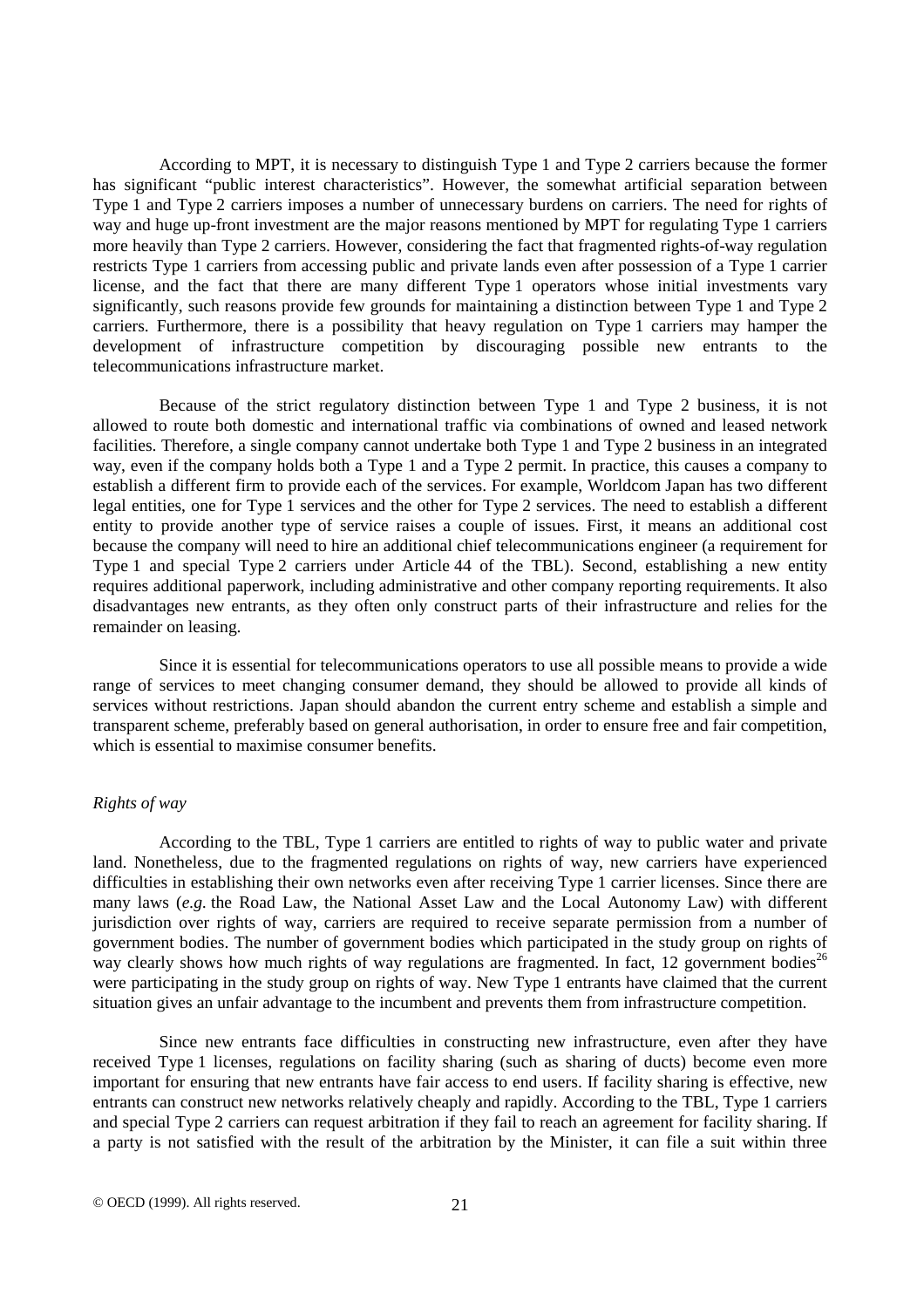months of the decision. In principle, then, any Type 1 or special Type 2 carrier can request facility sharing with NTT and other utility-based Type 1 carriers<sup>27</sup> that own duct systems. In practice, when interconnection occurs at an NTT building, NTT should provide facility sharing for other carriers using NTT's conduits, ducts and poles from the point of interface to the first manhole, according to Article 14 of the "Agreement concerning Interconnection to Designated Telecommunications Facilities". This exception aside, the use of the facilities of NTT and other utility-based Type 1 carriers is subject to commercial negotiation and ultimately to ministerial authorisation.

 However, many new entrants have difficulty reaching facility-sharing agreements with NTT and utility-based Type 1 carriers because of no standardised charges<sup>28</sup> and no limit on negotiation periods.<sup>29</sup> Because of these difficulties, some new entrants have argued for mandatory facility sharing, but the counter-argument made is that this would result in "free riding".

 In the face of criticism about the fragmented regulations on rights of way, the Japanese government formed a study group under the Ministry of Foreign Affairs. It made a report on present conditions of access to poles, conduits, ducts and rights of way on 25 December 1998. Instead of providing new solutions on the rights-of-way problem, the report suggested improvement of current procedures to ensure timely, non-discriminatory and transparent access to the resources. Since there are so many regulations on rights of way, it is recommended that guidelines be published to access rights of way for new entrants in order to help them acquire the necessary information.

## *Line-of-business and ownership restrictions*

 All line-of-business restrictions in the telecommunications market have been removed as a result of the revision of the NTT Law in 1997 and the abolition of the KDD Law in 1998. The legal barrier preventing NTT and KDD from entering each other's market has been lifted. In addition, with the exception of NTT, companies can offer unrestricted telecommunications and CATV services.<sup>30</sup> However, in the case of the new IMT 2000 mobile services, "the basic guideline for introducing the third generation mobile communications systems", announced by MPT in July 1998, imposes line-of-business restrictions on operators who own local telecommunications networks by prohibiting them from providing IMT 2000 services by themselves.

 With the exception of NTT, no ownership restrictions remain in the Japanese telecommunications market. As for NTT, foreigners (including foreign governments and their representative, and foreign judicial persons or associations) are not allowed, directly or indirectly, to hold 20 % or more of its shares. In addition, the NTT Law mandates that the government must hold one-third or more of total outstanding shares, and NTT has to obtain authorisation from the Minister when it issues new shares, convertible debentures or debentures with pre-emptive rights on new shares. As a matter of principle, it would be better to remove all ownership restrictions on NTT. The strong government ownership of NTT can raise problems of conflict of interest, as the government acts both as a shareholder and a regulator. In the longer term, as competition develops, MPT should abolish the NTT Law and treat NTT like any other company.

## *2.2.2 Regulation of interconnection*

 The most important regulatory safeguard to ensure fair competition is the establishment of a fair and transparent interconnection framework. Indeed, such a fair and transparent interconnection scheme is vital if there is no alternative local loop to that of the incumbent. Since NTT has a 99.5% market share, as measured by the percentage of access lines in the local market, it is essential for other carriers to interconnect with NTT's local loop in order to terminate their calls. Thus, access to NTT's local loop is a cornerstone for the promotion of market competition.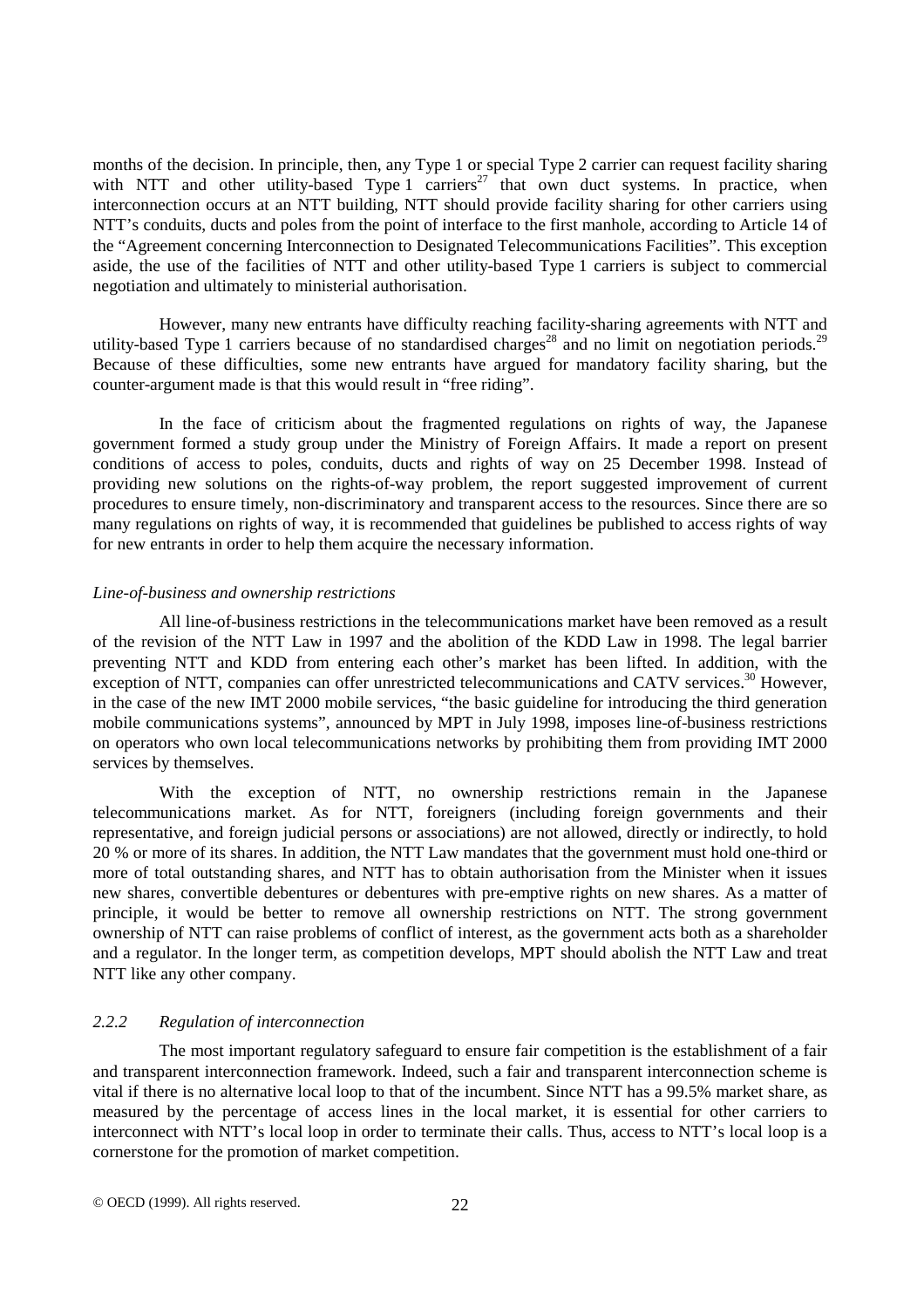According to the TBL, all Type 1 carriers are obliged to provide interconnection when there is a request from other carriers unless such provision is prevented by technical or significant economic obstacles.31 In addition, carriers are expected to obtain the Minister's authorisation after reaching agreement. Considering that the TBL imposes special obligation on a "designated telecommunications facility" and ensures arbitration procedure when parties do not reach to agreement, such authorisation appears unnecessary. Indeed, many OECD countries regard an interconnection agreement as a purely commercial matter except in those cases where the incumbent is involved as an interested party.

 To ensure interconnection to the incumbent's network, the Minister can determine that certain facilities of Type 1 carriers are treated as a "designated telecommunications facility". Such a designation is based on the number of telecommunications lines in each specific prefecture in which fair and transparent interconnection needs to be assured in order to "promote benefits to users and rationally develop telecommunications". If the Minister designates a Type 1 carrier's facility, the Type 1 carrier must establish a standard interconnection agreement, which is subject to authorisation by the Minister. A standard interconnection agreement should provide fair, transparent and non-discriminatory terms and conditions with fair cost-oriented rates for interconnection to all carriers.

In practice, NTT's local loop<sup>32</sup> is the only "designated telecommunications facility" in Japan and "NTT's Articles for Interconnection Agreements" for "designated telecommunications facilities" were approved by the Minister as a standard interconnection agreement in March 1998. In its standard interconnection agreement, NTT provides six standard points of interconnection in its network architecture.33 In addition, on the basis of the "Basic Rules for Interconnection", NTT provides unbundled network elements<sup>34</sup> to other carriers and charges separately for each. In practice, most interconnection has traditionally been carried out with transit exchanges (ZC), because long-distance carriers had insufficiently developed facilities to set up POIs (points of interface) within the region. Since 1996, local exchange (GC) interconnection has been provided for regional and long distance carriers. This enables companies such as TTNet and Titus to enter the local residential market and to compete directly with NTT.

 In order to ensure fair and transparent interconnection, the TBL also requires a Type 1 carrier with "designated telecommunications facilities" to publish the standard interconnection agreement and to maintain accounting separation relating to interconnection with "designated telecommunications facilities". In addition, the TBL requires an annual recalculation of interconnection charges based on the accounting result of the "designated telecommunications facilities".

 A substitute for interconnection is the "consignment of business activities", which is based on an agreement between parties to handle their traffic. The major difference between interconnection and "consignment of business activities" is that in case of the latter carriers are not able to ask for arbitration when they cannot reach an agreement. Business practice has led some carriers to use "consignment of business activities" rather than interconnection; for example, international carriers are entering into "consignment of business activities" with NTT DoCoMo in order to terminate incoming international phone calls. However, it seems that this "consignment of business activities" will soon be substituted by an interconnection agreement, because there is no incentive for international carriers to maintain "consignment of business activities" that do not provide the possibility to request arbitration.

 Since 1994, the price of NTT's access charges has dropped significantly (Table 8). For example, from 1994 to 1998, charges for tandem switch interconnection have been reduced by 40%. In addition, a per second charge scheme was introduced in 1996.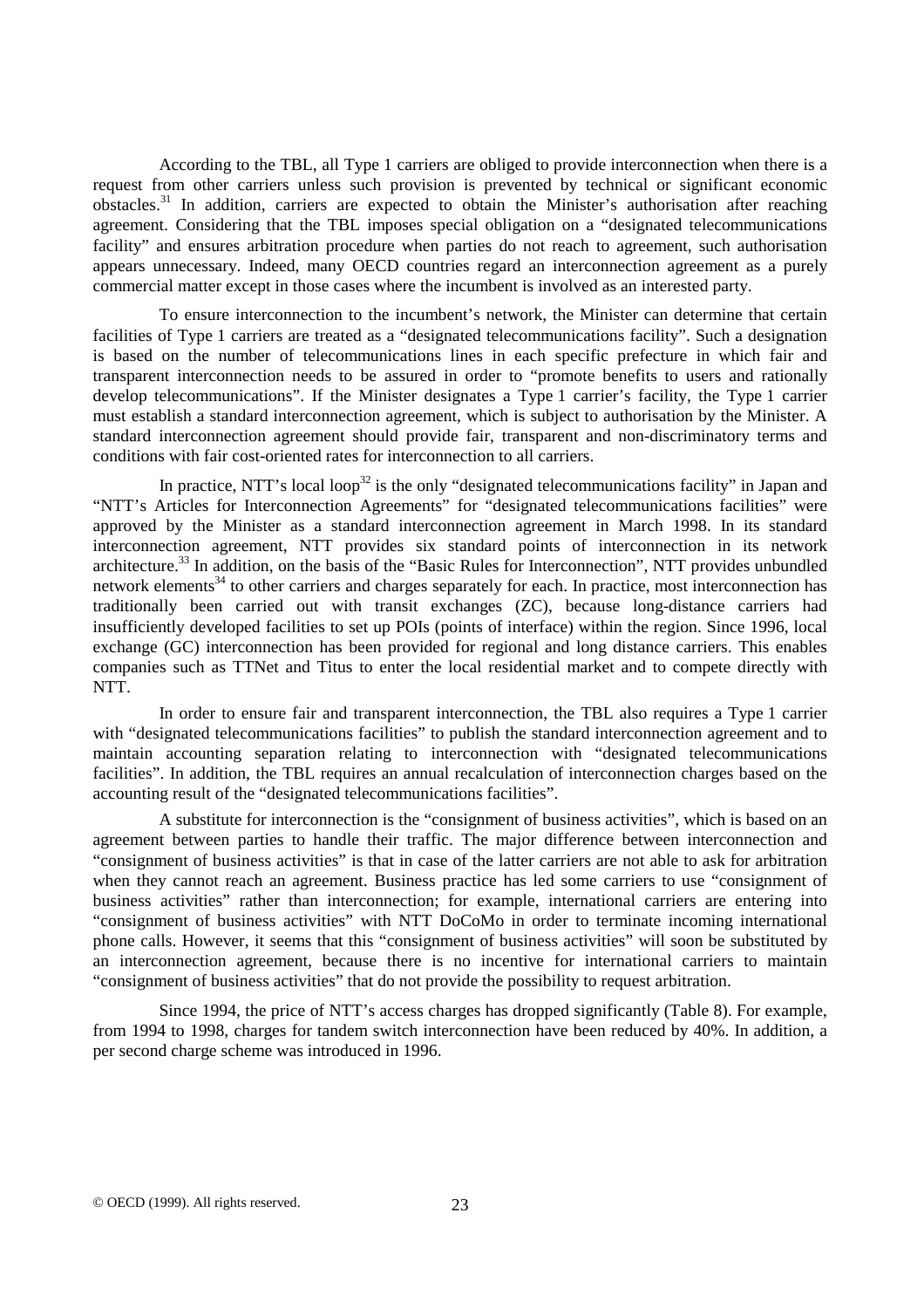| Type                     | <b>FY 1998</b> |                   | <b>FY 1997</b>    | Percentage change |
|--------------------------|----------------|-------------------|-------------------|-------------------|
| GC.<br>connection:       | local          | $0.99$ /call      | $0.99$ /call      | $0.0\%$           |
| exchange                 |                | 0.0268/sec.       | 0.0289/sec.       | $-7.2%$           |
| (telephone)              |                | 5.81/3minutes.    | $6.19/3$ minutes  | $-6.1%$           |
| ZC<br>connection:        | transit        | $1.27$ /call      | $1.28$ /call      | $-0.8\%$          |
| exchange                 |                | 0.0595/sec.       | 0.0647/sec.       | $-8.0%$           |
| (telephone)              |                | $11.98/3$ minutes | 12.93/3minutes    | $-7.3\%$          |
| GC<br>connection:        | local          | $2.31$ /call      | 3.38/call         | $-31.6%$          |
| exchange                 |                | 0.052/sec.        | 0.086/sec.        | $-39.5%$          |
| (ISDN)                   |                | $11.67/3$ minutes | $18.86/3$ minutes | $-38.1%$          |
| <b>ZC</b><br>connection: | transit        | $2.59$ /call      | $3.67$ /call      | $-29.4%$          |
| exchange (ISDN)          |                | 0.0847/sec.       | 0.1218/sec.       | $-30.5%$          |
|                          |                | $17.84/3$ minutes | $25.59/3$ minutes | $-30.3%$          |

Table 8. **NTT's interconnection charge**

*Note*: The charge for three minutes is the charge that would be levied under a three-minute charging system and differs from the actual cost for a three-minute call. The three-minute charge system was introduced in fiscal 1996. Under this system a three-minute period is counted as a charge unit.

*Source:* MPT News March 1998*.* 

 However, NTT's interconnection charge is still relatively high compared with other major carriers in the OECD region (Figure 3). Indeed, foreign trading partners, such as the European Union and the United States have raised high interconnection charges as a trade issue, arguing that high interconnection charges are a *de facto* market barrier that prevents foreign carriers from entering the Japanese market. In this regard, both the European Union and the United States have urged that Japan introduce an interconnection framework based on LRIC methodology, using forward-looking rather than historical costs. Currently, Japan is using an activity based cost accounting (ABC) system, essentially based on NTT's historical costs.35 In its joint (with the United States) status report on deregulation, Japan announced that it would submit a bill to the Diet in 2000 in order to introduce the long-run incremental cost accounting (LRIC) methodology. It is recommended that efforts should be made to accelerate the implementation of LRIC to ensure more cost-oriented interconnection charges as soon as possible.

 In principle, NTT's interconnection charges on "designated telecommunications facilities" are composed of access charges<sup>36</sup> and network modification charges<sup>37</sup> and both charges are standardised by "NTT's Articles for Interconnection Agreement". Therefore, carriers can access NTT's "designated telecommunications facilities" without the need for individual negotiations. However, charges on some unbundled elements are unreasonably high and need to be revised. For instance, despite the fact that NTT charges 50 to 120 yen per directory services inquiry to its customers, it charges new entrants 191 yen at the wholesale level. This implies either that the wholesale charges are much higher than costs or that NTT cross-subsidises its directory services from its other services. In any cases, this price structure virtually prevents new entrants from providing competitive service. Therefore, NTT's high prices for its unbundled elements should be adjusted in order to ensure fair competition in all possible service areas.

 Another very important interconnection issue is the coverage of a "designated telecommunications facility". Currently, only NTT's local loop is a "designated telecommunications facility". However, considering the very fast growth rate for mobile services and the increasing percentage of calls between mobile and fixed telephones in Japan, MPT should consider designating NTT DoCoMo's network as a "designated telecommunications facility".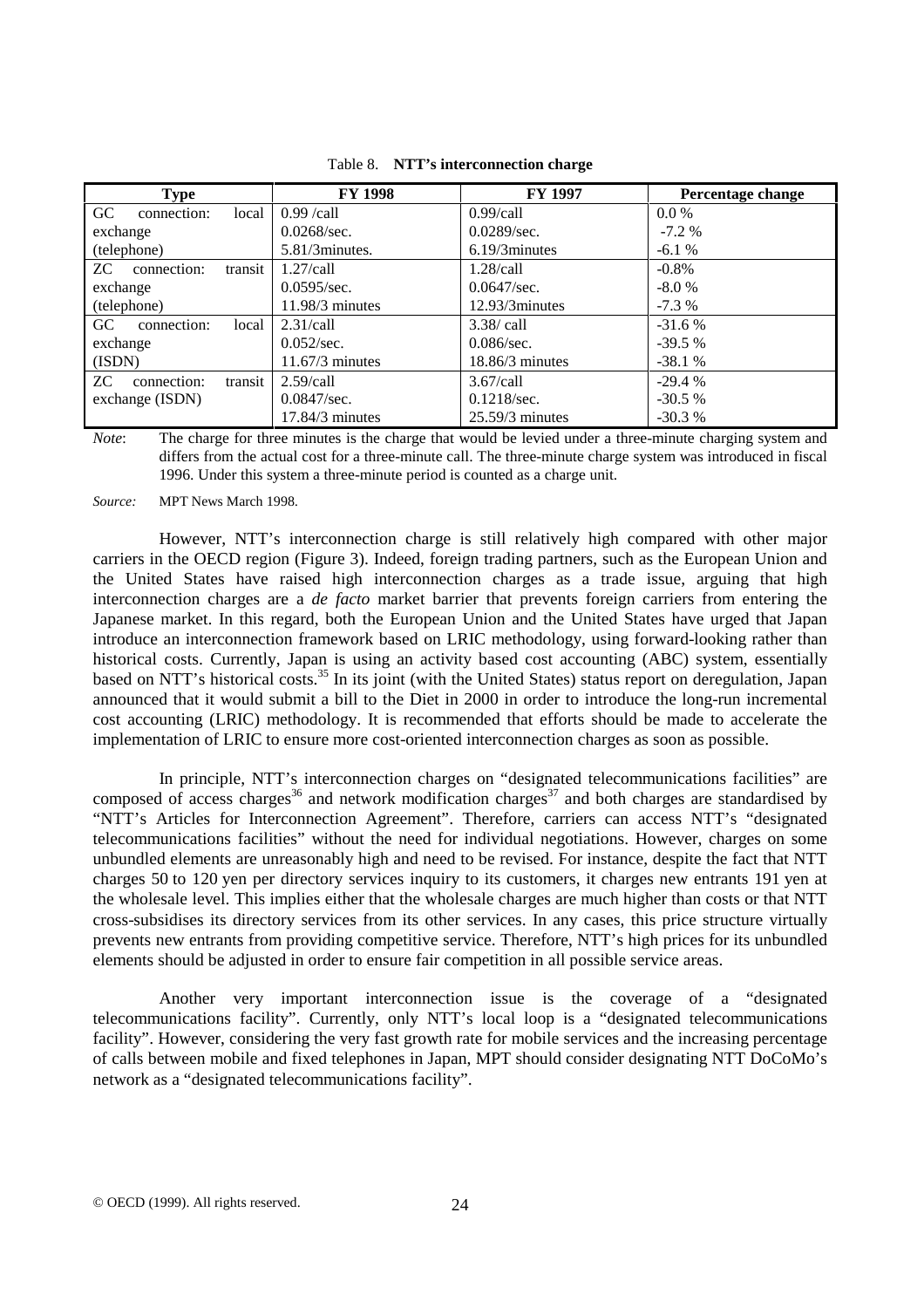

Figure 3. **Comparison of interconnection charges for call termination (as of July 1998)** 



*Source:* Ovum*.* 

## *2.2.3 Pricing policy*

 In spite of its long history of telecommunication liberalisation, Japan's telecommunications prices have been high compared with those of other OECD countries (see Section 3.2), mainly because of the use of a tariff approval scheme for all Type 1 carriers' services until November 1998. Traditionally, NTT's local service charges were set well below cost, and NTT has used long distance service to subsidise losses on local service. This has meant that NTT's long-distance charges were much higher than costs. On the other hand, the prices charged by NCCs for their services had been set at a lower level compared to those of NTT and KDD. (See Figure 4 in Section 3.2.1).

 This process has favoured the NCCs by allowing them higher than normal profits that they could enjoy under the full price competition. Users, as a result, have not benefited from the full effects of competition. More price competition would have led to a faster decline in prices in long distance markets (and in other markets as well). A severe weakness of Japan's regulatory framework between 1985 and 1998 has been its inability to allow consumers to reap the full benefit of potential price competition.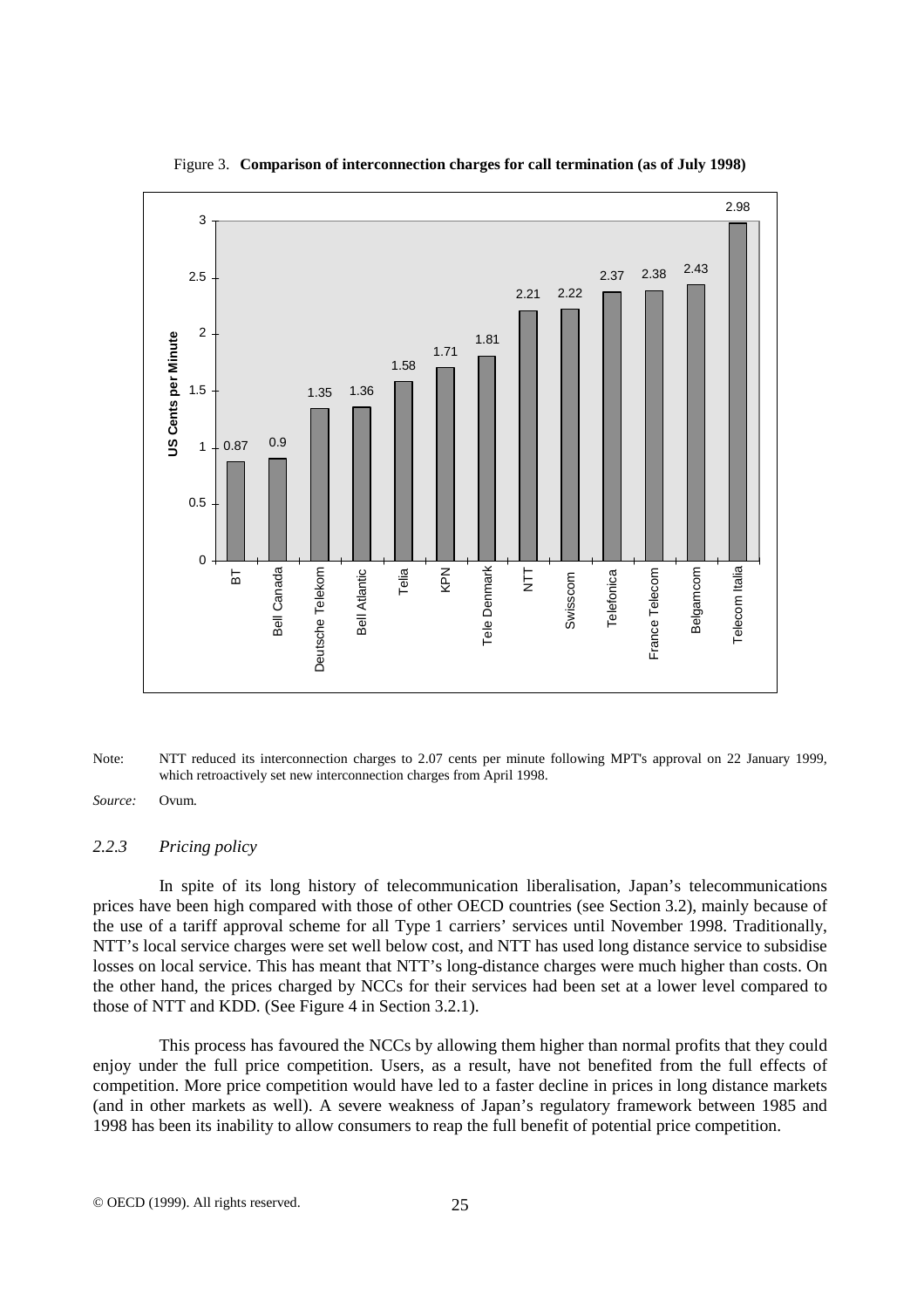As of 1 November 1998, while an approval system has been maintained for local basic telecommunications services, a price notification system is in place. According to the TBL, the Minister will determine whether a specific service is subject to price-cap regulation or the notification system. In practice, only NTT's local basic service will be subject to price-cap regulation. Such price-cap regulation is expected to be implemented after NTT's reorganisation. Until then NTT's local basic service charges are still subject to MPT's approval. All other service prices, including NTT's long distance service prices, will no longer need approval from the Minister. While no pricing regulation is imposed on general Type 2 carriers, special Type 2 carriers are required to submit prices for their services to the Minister before providing those services.

 These changes are a significant development on the way to full-fledged competition in which Type 1 carriers can engage in full price competition in the retail market without MPT's supervision. It is expected that the abolition of the approval system will increase benefits to subscribers, both business and residential, by way of more intense price competition among Type 1 carriers. More importantly the change in the form of price regulation may be a turning point in Japan's move toward full-fledged competition. In addition, introducing a notification system and a price cap is a significant step in the right direction to ensure cost-based pricing in the marketplace.

 As a result of recent changes, and even before the notification system was adopted, companies such as TTNet reduced local voice telephony prices to 9 yen for three minutes (the first time for over a decade that the local call charge has dropped below 10 yen) and acquired 1.4 million subscribers in only six months after launching its business in January 1998. To what extent the elimination of the price approval system will lead to significant price competition remains to be seen, but many market analysts are expecting significant changes.

 While the decision to abolish the tariff approval system is highly commendable, the present regulatory structure still has some problems. First of all, the Minister still has authority to decide whether a specific service is subject to the notification system or price-cap regulation and can alter previous decisions at will. Second, under the new system, MPT still reserves the power to order carriers to revise their charges in certain cases, such as unfair discrimination and anti-competitive pricing. This, in turn, raises the issue of regulatory overlap between the MPT and the FTC, because unfair discrimination and anti-competitive pricing behaviour are in violation of the AMA. Moreover, under the new framework, users and carriers can file complaints and petitions to MPT regarding telecommunications service prices, other conditions, terms of service and their manner of operations. Thus, MPT's power to require price revision can constrict carriers in terms of price flexibility and impose a burdensome process to justify price changes.

 In addition, on the basis of the AMA, regulations on anti-competitive behaviour should be undertaken on a more consistent basis across industries. If there is any need to increase capacity to deal with anti-competitive issues such as price fixing and predatory pricing in the telecommunications market, the solution should be to increase the regulatory capability of the FTC rather than to give new regulatory powers to the MPT.

 For mobile services, a tariff notification system was introduced in December 1996. Consumers of mobile services have benefited from full-fledged competition. For example, following the introduction of the tariff notification system, NTT DoCoMo eliminated the connection fee (previously 6 000 yen), and reduced monthly subscription charges from 6 800 yen to 4 600 yen and three-minute call charges from 180 yen to 100 yen for digital cellular service. As a result of price competition, the number of mobile customers in Japan increased from 20.9 million in 1996 to 38.3 million by the end of 1997.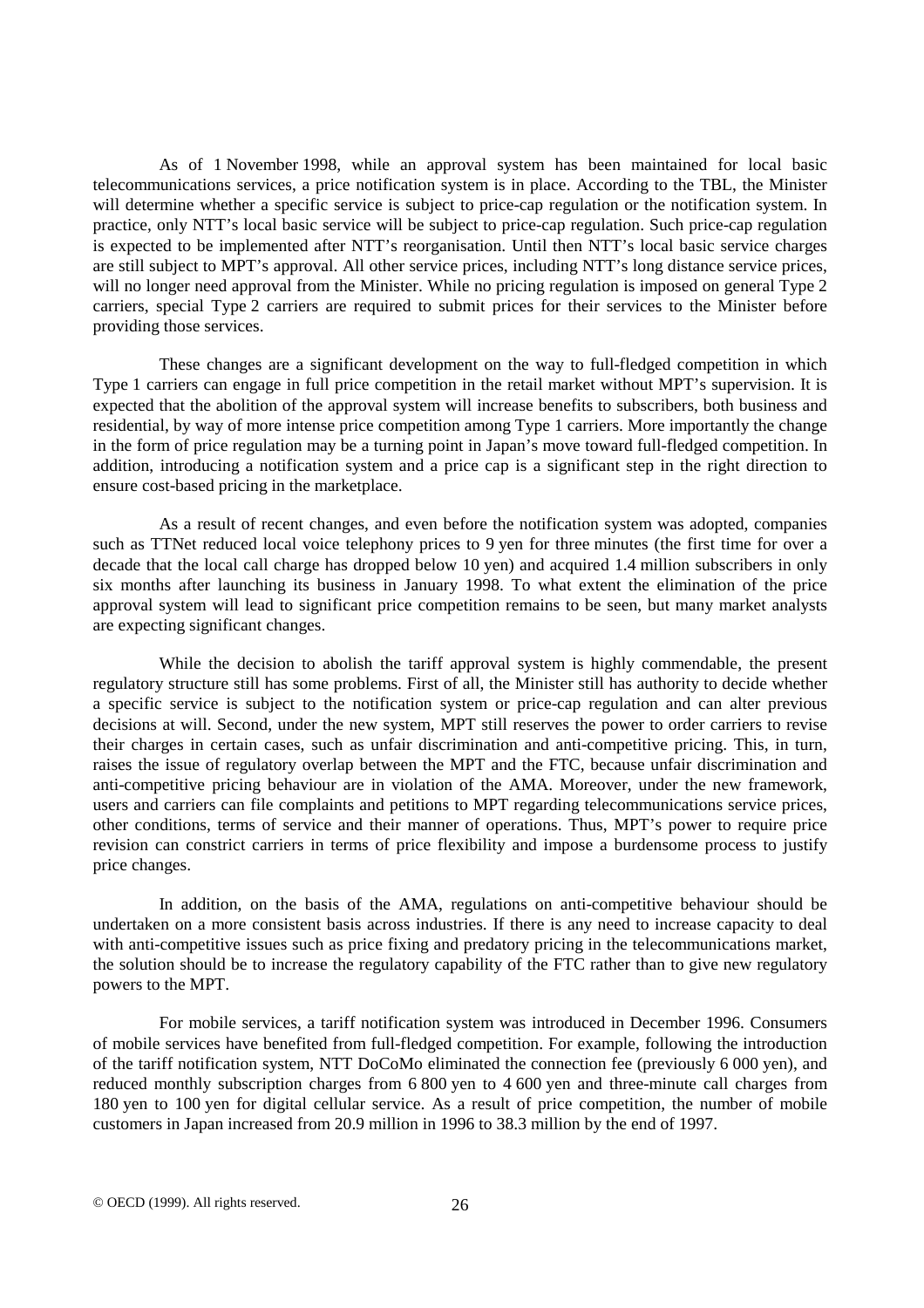In Japan, unlike many other OECD countries, the incumbent is not required to charge uniform tariffs. Since Japan's universal service obligation covers only voice telephony services and does not require the application of a uniform tariff, NTT can differentiate its local service charges across regions if it obtains authorisation from the Minister. In fact, NTT's monthly subscription charges differ on the basis of the total number of access lines in a message area (Table 9). Allowing further geographical rebalancing will prevent a "cream-skimming" effect and will lead to more cost-oriented prices. Table 9. **NTT's monthly subscription charges**

|                 | 400 000 or more | 50 000-399 000 | Less than $50000$ |
|-----------------|-----------------|----------------|-------------------|
|                 | access lines    | access lines   | access lines      |
| <b>Business</b> | 2.600           | 2,450          | 2.300             |
| Residential     | 750             | .600           | .450              |

*Source*: InfoCom Research Inc., "Information & Communications in Japan 1997".

## *2.2.4 Quality of service*

 Although there are no regulations to ensure quality of service in telecommunications, Japan has in general performed well in this area. For example, in terms of faults per 100 lines per year Japan averaged 1.7 (end of 1995) compared to 5.5 for the United States during the same period<sup>38</sup>. As well, since 1992, waiting time for a new connection has been one day or less. In addition, NTT began nationwide caller identification service in February 1998. To some extent, where price competition does not occur fully, companies use quality of service as a competitive tool. It would, however, be useful to users if carriers were required to publish regularly quality of service data on a comprehensive basis.

 In Japan, there is no official institution with the authority to resolve disputes between carriers and consumers. Although 'the Telecommunications Consumer Affairs Office' of MPT is open for complaints on telecommunications services from consumers, it does not have the authority to resolve disputes between carriers and consumers. Considering the fact that consumers do not have the ability to compare many different carriers' quality of service, carriers should be required to publish the number of complaints and results of the resolution of those complaints.

#### *2.2.5 Resource issues*

#### *Spectrum allocation*

 A mobile carrier needs two licenses to undertake its business: one for a Type 1 license based on the TBL and the other a license to establish a radio station based on the Radio Law.39 According to the Radio Law, spectrum is allocated by first come first served basis. However, neither law has provisions on how to select licensees when there are many applicants for a limited number of potential licenses. In other words, no specific spectrum allocation method (e.g. auction or competitive test) has been in place in order to select mobile licensees when the number of applicants outnumbers the number of licences available.

 The lack of an objective selection procedure for spectrum allocation has led to the practice of collective bargaining to formulate consortiums among possible applicants for spectrum acquisition. In reality, applications for spectrum have not outnumbered the number of licensees decided by MPT. Large companies have obviously benefited from this non-transparent procedure, because the TBL requires an "adequate financial basis" as one of the requirements for market entry. Furthermore, licensees have acquired spectrum without paying a fee. Thus, the companies that have been granted mobile licenses have enjoyed not only new business opportunities but also financial benefits.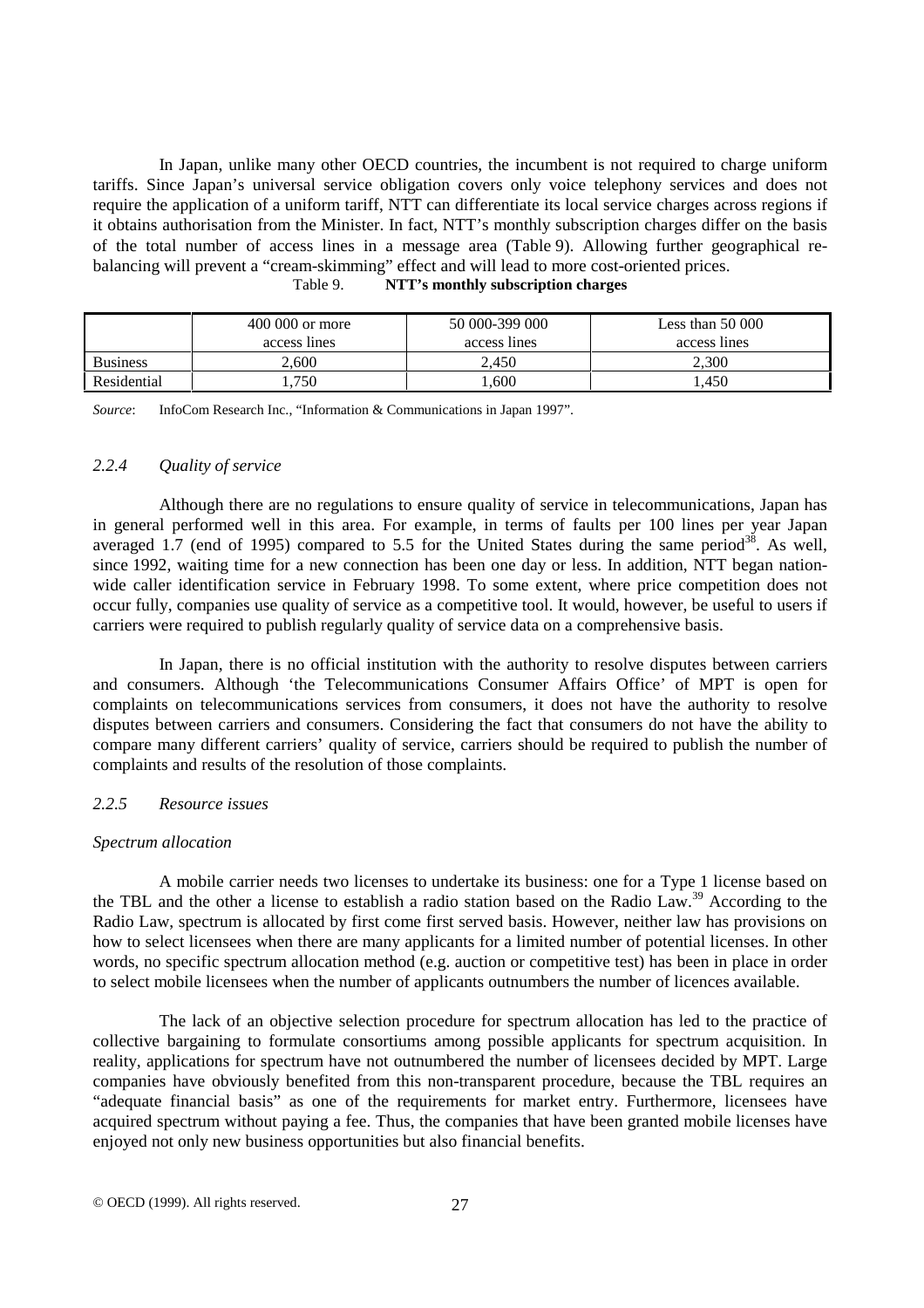Although *Keidanren* has recommended that an auction method<sup>40</sup> should be introduced so as to ensure more transparent and fairer spectrum allocation, the study group formed by MPT has argued that the adoption of an auction system may cause financial difficulties for mobile companies, hamper R&D ability, lower consumer benefits, and result in dominance by large companies.

 The lack of a transparent and fair method to select licensees when applicants outnumber licences is a significant weakness of the Japanese telecommunications regulatory regime since it does not provide clear guidance for potential entrants on how to prepare to acquire a mobile license. According to MPT's spectrum allocation plan for IMT  $2000$ ,<sup>41</sup> if there are more applicants than the number of licenses available, MPT may select licensees by comparing aspects of individual applications or using a frequency auction method. It also points out that if an auction is introduced, it may take a reasonable time to prepare an appropriate regulatory framework. Although this shows that MPT is giving due consideration to establishing a new spectrum allocation method, it has not been decided which method would be introduced. Considering the rapid growth of mobile services in Japan and the need to allocate new spectrum for IMT 2000 services, it is vital that a transparent and fair spectrum allocation system be established as rapidly as possible.

## *Numbering issues*

 The accelerated development and modernisation of telecommunications infrastructure competition and the increasing number of new facility-based carriers in Japan have highlighted the importance of telecommunications numbering policy. In recognising the importance of numbering policy, MPT added relevant provisions for telecommunications numbers in the TBL when it was revised in 1997, in order to ensure fair and efficient use of number resources.

As in many other countries, "number portability"<sup>42</sup> is now recognised in Japan as an essential feature of a competitive telecommunications market. In a competitive market, telephone subscribers must be permitted to change telephone service providers without changing numbers, *i.e*. without taking on a new network identity. Recognising the importance of number portability, the Council recommended in its report, "Basic rules on interconnection", that it should be implemented as soon as possible and proposed FY 2000 as a target year for implementation. Based on the Council's proposal, MPT set up a "study group for the realisation methods of number portability" in August 1997. The study group has proposed the realisation method of number portability for fixed voice telephony service, ISDN and free-phone services.

 Despite the lengthy period of study of number portability, MPT has not yet announced a concrete plan for implementation. This raises the question of whether implementation will be feasible in FY 2000. Considering the fact that NTT has virtually a 100% market share in local loop competition, number portability is essential for new entrants if they are to attract customers without imposing unnecessary costs or inconvenience. Since the implementation of number portability may take some time because of the need for technical changes once the plan is finalised, MPT should decide a concrete action plan to implement it rapidly. In addition, considering the rapid growth of mobile services in Japan, it is recommended to consider including mobile services in the number portability plan as well as geographic mobility where possible, as is being done in Denmark, the Netherlands and the United Kingdom in favour of the convenience of users.

 Another important numbering issue is equal access to customers. Since carrier pre-selection has not been implemented yet, 13 years after competition was introduced, NCCs face unequal competitive conditions, which require customers to use additional prefix numbers to access NCC services. The "study group on dialling parity" submitted a report<sup>43</sup> on the implementation of carrier pre-selection in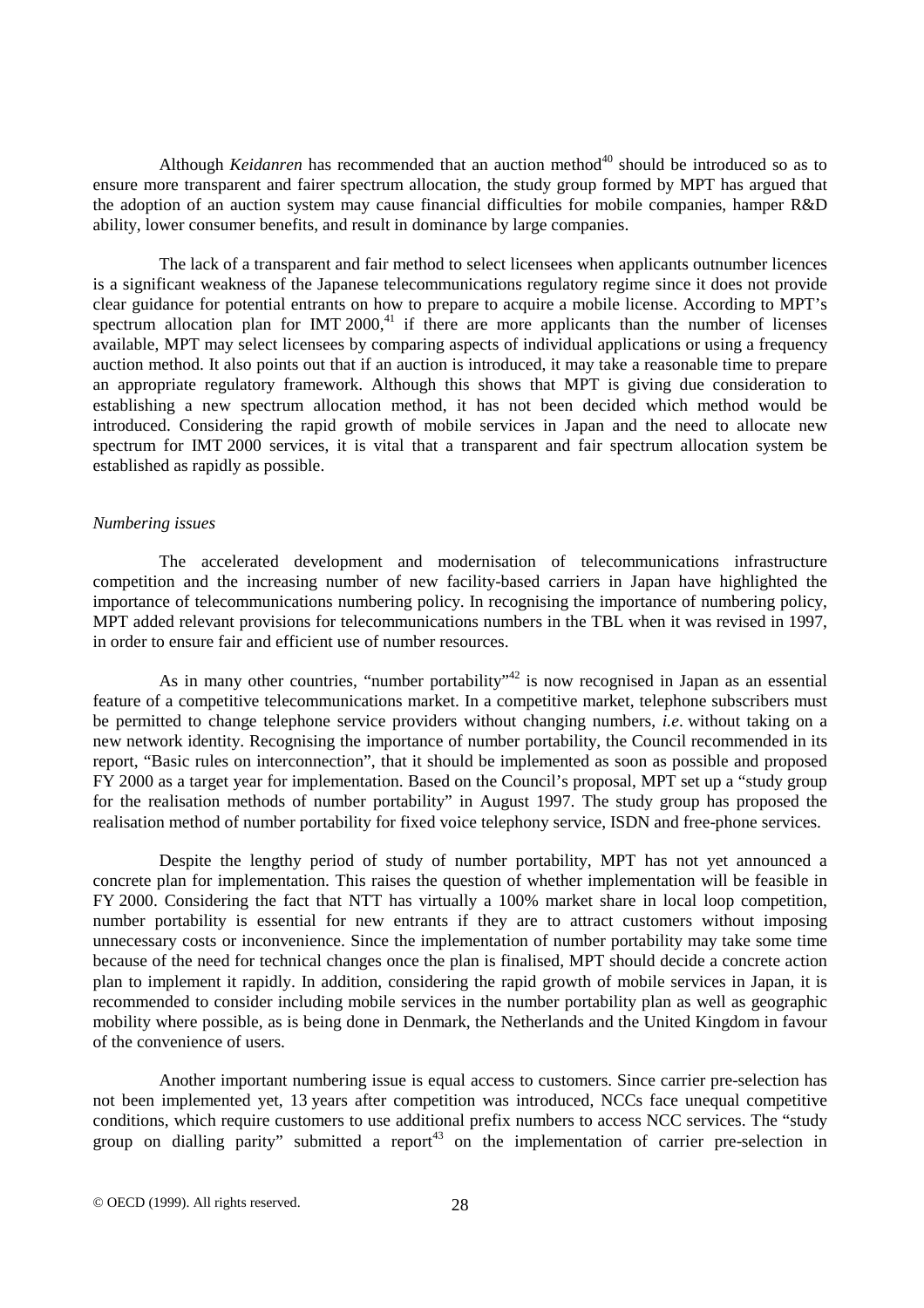November 1998, which proposed to introduce carrier pre selection by the spring of 2001. Based on the report, it is planned that MPT will prepare legislation in April 1999, which is scheduled to come into force from 31 December 2000.

 Perhaps the most significant factor hindering quick implementation of carrier pre-selection in Japan is the diversity of opinion among new carriers. While new entrants to the international market, such as Worldcom Japan, strongly support carrier pre-selection, many early NCCs are not enthusiastic. In spite of the four-digit carrier identification code (whereas KDD has only a three-digit code), the early international NCCs are opposed to a carrier pre-selection system because they have already invested heavily in advertising their current identification codes as a brand name, and have built up market share using the current system (Table 10).

|  |  | Table 10. Carrier identification codes for international service |  |  |  |
|--|--|------------------------------------------------------------------|--|--|--|
|--|--|------------------------------------------------------------------|--|--|--|

|                | $- - -$<br>.,, | <b>TIT</b> | $\overline{ }$<br>$\sim$<br>ᅭ |
|----------------|----------------|------------|-------------------------------|
| $\sim$<br>code | 001            | 0041       | 00 <sub>6</sub>               |

*Source*: MPT.

 In terms of the national long-distance market, the original NCCs use LCR chips in their terminal equipment. Today, almost all telephone terminals sold in Japan have LCRs, except those sold by NTT shops. The original NCCs give commissions to retailers who sell telephones with their LCR chip, which enables subscribers to bypass the carrier identification code (Table 11) when using national long distance services. In addition to commissions to retailers, NCCs subsidise telephone terminal manufacturers who make terminal equipment with their LCR chips. Because NCCs have invested significantly in terminal equipment with LCR chips, they are also opposed to carrier pre-selection. NCCs insist that LCR chips should be allowed even if carrier pre-selection is introduced so as to protect consumers who already own terminal equipment with LCR chips. On the other hand, new entrants argue that the removal of LCR chips is essential to ensure fair access to customers. The interim report on the "study group on dialling parity" supported the position of the early NCCs.

## Table 11. **Carrier identification codes for national long distance service**

|                                                    | TTTT<br>the contract of the contract of the contract of | ---<br>ັ້ | <b>TIT</b><br>. | $  -$ |
|----------------------------------------------------|---------------------------------------------------------|-----------|-----------------|-------|
| . .<br>.det<br>code<br>$\sim$ $\sim$ $\sim$<br>TOH | none                                                    | 0077      | 0088            | 0070  |

*Source*: MPT.

 Given the various interests involved, MPT has not decided how many choices will be given to consumers, while it has proposed the date for implementation. As the incumbents (NTT and KDD) enjoy an advantage owing to the delay in implementing carrier pre-selection, MPT should promptly establish a concrete plan to introduce it. In addition, the carrier pre-selection mechanism should be decided so as to ensure fair competition between new entrants and current players (the incumbents and the early NCCs).

## *2.2.6 Universal service obligation*

 In Japan, the NTT Law specifies universal service as an obligation of NTT. According to Article 2 of the law, NTT should ensure appropriate, fair and stable provision of nation-wide telephone services, and these should be provided *impartially*. As a result, only NTT's fixed voice telephony service is regulated as a universal service. While the word "impartially" seems to suggest uniform tariffs nationwide, NTT monthly subscription charges are different over regions based on the number of total access lines in a message area (See Table 9. in Section 2.2.3).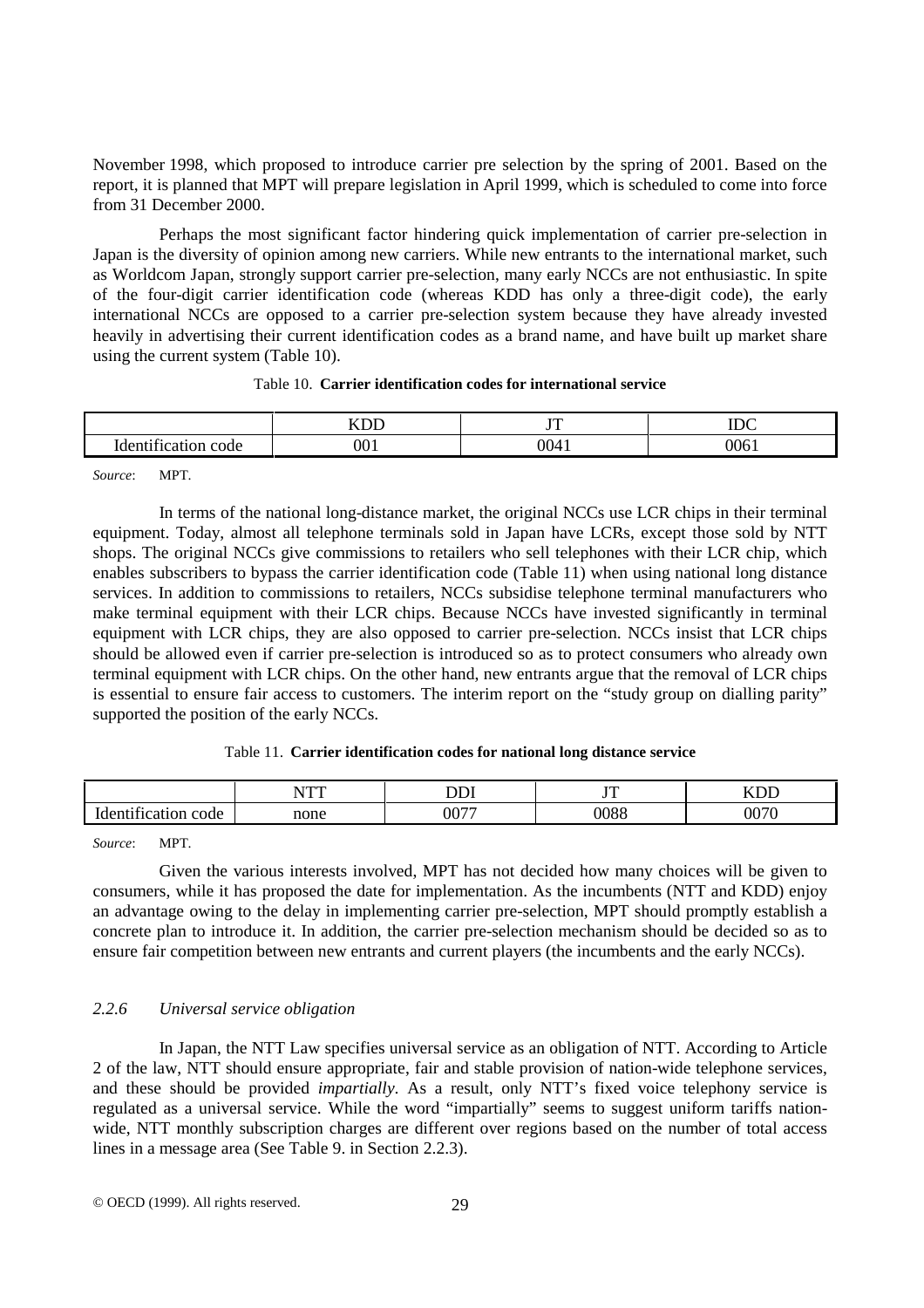Compared with some other OECD countries,<sup>44</sup> universal service in Japan is limited, as it is focused on voice telephony. Because the funding of a broadly defined universal service requirement through levies on the telecommunications industry can reduce efficiency and undermine other policy goals, a limited universal service obligation helps to minimise any unnecessary economic burden on telecommunications operators. However, the report<sup>45</sup> from the study group for "Research into Universal Services and Rates in the Multimedia Age" recommended an expansion of the scope of universal service in order to avoid the development of a society of information "haves" and "have nots". If expanding the scope of universal service is deemed essential to meet this policy objective, it should be funded through general government revenues rather than license obligations or other forms of intervention in the telecommunications industry.

 Currently, there is no funding mechanism for the provision of universal service, so NTT alone bears the burden of providing universal service. NTT has traditionally financed universal service through cross-subsidisation from low-cost to high-cost areas, or from long distance to local calls. As competition develops, it is increasingly difficult for NTT to use cross-subsidisation to provide universal service. Thus, the question of how to finance universal service is becoming a more important issue in Japan. There are two different opinions among carriers on whether to establish a funding mechanism for universal service. NTT argues that it is necessary to establish a mechanism to share the cost of universal service after its reorganisation since NTT East and NTT West will no longer be cross-subsidised by long distance services. On the other hand, companies such as KDD argue that establishing a universal service fund will prevent local markets from becoming more competitive and reduce incentives for NTT to increase its efficiency.

Any universal service funding mechanism<sup>46</sup> should be transparent and competition and technology neutral. It should also be held separate from interconnection payments. Some operators argue that since NTT interconnection charges are high, and not cost-based, they are obliged, under the current interconnection scheme, to subsidise part of the cost of universal service. When the LRIC methodology is introduced in 2001, interconnection charges should become cost-based. A universal service funding mechanism will then be needed to remove any unfair economic burden on NTT local companies.

## *2.2.7 International aspects*

 Japan's commitments in the context of the February 1997 WTO agreement on basic telecommunication services included national treatment of foreign companies (except for the 20% foreign ownership restriction on NTT and KDD (Table 12). Based on Japan's WTO commitment, MCI WorldCom Japan, became the first 100% foreign-owned entity to obtain Type 1 approval in March 1998. BT Communications Services also obtained a Type 1 license in July 1998. As of February 1999, there are six 100% foreign owned Type 1 carriers and 31 Special Type 2 carriers.

| services<br>of<br>Range<br>opened | Timing<br>οf<br>liberalisation                                              | Commitment<br>set<br>common<br>regulatory principles | to Foreign<br>of restriction                                | ownership   Most favoured nation<br>exemption |
|-----------------------------------|-----------------------------------------------------------------------------|------------------------------------------------------|-------------------------------------------------------------|-----------------------------------------------|
| Full                              | As of enforcement of Full<br><b>WTO</b><br>agreement<br>$(5$ February 1998) |                                                      | except for No<br>None<br>NTT and KDD (less<br>than $20\%$ ) |                                               |

*Note*: The foreign ownership restriction on KDD was lifted after abolition of KDD Law.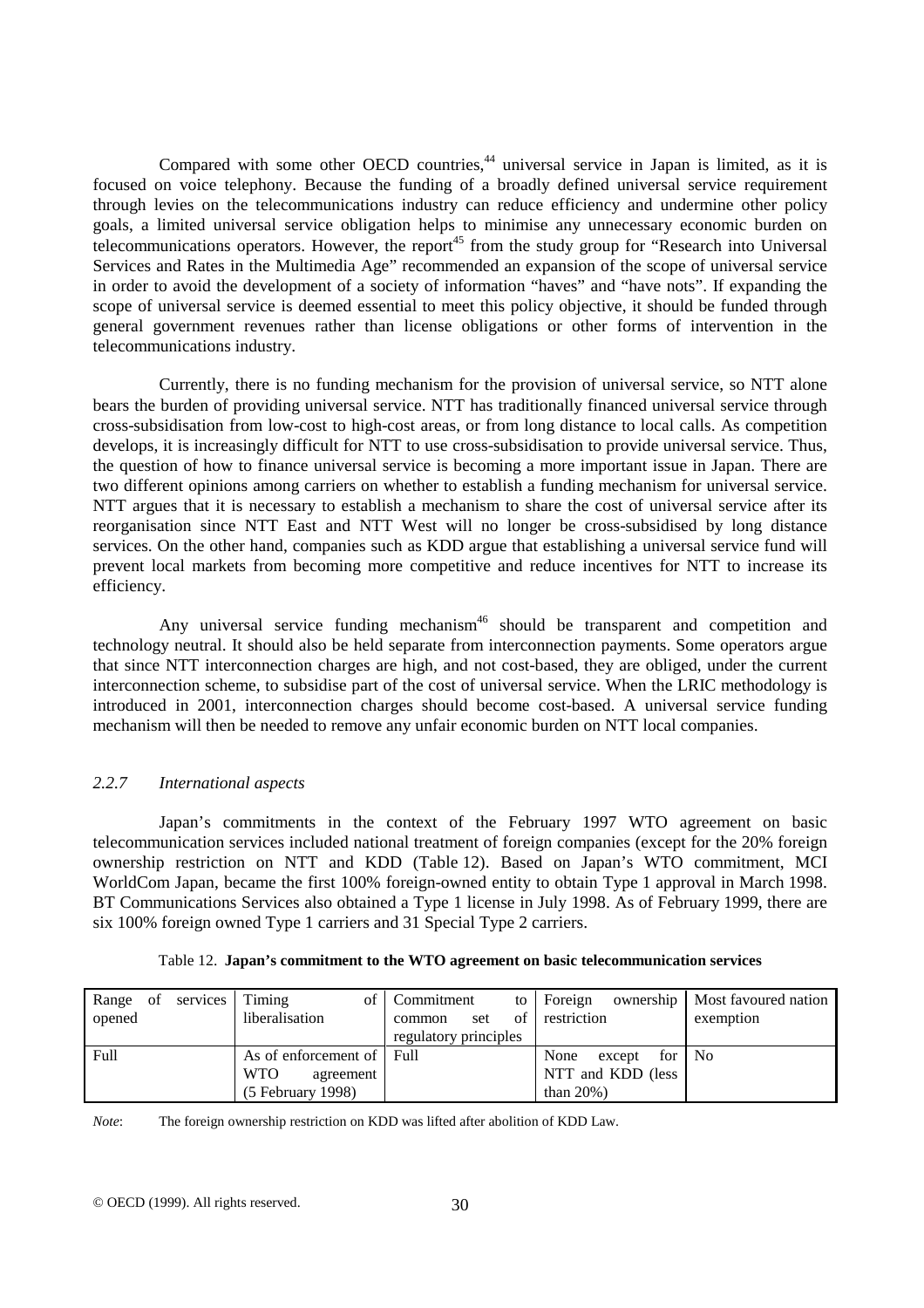In Japan's WTO schedule, there are two issues, which differ from those of other countries. First, unlike other signatory countries, which impose interconnection obligations on major carriers based on market power, Japan imposes interconnection obligations only on a major operator with control over essential facilities. This implies that Japan is not obliged to impose special interconnection obligation, which applies to a "designated telecommunications facility" such as NTT's local loop, on NTT DoCoMo or KDD, even though they have market power in their market segments. Second, the independence<sup>47</sup> of MPT can be put in jeopardy since the Japanese government owns a majority share of NTT. While MPT argues that NTT shares belong to the Ministry of Finance and not MPT, there is a possibility of a potential conflict of interest, since the government is at the same time an owner of NTT and a regulator of the telecommunication sector (both MPT and the Ministry of Finance are under the responsibility of the Prime Minster).

 Trading partners like the United States and the European Commission complain that the Japanese regulatory framework is not transparent and prevents foreign companies from entering into fair competition. The background report on Enhancing market openness through regulatory reform analysed a number of concerns that Japan's trading partners have raised about the Japanese regulatory framework in the telecommunications sector. MPT has made significant changes to address concerns of foreign firms in particular. For example, along with lifting foreign ownership restriction on Type 1 carriers and KDD, the "100 destination rule" was abolished, and international simple resale has been also liberalised since the end of 1997.

|                  | Box 5. Liberalisation policies in international telecommunication service   |
|------------------|-----------------------------------------------------------------------------|
| Feb. 1996        | Interconnection through a third country's switched transit is allowed       |
| Dec. 1997        | International simple resale is allowed                                      |
| Feb. 1998        | Elimination of foreign capital restrictions on Type 1 carriers (except NTT) |
| <b>June 1998</b> | Elimination of "100 destination rule"                                       |

 As mentioned in the background report on Enhancing market openness through regulatory reform, major issues raised by the United States and the European Union relate to the licensing scheme, the interconnection charges framework, rights of way, scope of universal service, number portability, etc. Indeed, the issues cover virtually all the major regulatory safeguards in the telecommunications sector. Although Japan has no legal obligation to respond to demands from foreign trading partners, it has acceded to some requests such as the introduction of LRIC system in order to ease tensions with its trading partners. It needs, however, to be recognised that similar types of complaints, covering the same issues, are being made on a number of European Union member countries and the United States.

## *2.2.8 Streamlining regulation and application of principles of competition*

 The TBL has no specific provisions on regulatory forbearance, except as it relates to price regulation. Under the TBL, the Minister can decide whether a specific service is subject to price-cap regulation or the tariff notification system. As a matter of principle, as markets become more competitive, it will be necessary to reduce sector-specific regulation. Although it is very difficult to determine when there is sufficient self-sustaining competition, the decision to reduce sector-specific regulation should depend on the state of market competition rather than on general public interest criteria. In this regard, MPT should take into account the level of competition when determining which services will be subject to the tariff notification system.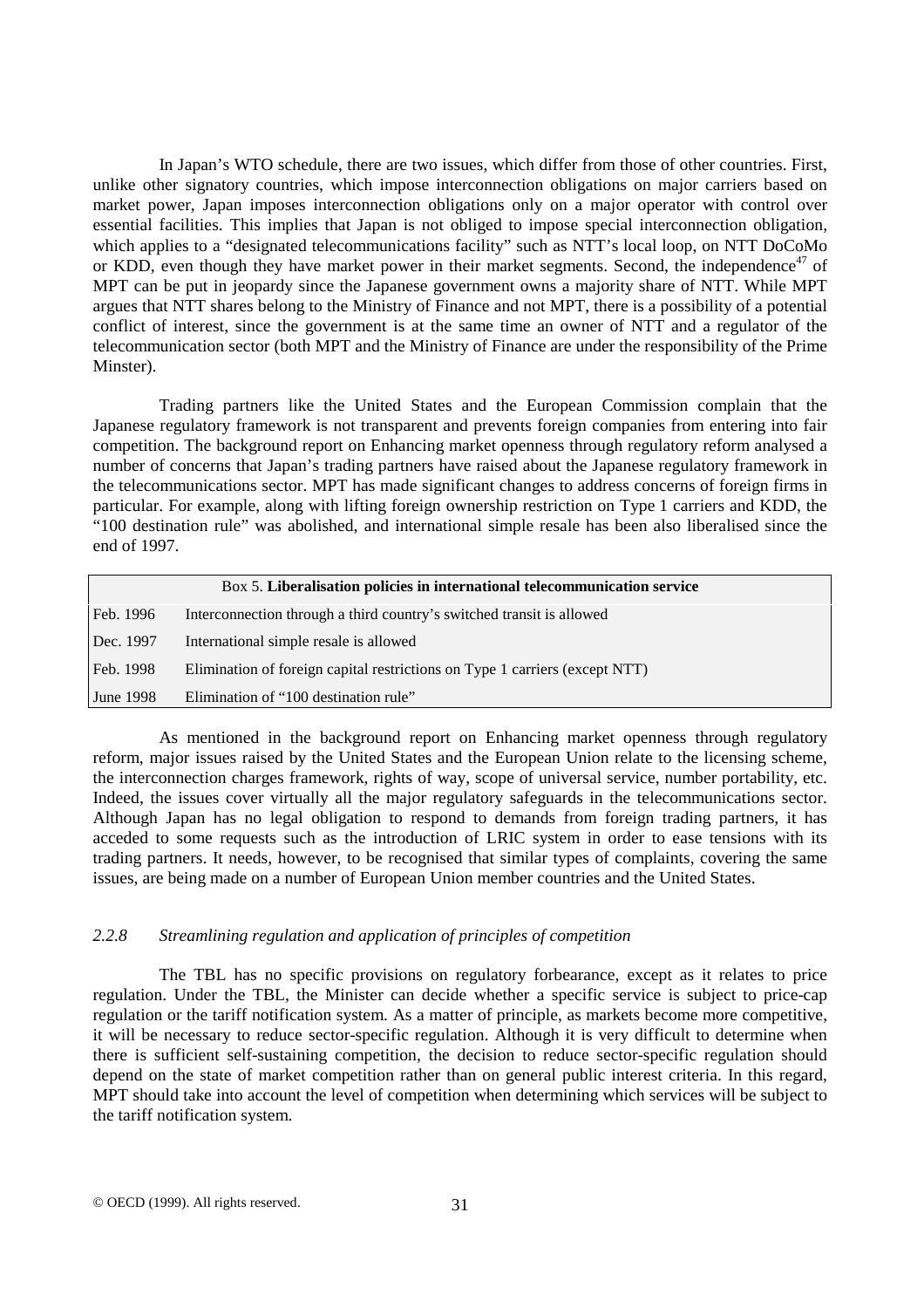In Japan, the AMA applies to the telecommunications sector. There are no exemptions. Therefore, the FTC can regulate any business activity that is in violation of the AMA. Since both the TBL and the AMA apply to the telecommunications sector, MPT and the FTC share, in principle, regulatory power in this industry. However, the FTC has sole responsibility for enforcing the AMA, while economic and technical regulations are implemented exclusively by MPT.

 There are specific areas, such as price regulation and mergers, where both the MPT and the FTC have regulatory power. Regarding price regulation, the MPT has the authority to decide whether specific services are subject to the notification or to the approval system. When it is decided that a specific service (*i.e.* NTT local service) is to be subject to approval by the Minister, the Minister has the authority to impose price regulation on this service. On the other hand, under the AMA, the FTC has authority to regulate all forms of price-fixing activities and predatory pricing behaviour. Nonetheless, the FTC has never exercised its regulatory power on telecommunications pricing activities that have received approval from the MPT.

 In the case of mergers between Type 1 carriers or a Type 1 carrier and other companies, both MPT and the FTC have independent regulatory powers under the TBL and the AMA. Article 16 of the TBL states that no transfer or take-over of the whole of a Type 1 telecommunications business shall take place unless it is authorised by MPT. While the FTC's decision on a merger case is based on whether there will be a substantial restraint on competition, MPT's decision is based on the same standards that apply to Type 1 license applicants. Since there are neither a formal consultation procedure between MPT and the FTC nor any concurrent jurisdiction requirements regarding merger decisions, each can block a merger with its own regulatory power. In the merger between KDD and Teleway Japan, the MPT and the FTC did not consult or share information. As a matter of principle, sharing information would help both bodies by allowing them to have a more comprehensive view of merger cases. In this regard, it is recommended that an information-sharing mechanism between the two bodies be established in order to increase the ability to deal with merger cases.

Until now, except for a very few FTC decisions<sup>48</sup> on mobile operators' anti-competitive behaviour such as fixing mobile phone handset prices, the FTC's involvement in the telecommunication sector has been extremely limited. However, as competition develops, the role of competition law in the telecommunications market should be strengthened and unnecessary sector specific regulation needs to be lifted by the regular review on sector specific regulation.<sup>49</sup> The effectiveness of forbearance reviews will be increased if interested parties such as carriers can have a right to request streamlining of specific regulations.

## *2.3 The dynamic view: convergence in communications markets*

 The rapid convergence-taking place between broadcasting, content and communications technology and services is bringing into focus the need for "next generation regulation". For regulators, the trend in technological and service convergence requires looking beyond current telecommunication regulatory frameworks to consider how to facilitate the process of convergence, maximise the benefits of competition among traditionally different sectors and ensure that their economies benefit from convergence through the development of new services, such as electronic commerce. Japan has an institutional advantage in meeting these challenges, since MPT is responsible for both telecommunications and broadcasting (and indirectly for content, since illegal and harmful content is managed through broadcasting licensing requirements) (Table 13).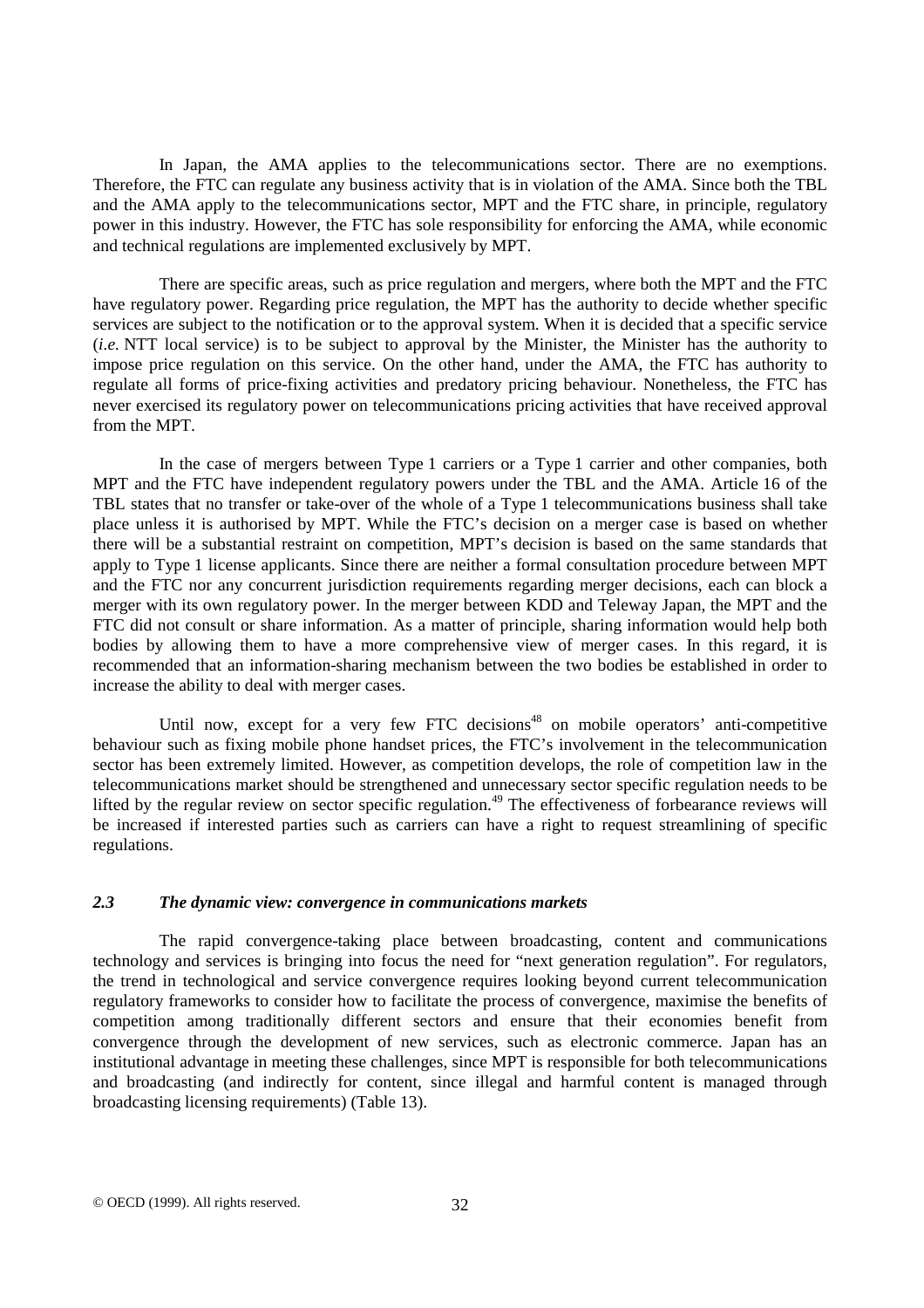MPT has made efforts to accelerate the process of convergence by allowing CATV operators to provide telecommunications services and lifting foreign ownership restrictions on CATV operators who have Type 1carrier licenses. In addition, "the study group for discussion on convergence and development of telecommunication and broadcasting" made a report on the policy issues of convergence in May 1998.

|                          | <b>Telecommunications</b>       | <b>Broadcasting</b>                |
|--------------------------|---------------------------------|------------------------------------|
|                          |                                 |                                    |
| <b>Regulatory regime</b> | Telecommunications Business Law | <b>Broadcast Law</b>               |
|                          | Radio Law                       | <b>CATV</b> Broadcast Law          |
|                          | NTT Law                         |                                    |
| <b>Market entry</b>      | Permission: Type 1              | Individual licensing: Broadcasting |
|                          | Registration: special Type 2    | Permission: CATV                   |
|                          | Notification: general Type 2    |                                    |
| <b>Regulatory</b>        | <b>MPT</b>                      | <b>MPT</b>                         |
| institutions             |                                 |                                    |

Table 13. **Comparison of the regulatory frameworks of telecommunications and broadcasting**

#### *Source*: MPT.

 However, Japan, like most OECD countries, has maintained strong service-specific regulation in both markets and maintains a different regulatory framework for telecommunications and broadcasting. With the convergence of the two communications technologies and services, it will become increasingly difficult to designate individual operators and even services as falling into different service categories. The fragmented regulatory framework that presently exists in many OECD countries, which sharply distinguishes telecommunications and broadcasting, may hamper the future development of the communications sector. As for many OECD countries, a challenge for Japan will be to amend its regulations in order to take full advantage of the benefits flowing from convergence.

## **3. Performance of the telecommunications industry**

#### *3.1 Competition analysis*

 In order to promote fair market competition, all necessary regulatory safeguards should be in place so that new entrants have a level playing field with respect to firms with market power While many regulatory developments has been made in recent years, some essential regulatory safeguards such as forward looking interconnection accounting method, number portability, carrier pre-selection, spectrum allocation method for a limited number of licences, and universal service funding mechanism, are still not in place. As a result, in spite of quite a large number of market players, users have not benefited from competition as much as might be expected or compared with those of other OECD countries that liberalised their telecommunications market early such as the Untied States and the United Kingdom (see Section 3.2).

 This regulatory problem should be kept in mind when assessing the level of competition in each telecommunication market segment.

 In the fixed voice telephony market, the developments of the last several years would indicate that there has been good progress in the level of competition in the long distance and international markets. In particular, as of December 1997, 88 companies, including AT&T, provided call-back services in Japan. In addition to the current, relatively sound, market share of new common carriers in both markets (Tables 14 and 15), cross-entry by NTT and KDD into each other's market is expected to increase competition. Furthermore, new entrants such as WorldCom Japan and BT view these market segments as their strategic markets, so that competition will be strong.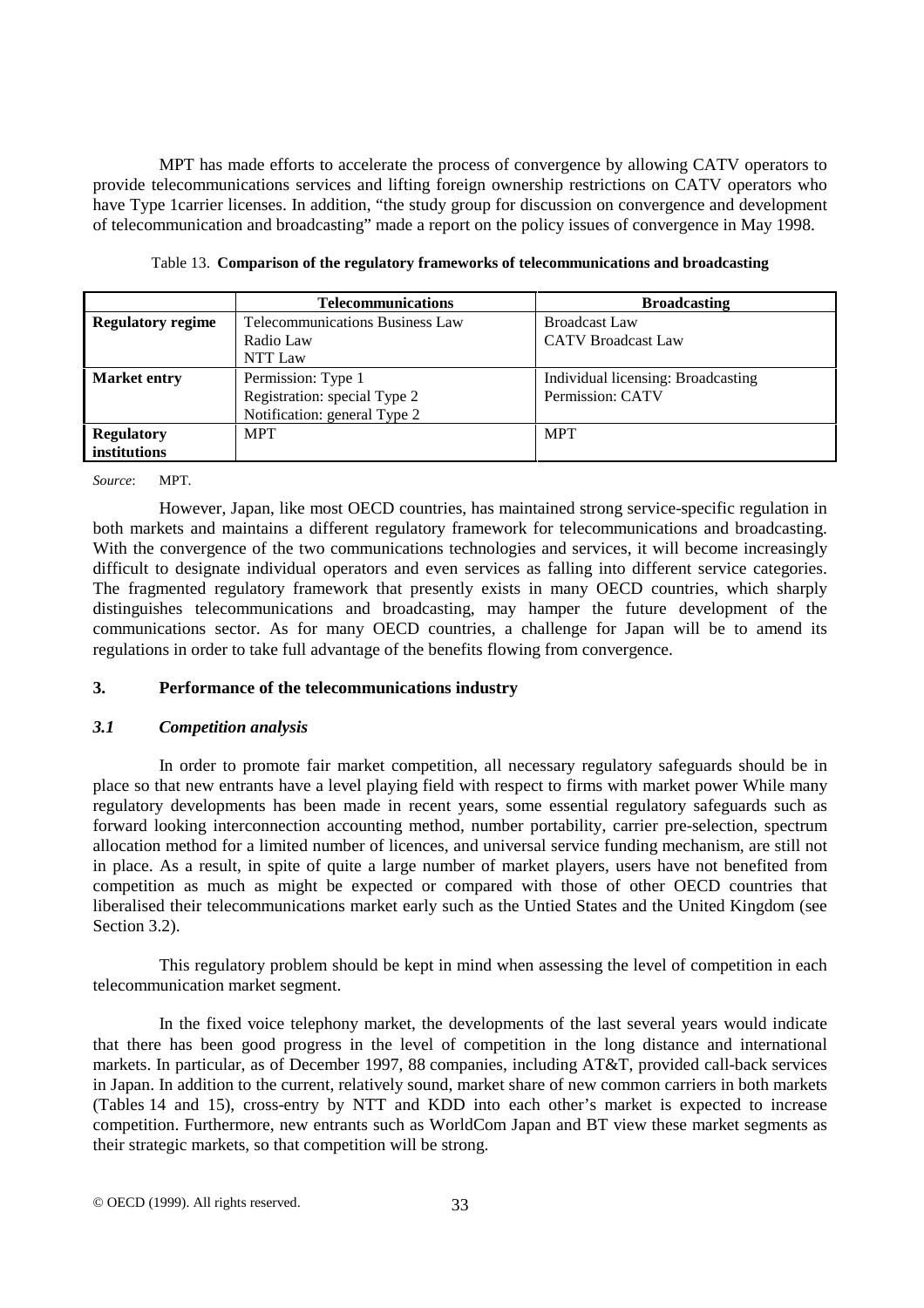#### Table 14. **National long distance market shares of new operators**

|                      | 1984 | 1985     | 1986 | 1987           | 1988 | 1989 | 1990     | 1991     | 1992 | 1993           | 1994     | 1995 | 1996     | 1997 |
|----------------------|------|----------|------|----------------|------|------|----------|----------|------|----------------|----------|------|----------|------|
| Australia            |      |          |      |                |      |      |          | $\theta$ | 0.5  | 2              | 7.6      | 11.7 |          | 17.9 |
| Canada               |      |          |      |                |      |      | $\theta$ | 5        |      | 14             | 18       |      |          |      |
| Denmark              |      |          |      |                |      |      |          |          |      |                |          |      | $\Omega$ | 5    |
| Finland              |      |          |      |                |      |      |          |          |      | $\overline{0}$ | 50       | 60   | 59       | 59   |
| Japan <sup>1</sup>   |      |          | 0    | 3              | 6    | 10   | 15.9     | 22.4     |      | 26.8 29.1      | 31.3     | 31.9 | 35.7     | 40.6 |
| Korea                |      |          |      |                |      |      |          |          |      |                |          |      | 9        | 8    |
| Mexico               |      |          |      |                |      |      |          |          |      |                |          |      | $\Omega$ | 18.8 |
| New Zealand          |      |          |      |                |      |      | $\Omega$ | 12       | 18   | 19             | 21       | 22   |          | 25   |
| Sweden               |      |          |      |                |      |      |          |          |      |                | $\Omega$ | 5    | 10       | 17   |
| United Kingdom       |      | $\Omega$ | 2    | $\overline{4}$ | 6    | 7    | 8        | 9        | 10.7 | 14             | 16.5     | 18.6 | 21       | 24   |
| <b>United States</b> | 19.8 | 20.2     | 23.2 | 28             | 31.5 | 35.1 | 37.4     | 37.8     | 39.5 | 39.8           | 41.5     | 44.5 | 47.8     | 48.6 |

|  |  |  |  |  | Share of switched minutes $-$ per cent |  |  |  |
|--|--|--|--|--|----------------------------------------|--|--|--|
|--|--|--|--|--|----------------------------------------|--|--|--|

1. Data for Japan are the combined share of NCCs inter-prefecture traffic as measured by number of calls.

#### Table 15. **International market share of new market entrants**

| Share of minutes of international traffic $-$ per cent |  |  |
|--------------------------------------------------------|--|--|
|--------------------------------------------------------|--|--|

|                      | 1986     | 1987     | 1988 | 1989 | 1990     | 1991           | 1992     | 1993           | 1994 | 1995           | 1996           | 1997 |
|----------------------|----------|----------|------|------|----------|----------------|----------|----------------|------|----------------|----------------|------|
| Australia            |          |          |      |      |          | $\overline{0}$ | 4.4      | 13             | 21   | 27.8           | 38             | 45   |
| Canada <sup>1</sup>  |          |          |      |      |          |                | 0        | 7              | 20   | 37             | 43             | 44   |
| Denmark              |          |          |      |      |          |                |          |                |      | $\overline{0}$ | 7.5            | 25   |
| Finland              |          |          |      |      |          |                |          | $\overline{0}$ | 9    | 27             | 34             | 39   |
| Ireland              |          |          |      |      |          |                |          |                |      |                | $\theta$       | 9    |
| Korea                |          |          |      |      |          | $\theta$       | 20.1     | 25.5           | 31.3 | 27.4           | 26.5           | 32   |
| Japan                |          | $\bf{0}$ | 3.1  | 6.7  | 18.3     | 26.7           | 30.4     | 33.1           | 33.7 | 33.8           | 35.1           | 40.6 |
| Mexico               |          |          |      |      |          |                |          |                |      |                | $\overline{0}$ | 31.6 |
| Netherlands          |          |          |      |      |          |                |          |                |      |                | $\mathbf{0}$   | 5    |
| New Zealand          |          |          |      |      | $\theta$ | 11             | 15       | 17.4           | 21   | 21             | 21.8           | 36   |
| Sweden               |          |          |      |      |          |                | $\theta$ | 7.4            | 15   | 21             | 25             | 32   |
| United Kingdom       | $\theta$ | 0.2      | 1.5  | 4.5  | 9        | 14             | 22.3     | 26.3           | 30.5 | 30.3           | 40             | 51   |
| <b>United States</b> | 5.7      | 7        | 10.9 | 16.7 | 21.6     | 25.2           | 29.7     | 37.8           | 41   | 44.2           | 50.1           | 54.7 |

1. Canada-United States route only.

*Source*: OECD, *Communications Outlook 1999*.

 On the other hand, in the local-fixed voice telephony market, NTT's dominance can be expected to continue for some time. In most OECD countries, incumbents have strong market power in the local market even after liberalisation of the telecommunications market and Japan is no exception. As discussed before, NTT holds virtually a 100 % market share in the local market. However, there are some signs of greater competition in this segment. For example, since January 1998, TTNet has successfully entered the residential voice telephony service market by providing telephone relay services linked to NTT's local exchange. A couple of cable companies also provide voice telephony services using their CATV networks. NTT will also face more competition from utility-based Type 1 carriers.

 The mobile sector already has intense competition in Japan. There are five or six mobile operators in each market block. NTT DoCoMo has a dominant position (57 % market share as of March 1998) in the lucrative cellular market, and DDI Pocket is the largest player in the PHS market.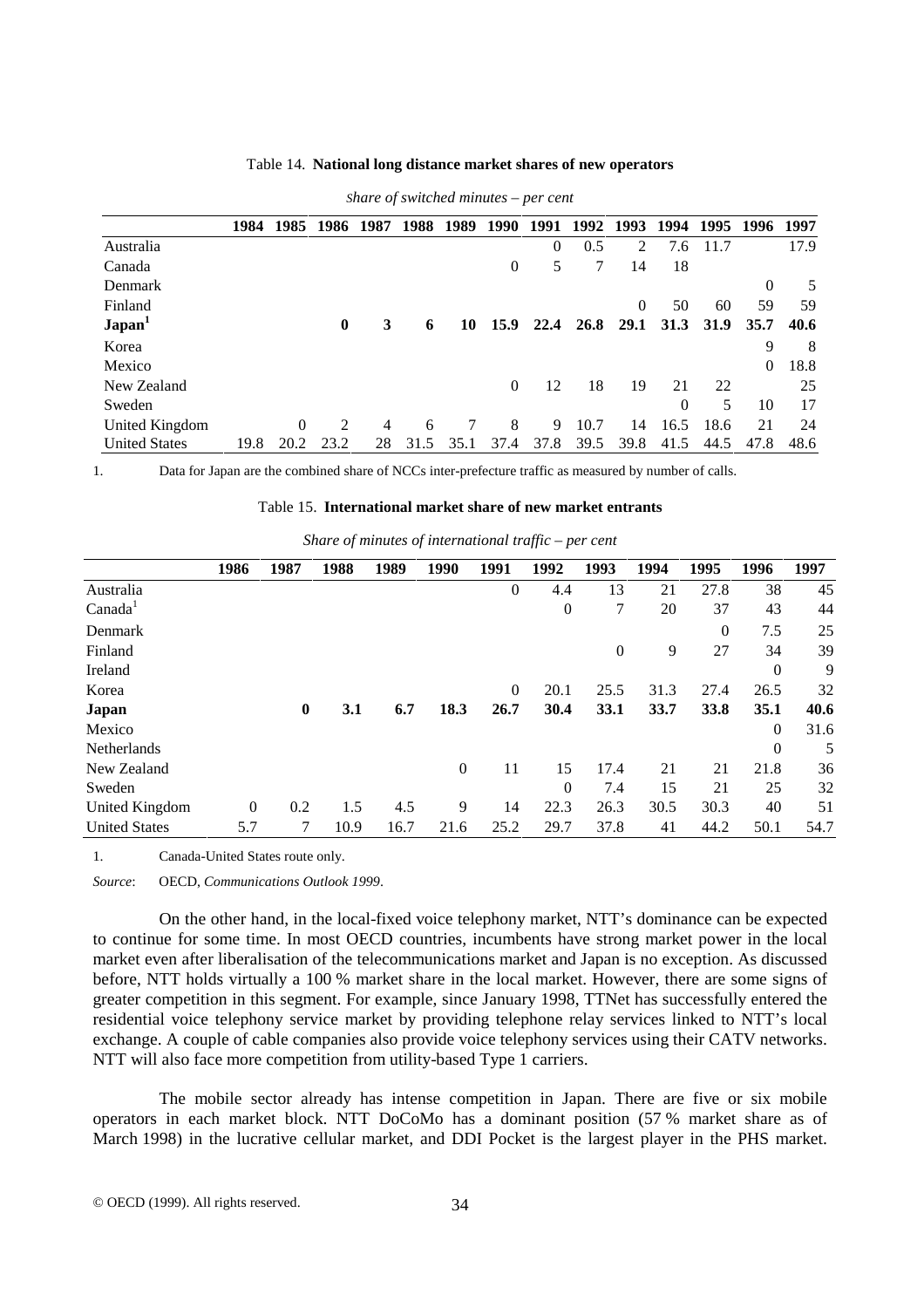Mobile competition is already leading to structural change resulting, as mentioned previously, in the merger of PHS services and cellular mobile service companies. In addition, companies such as DDI Pocket are targeting data communication users to expand business opportunities and to try to reverse the flow of subscribers to cellular services. The adoption of the IMT 2000 standard in 2001 should intensify competition in this market segment.

 Many major players like NTT, KDD and DDI aim to provide "one-stop shopping" for all telecommunications services to their customers. For instance, in October 1997, NTT established a subsidiary Type 1 international company, NTT Worldwide Network Corporation, in order to prepare for full-scale entry into the international service market after its reorganisation. In addition, NTT launched its "Arcstar" service that offers seamless, end-to-end international services to meet demand from multinational companies. In the longer term the provision of "one-stop shopping" will give customers more choice of telecommunications services.

 The presence of major global telecommunications players in Japan will help to promote healthy and high-quality competition. Although entry into the Type 1 market had been restricted for a long time, many major global players are already in the Japanese market as investors in Type 1 carriers or as owner of Type 2 carriers. Besides MCI WorldCom Japan and BT which provides services as a Type 1 carrier, AT&T, C&W, Deutsche Telekom, Telstra, and many other international carriers have a presence in the Japanese telecommunications market. The elimination of the foreign ownership restriction on Type 1 licenses will increase the number of foreign carriers in the Type 1 market.

 In summary, Japan has a very healthy competitive environment in terms of numbers and quality of players. The level of market competition will increase with the elimination of line-of-business and foreign ownership restrictions. Nonetheless, lacking some essential regulatory safeguard prevents Japanese consumers and telecommunications companies from taking full advantage of the benefits of competition.

## *3.2 International performance comparisons*

## *3.2.1 Price*

 Among the many available performance indicators, price is arguably the most important in evaluating the success of liberalisation for users. According to MPT's "1998 White Paper Communications in Japan", in contrast to an average price rise of 4.7 % in Japanese industry as a whole between 1990 and 1996, the telecommunications sector delivered reduced prices to consumers by an average 16.1%. The ripple effect is estimated to have accounted for a 0.39% fall in prices charged by industry as a whole, greater than the 0.32% due to lower charges in the gas and electricity industries and far outstripping the 0.09% contribution of the transport sector.

 Since NTT's usage charges (10 yen for three minutes) for local fixed voice telephony service have not changed for decades, most reductions have occurred in national long distance and international fixed voice telephony services. The drop in long distance call charges between Tokyo and Osaka is often mentioned as an example of rapid rate reduction in Japan; it declined by 77.5% from 400 yen to 90 yen between April 1985 and February 1998.

 Nevertheless, the benefits of competition have not been fully felt owing to heavy price regulation which was just removed in November 1998. Arguably, the benefits of competition can be most effectively compared across countries through changes in long distance call charges, since there has been no serious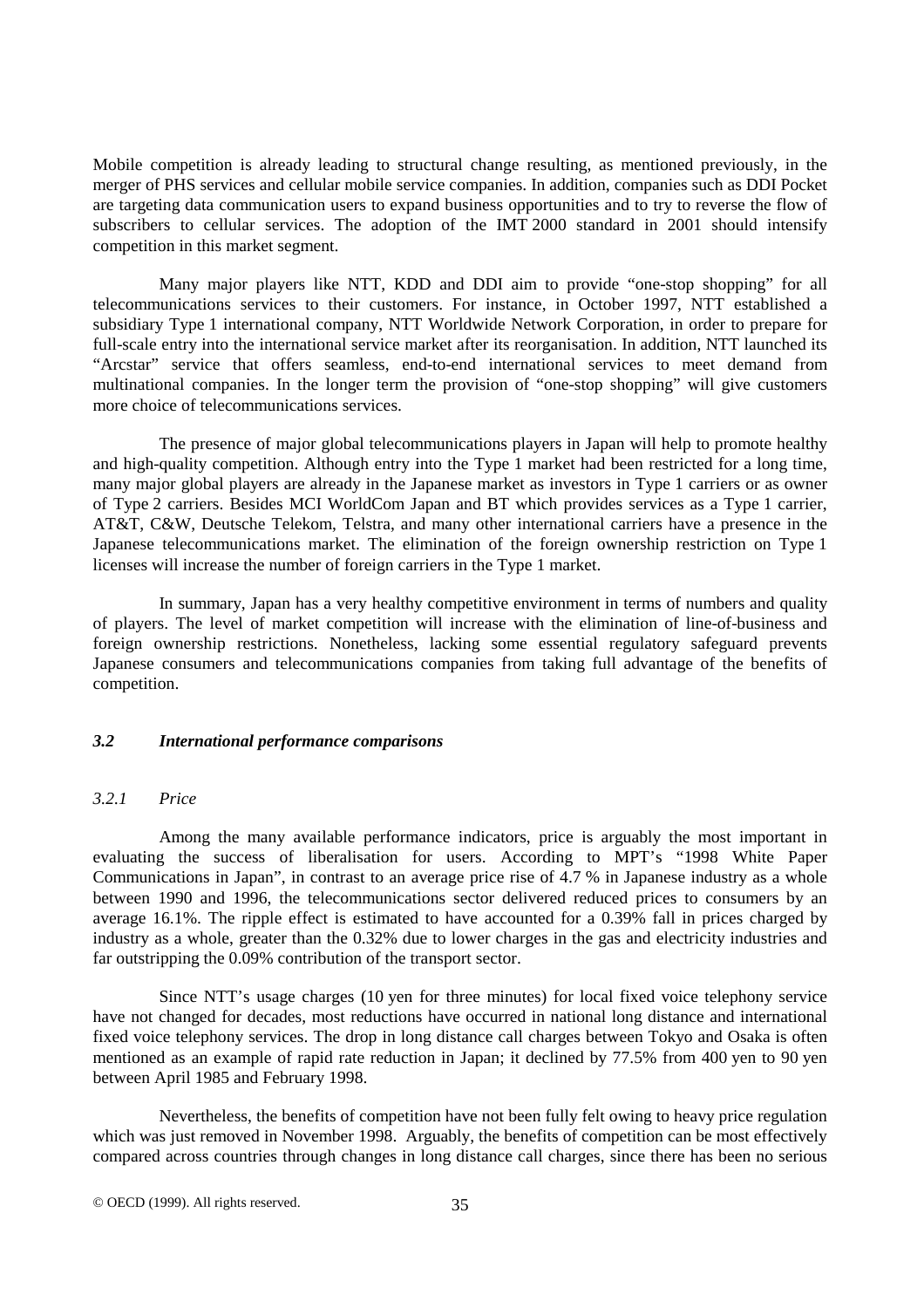competition in the local market in most countries, and international call charges can be significantly affected by the calling pattern (i.e. the location of a country). Figure 4 shows long distance call charges over time in Japan and Figure 5 compares Japan's long distance charges with those of selected OECD countries. As Figure 4 indicates, all NCCs in the long distance market have had the same tariff structure (this is also true of the international market), and NTT's price and the NCCs' prices have been adjusted almost simultaneously under the tariff approval system.

 In spite of the massive price reductions in long distance call charges in Japan, Figure 5 shows that even France, which introduced competition only in 1998, has performed better than Japan over the period.



Figure 4. **Rate reductions for long distance call charges** 

Note: A weekday, daytime, three-minute call for the maximum call distance. (Over 160 km for NTT and over 170 km for NCCs since March 1991. Previously, over 320 km for NTT and over 340 km for NCCs).

*Source*: 1998 NTT Annual Report, *Information & Communications in Japan 1997*, (InfoCom Research Inc.).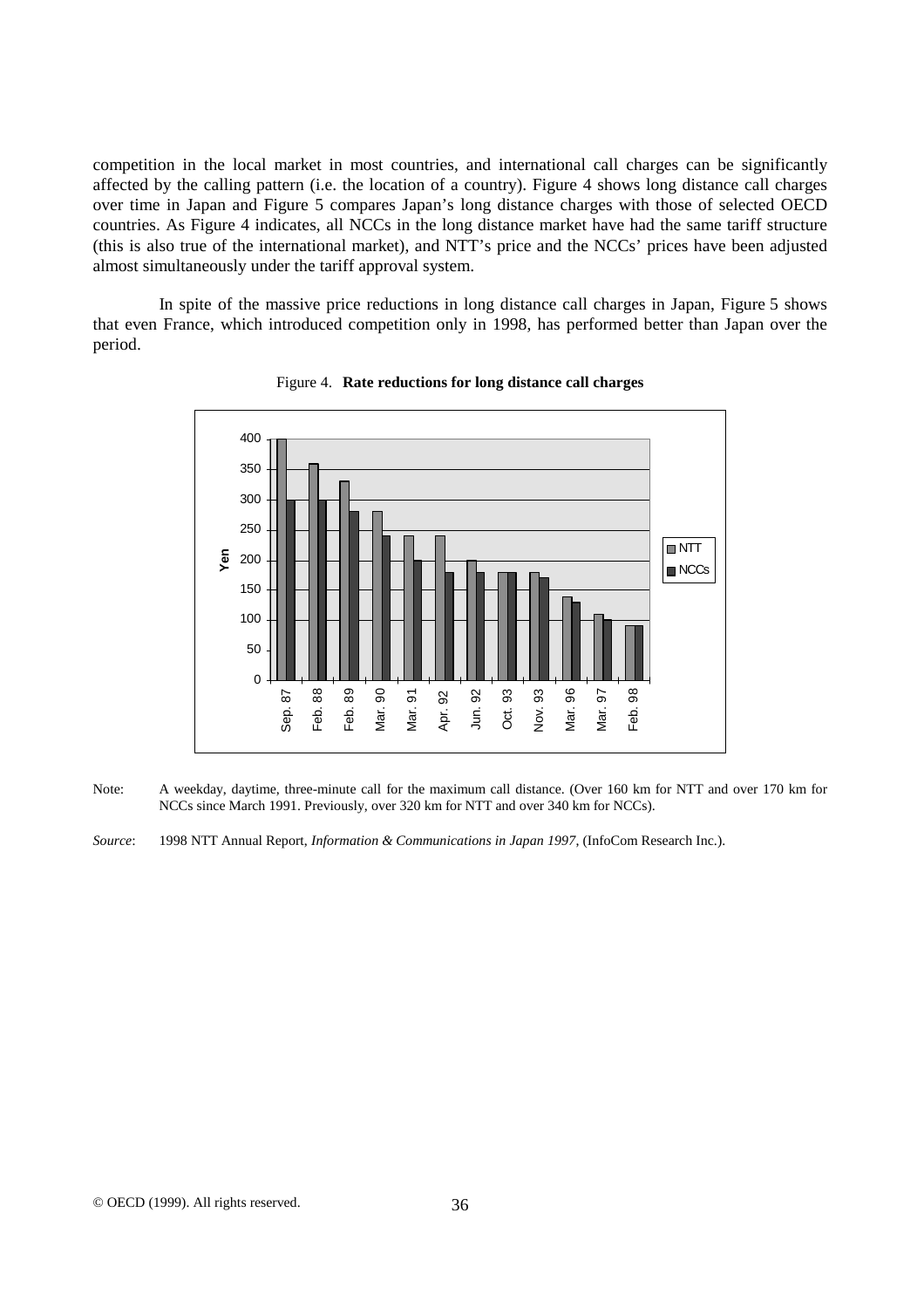

#### Figure 5. **Comparison of long distance call charges**

Note: Price of one minute, based on 4.5 minute call.

*Source*: OECD and EURODATA.

 In terms of mobile services, current OECD comparative data are for analogue prices and are not appropriate to explain changes in cellular mobile tariffs in Japan. Since 1994, Japan has introduced digital mobile services and prices have been much lower than those for analogue services (Table16).

|  | Table 16. Comparison of mobile price charges in Japan |  |  |  |  |
|--|-------------------------------------------------------|--|--|--|--|
|--|-------------------------------------------------------|--|--|--|--|

|                             | Analogue  | Digital           |
|-----------------------------|-----------|-------------------|
| Monthly subscription charge | 6 600 yen | $600$ ven         |
| Call charge (3 minutes)     | $150$ ven | $100 \text{ yen}$ |

Note: NTT DoCoMo's cellular phone rate (daytime during weekdays, intra-prefecture rates) as of February 1999.

#### *Source*: MPT.

 In fact, there has been a series of price cuts in mobile services since the introduction of the tariff notification system in December 1996. From December 1996 to February 1999, in addition to the elimination of subscription charge, NTT DoCoMo has reduced its monthly subscription charges by about 32% (from 6 800 yen to 4 600 yen) and three-minute call charges by more than 44% (from 180 yen to 100 yen) for its digital cellular service. Other mobile carriers have also reduced their charges significantly during this period.

 The mobile market shows the benefits that can be reaped from full price competition; changing price regulation for fixed voice telephony services may result in changes similar to those in cellular mobile prices.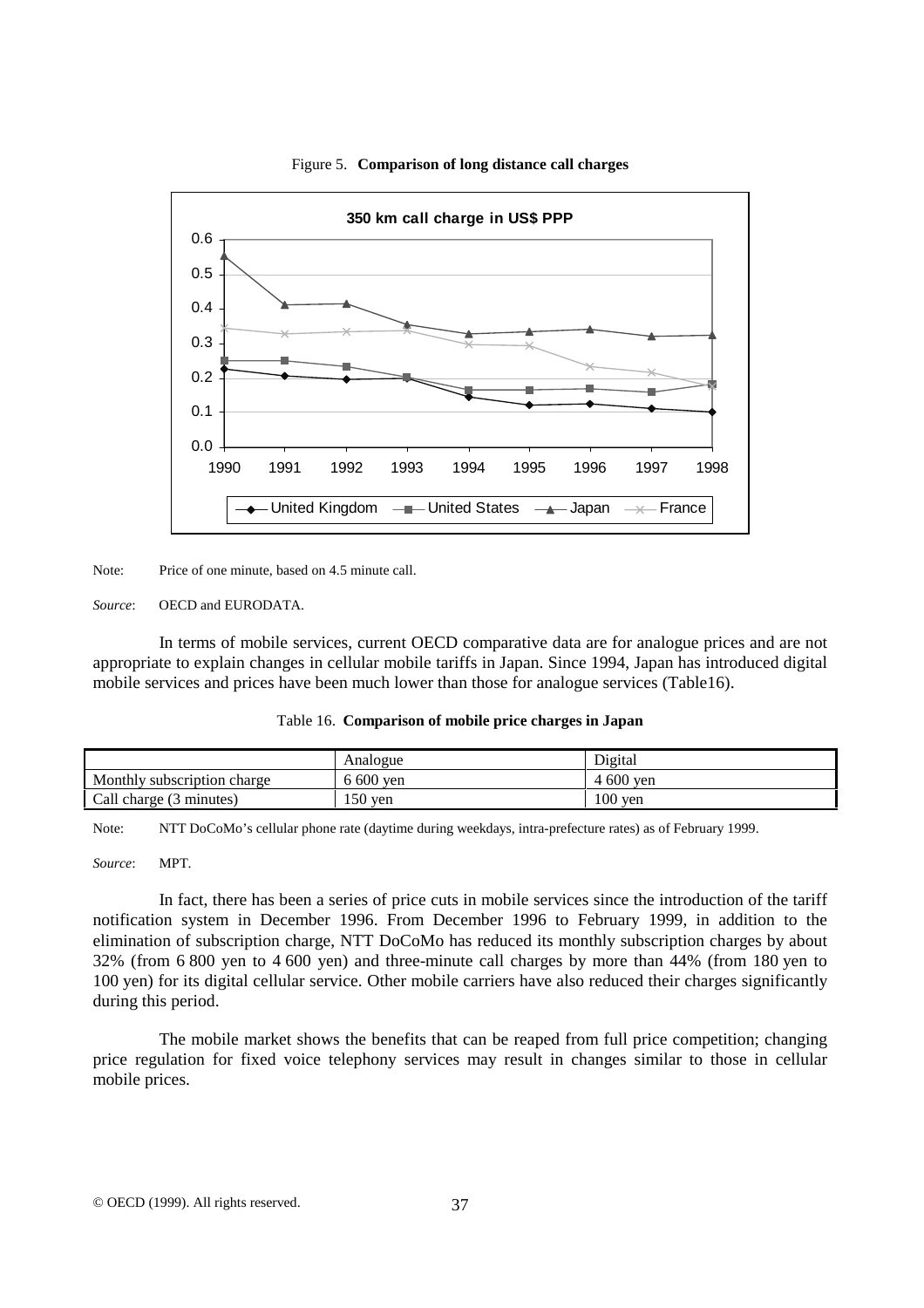## *3.2.2 Other indicators*

 As discussed in Section 2.2.4, the quality of Japan's telecommunications service is among the highest in the OECD. Carriers have invested significantly to upgrade their networks and adopt new technologies. In FY 1997, total investments by Type 1 carriers reached 4.2 trillion yen, representing over 9% of total investment (46.5 trillion yen) by all industries in Japan. As a result, much progress has been made in the telecommunications sector. For example, in 1993, only 72% of mainlines were digital; by 1997, 100% were digital (Table 17).

|                      | 1993           | 1995  | 1007  |
|----------------------|----------------|-------|-------|
| Japan                | הה<br><u>.</u> | 90    | 100   |
| United Kingdom       |                | 88    | 100   |
| <b>United States</b> | D٢<br>ΟZ       | 90    | 94.   |
| OECD average         | 69.25          | 81.65 | 89.22 |

|  | Table 17. Digitalisation of fixed network |  |  |
|--|-------------------------------------------|--|--|
|--|-------------------------------------------|--|--|

*Source:* OECD*, Communications Outlook 1999.* 

 In line with technological developments, many new services and discount schemes have been introduced since competition began in 1985. It is expected that this trend will be strengthened by the introduction of the tariff notification system in all telecommunications services. Between 1975 and 1985, there were only 13 new services and discount schemes, but since 1985 there have been 88 in all.





Note: For FY 1997, data from April to August 1996. *Source:* MPT*.*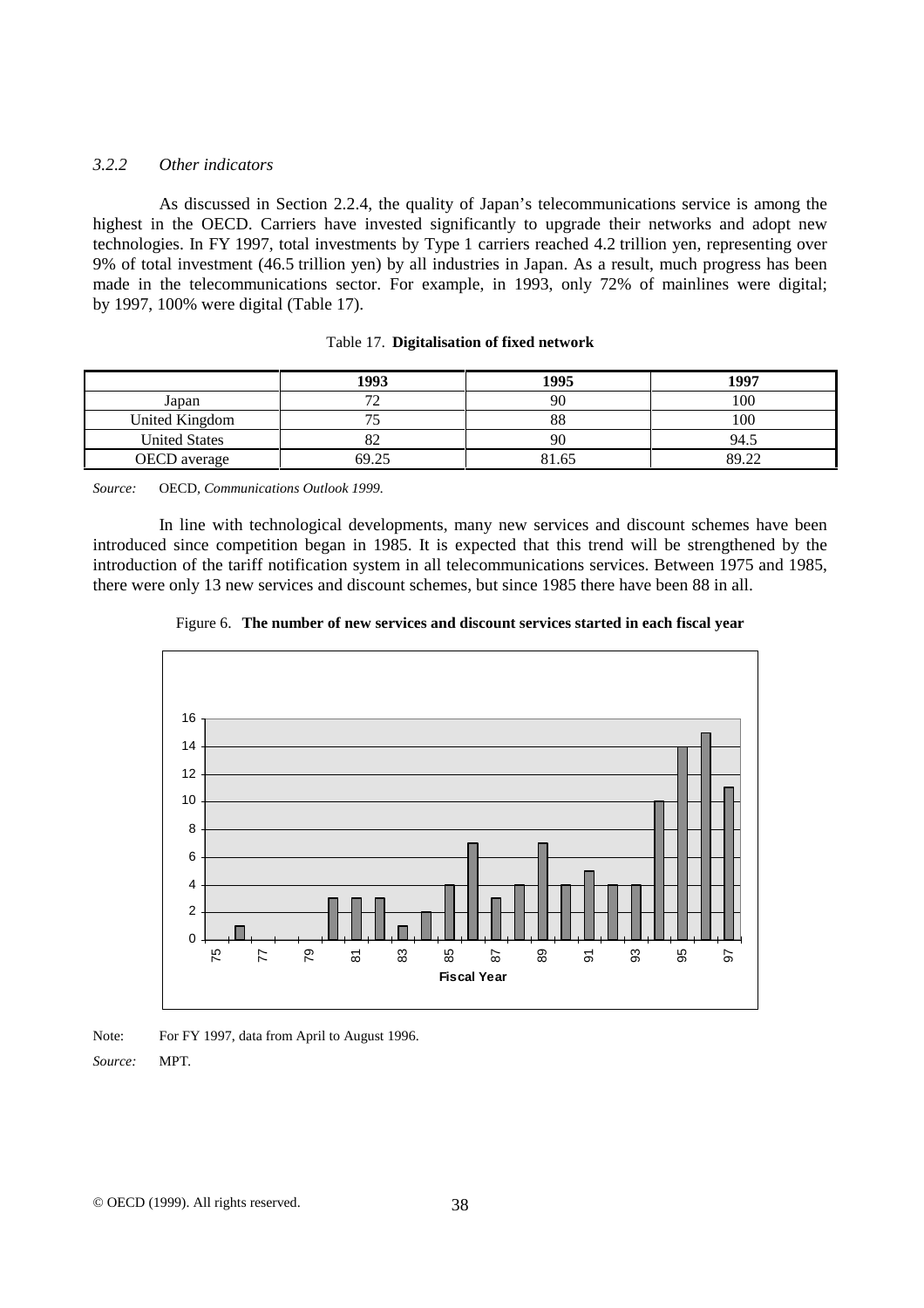## **4. Conclusions and recommendations**

| General assessment of current strengths and weaknesses | 4.1 |  |  |  |  |  |  |
|--------------------------------------------------------|-----|--|--|--|--|--|--|
|--------------------------------------------------------|-----|--|--|--|--|--|--|

|           | Box 6. Strengths                                                               |
|-----------|--------------------------------------------------------------------------------|
| $\bullet$ | strength and high quality of new common carriers                               |
| $\bullet$ | No line-of-business restrictions                                               |
| $\bullet$ | Fast development of alternative infrastructure                                 |
|           | Recent acceleration of liberalisation efforts towards full fledged competition |
|           |                                                                                |

 Japan has had 13 years of telecommunications liberalisation, with the result that it has a large number of carriers in each market segment. More importantly, except in the local market, the new common carriers have a relatively strong market share. It is expected that the level of competition will increase with the elimination of the tariff approval system and foreign ownership restrictions on Type 1 carriers. Furthermore, the presence of many major global telecommunications companies ensures highquality competition among players.

 Although carriers are experiencing difficulties to combine Type 1 and Type 2 services within a single company structure, there is no line-of business restrictions except those imposed on NTT. The revision of the NTT Law and the repeal of the KDD Law make it possible for all carriers to enter all telecommunications markets without restriction. In addition, CATV operators are allowed to provide their telephony services using their own networks. Together with the development of technologies which enable companies to provide less expensive local access through wireless local loops, the use of CATV networks for telecommunications will lead to increased network capacity, suitable for delivering multimedia and Internet services to end users.

 There has been significant growth in mobile and CATV subscribers. Many young people choose a mobile phone not as a complement to a fixed telephone but as a substitute. CATV companies are attracting customers with new networks that can be used for telecommunication purposes. Furthermore, utility-based Type 1 carriers are beginning to compete in the local market. It is expected that the combination of these developments will enable users to enjoy more choice in all types of telecommunications services, including local voice telephony.

 While Japan has liberalised its telecommunications market as early as 1985, most of the important liberalisation measures have been adopted very recently. In fact, the liberalisation has accelerated since the establishment of the second reform plan in 1996. Based on the second reform plan, many important liberalisation measures have been implemented in favour of full-fledged competition in the telecommunications market. Indeed, the recent introduction of tariff notification system is an important sign of changes moving toward full-fledged competition.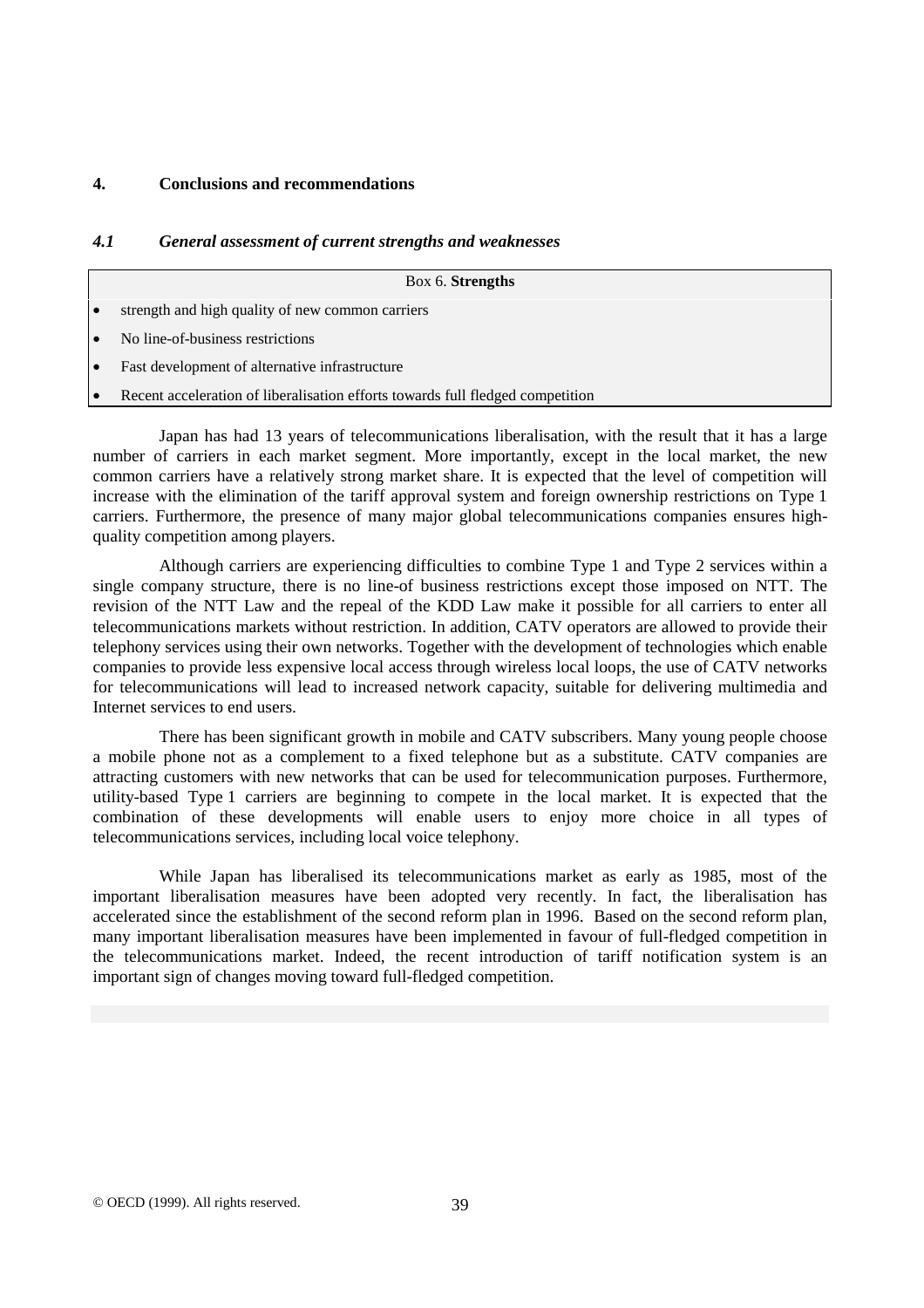#### Box 7. **Weaknesses**

- $\bullet$ Carrier classification system and market entry procedure
- $\bullet$ Difficulties in access to rights of way
- $\bullet$ Ownership and structure of NTT
- $\bullet$  No transparent spectrum allocation method for selecting licensees when the number of applicants exceed the available licenses
- $\bullet$ Lack of essential regulatory safeguards such as number portability and carrier pre-selection
- $\bullet$ No universal service funding mechanism
- $\bullet$ Combination of regulatory and industry promotion function.

 Despite early liberalisation of the telecommunications market in 1985, there are still some regulatory problems. If not successfully addressed, they will impede the development of fair competition between the incumbents and new entrants. Consequently, users will not be fully benefited until these problems are resolved.

- a) MPT has authority to grant Type 1 licences and to refuse Special Type 2 registrations by the examination standards that are based on the public interest provisions in the TBL. Furthermore, the regulatory distinction between Type 1 carriers and Type 2 carriers imposes many unnecessary burdens on carriers.
- b) Fragmented regulations on rights of way prevent new entrants from constructing their own infrastructure and give an unfair advantage to the incumbents and utility-based Type 1 carriers.
- c) Foreign ownership restriction on NTT still exists. In addition, mandatory minimum one-third government ownership of NTT raises a problem of conflict of interest, given that the government is both shareholder and regulator.
- d) The holding company structure of NTT will restricts effective infrastructure competition between NTT East and NTT West.
- e) The lack of a transparent and fair spectrum allocation method prevents companies from competing on a level playing field.
- f) The lack of essential regulatory safeguards such as number portability and carrier pre-selection gives an unfair advantage to the incumbents and the early NCCs.
- g) The lack of a universal service funding mechanism makes it difficult to prevent crosssubsidisation of NTT's services.
- h) Since the regulatory body's independence can be effectively ensured only when it is separated from interested parties, MPT's responsibilities both on regulatory function and industry promotion function weaken the independence of regulatory function in the Japanese telecommunications sector.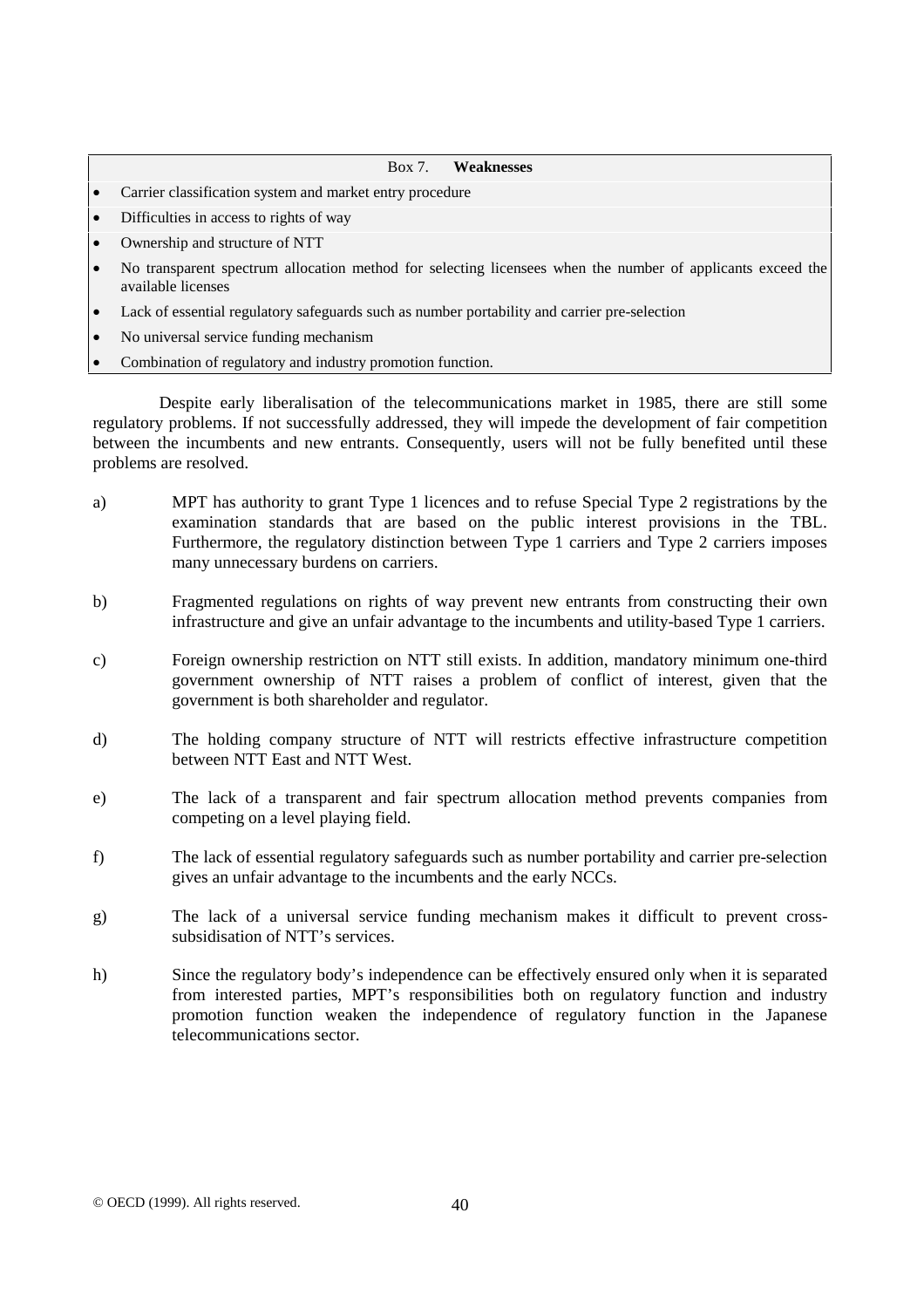## *4.2 Potential benefits and costs of further regulatory reform*

 In general, in spite of recent regulatory developments, Japan has yet to complete the reforms in its regulatory framework that would facilitate the transition from a monopoly to a competitive telecommunications market. As described in Section 4.1, outstanding regulatory issues need to be addressed appropriately and promptly if the benefits of competition are to be realised. While Japan has already taken a big step by abolishing the tariff approval system in favour of free price competition, many essential regulatory safeguards are not in place yet. Unless MPT makes swift actions to implement such safeguards, competition will continue to develop slowly.

 However, if MPT makes the necessary changes, the impact could be significant thanks to an already developed market structure. It is important to ensure that market participants compete effectively in the market and that such competition is not constrained by MPT. It is suggested that Japan consider the following recommendations.

## *4.3 Policy recommendations*

## *1. Ensure that regulations and regulatory processes are transparent and non-discriminatory and applied effectively*

 $\bullet$  *Establish effective government-wide measures, which resolve access to rights of way problems for new entrants in order to promote facility-based competition.* 

 The Japanese government should provide effective measures for resolving carriers' difficulties related to access to rights of way due to the fragmented responsibilities for rights of way. In particular, it would be recommended to enhance transparency of rights of way regulation by publishing a guideline to access rights of way just as market access. *Implement the LRIC methodology as soon as possible as a means of ensuring more cost-oriented interconnection pricing* 

 Since the ABC accounting system is based on historical cost, new entrants face high interconnection charges. This prevents them from offering low-cost services to customers. Although MPT has already decided to submit the bill to the Diet in 2000 in order to introduce the LRIC method, the implementation timetable should be accelerated in order to ensure more cost-oriented pricing.

#### - *MPT should establish as rapidly as possible a transparent and fair spectrum allocation method to select licensees when applicants outnumber licenses in order to ensure that all applicants can compete fairly when applying for a mobile license*.

 The lack of a transparent spectrum allocation method to select licensees when applicants outnumber licenses is a significant weakness of the Japanese telecommunications regulatory regime. Although MPT is considering introducing a new spectrum allocation method, it is not decided which method will be adopted and what the criteria will be for selecting new licensees. To ensure a fair chance to all potential entrants, the new spectrum allocation method should be in place in time for the allocation of spectrum for IMT 2000 services.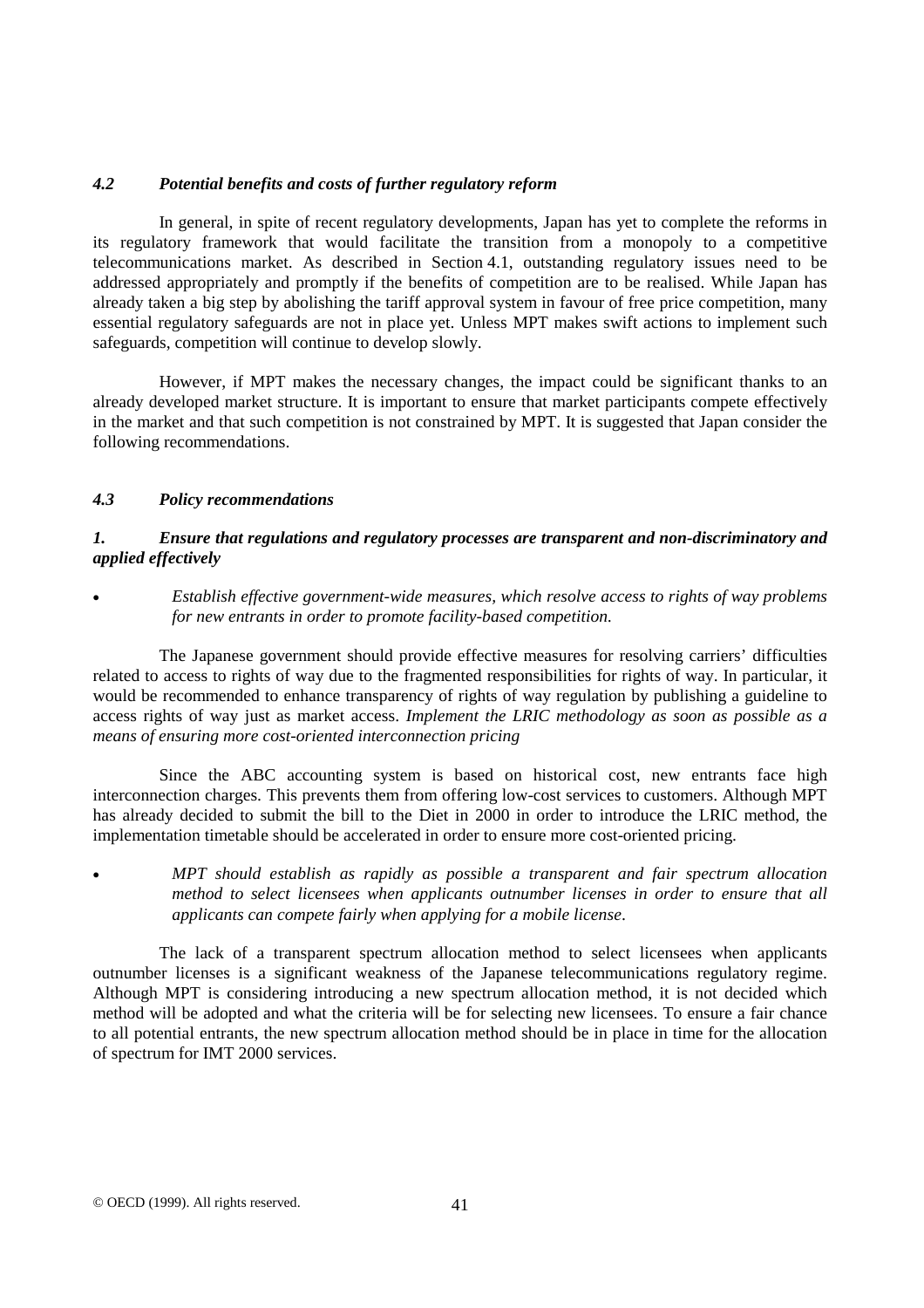## *MPT should rapidly implement number portability and carrier pre-selection to ensure fair competition between current players and new entrants.*

 The lack of number portability and carrier pre-selection gives an unfair advantage to the incumbent and to some extent to the early NCCs. MPT should promptly introduce these regulatory safeguards, which are essential to fair competition. Mobile services should be included in the number portability plan, and consumers should have sufficient carrier pre-selection choices to ensure fair competition between new entrants and current players.

## *2. Reform regulations to stimulate competition, and eliminate them except where clear evidence demonstrates that they are the best way to serve the broad public interest*

- *To promote competition, the present carrier market entry requirements should be made simpler and more transparent.*

 Under the TBL, the Minister has authority to grant Type 1 and to refuse Special Type 2 licenses using examination standards based on the public interest provisions in the TBL. Furthermore, carriers are not allowed to combine Type 1 business and Type 2 business. These regulations impose unnecessary economic burdens on carriers. MPT should abolish the current market entry scheme and establish a simple and transparent scheme such as 'class licence' system for all carriers.

#### - *The requirement of partial government ownership on NTT should be lifted so as to eliminate any conflict of interest by having the government as both a regulator and a shareholder*.

 The NTT Law requires the government to hold one-third or more of NTT shares. As competition develops, the basis of regulation for NTT should move from treating it as a special company to using market power criteria and treating the company as a dominant player, which controls essential facilities. In this regard, ownership restrictions on NTT should be removed and it is also recommended that the Japanese government move faster towards full privatisation of NTT. In addition, current foreign ownership restriction also should be lifted.

#### $\bullet$  *A transparent universal service funding mechanism, that is competitive and technologically neutral, should be established*.

 Current universal service obligations on NTT are implicitly funded through cross-subsidisation of NTT's services and make it difficult for NTT to establish cost-based charges for its services. Furthermore, the lack of an explicit universal service funding mechanism is one reason for high interconnection charges. Universal service cost should be transparent and clearly separated from interconnection charges. In this context, it is essential to establish a transparent and competitively and technologically neutral universal service funding mechanism in line with the break-up of NTT and the introduction of the LRIC system.

# *3. Review, and strengthen where necessary, the scope, effectiveness and enforcement of competition policy*

 $\bullet$  *As competition develops, the role of competition law in the telecommunications market should be strengthened, and sector specific regulation should be reviewed periodically in order to streamline the regulation.*

 $\bullet$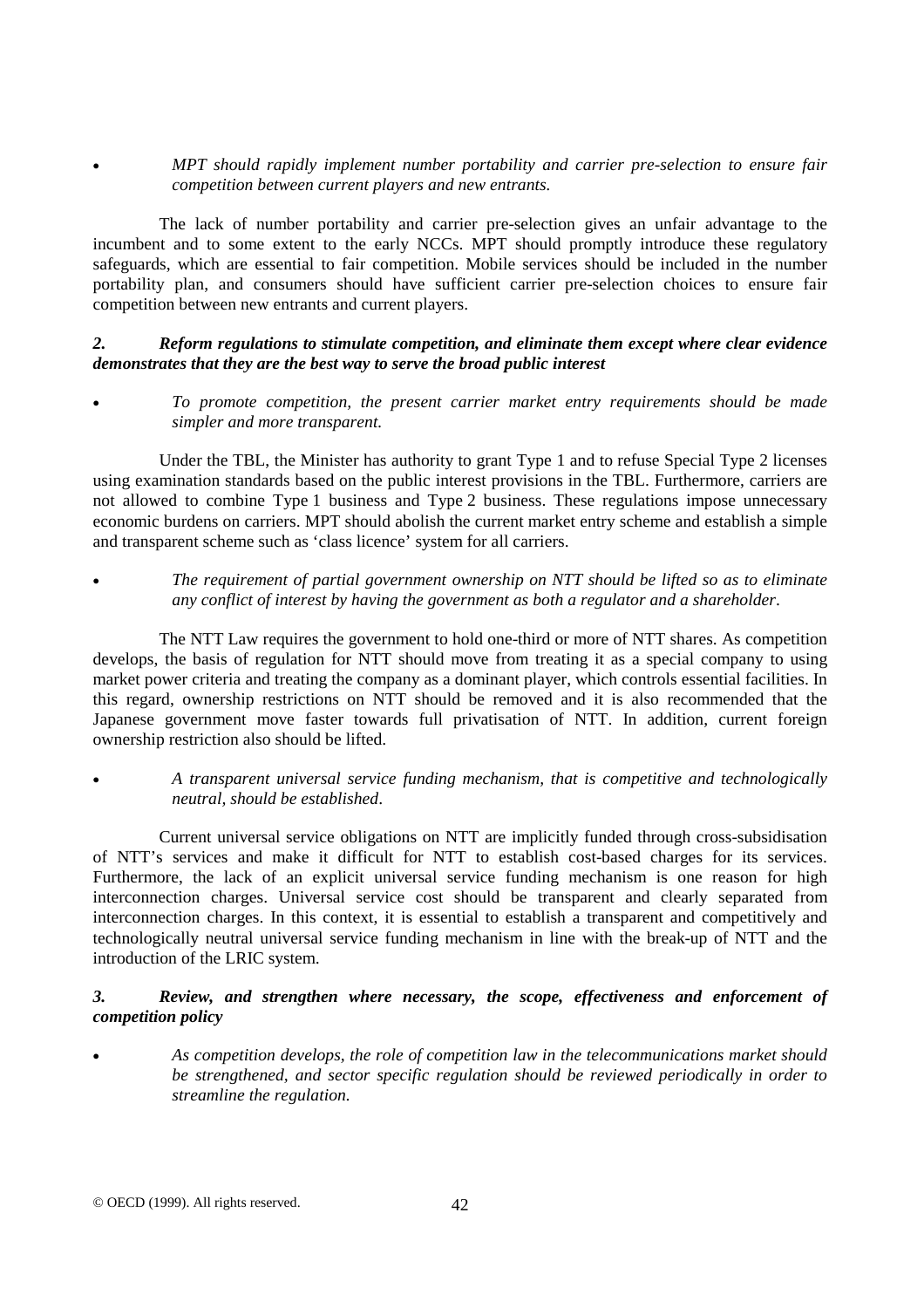MPT should forebear from regulation in areas or for activities where sufficient competition has emerged and conditions will allow the development of effective and sustainable competition between carriers. Excessive sector-specific regulation on carriers may hamper development of the full benefits of competition. Periodic reviews of regulation to determine where streamlining can take place should be undertaken. It is recommended that all market players should be able to request streamlining reviews.

 $\bullet$  *Options for making the NTT regional companies fully independent should be reviewed, because infrastructure competition between NTT regional companies appears unlikely develop under common ownership*.

 The break-up of NTT is consistent with competition in the local market to the extent to that other competitors enter the market, but the holding company structure means that the NTT companies do not have strong incentives to compete against each other and have no incentive to enter into infrastructure competition. Thus, the benefits of divestiture may not be fully realised. The Japanese government should review the current holding company structure, making the NTT regional companies fully independent of each other, in order to realise the benefits of divestiture.

 Regulatory functions should be independent from industry promotion functions, with transparent procedures and the process for the review of decisions.

 Both as a regulator and a policy maker, MPT is responsible for consumer protection as well as industry promotion in the telecommunications sector. Since the regulatory body's independence can be effectively ensured only when it is separated from interested parties, the Japanese government needs to ensure greater separation of regulatory functions from industry promotion functions.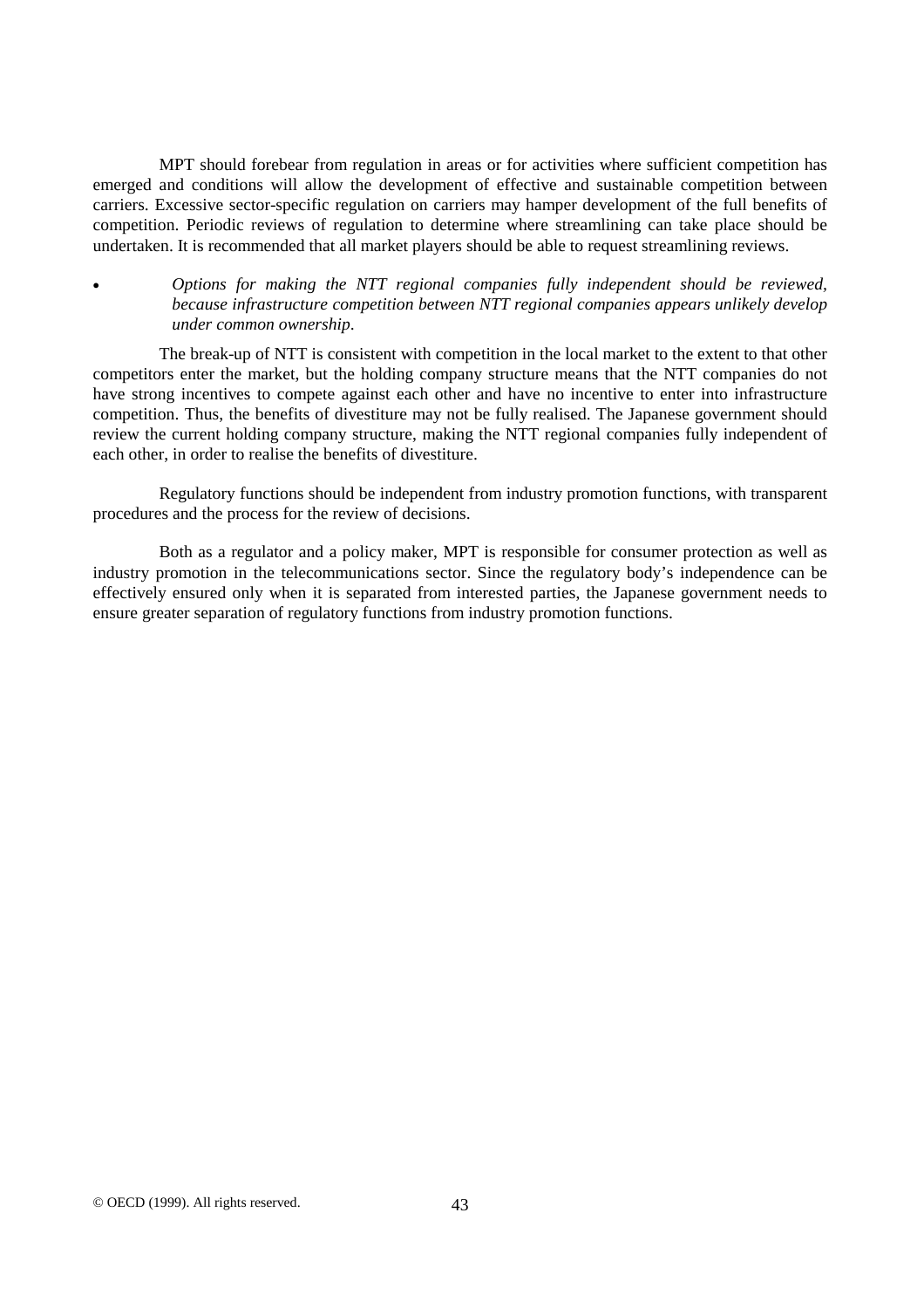## **NOTES**

- 1. OECD, Communications Outlook 1999. The United States is the world's biggest market with total revenue of \$254.6 billion.
- 2. NTT's revenue includes NTT DoCoMo's revenue.
- 3. OECD, *Communications Outlook 1999*.
- 4. Telecommunications operators which provide telecommunications services by establishing their own circuits and facilities.
- 5. The government issued the first block of 200 000 shares at 1 197 392 yen each in October 1986. It planned to sell one-half of the shares in four equal blocks annually beginning in 1986, but only sold part of the third block in 1988 due to the sharp drop in the stock price, and then postponed further sales. It is planned to sell 1 million shares in December 1998.
- 6. Deregulation, promotion of network interconnection and NTT's reorganisation are the three main goals of the "second info-communications reform".
- 7. The following provisions were deleted:
	- $\bullet$ Article 10 (1): Telecommunications services shall be appropriate in the light of the demand.
	- $\bullet$ Article 10 (2): Telecommunications circuit facilities shall not result in significant excess.
- 8. The abolition of the KDD Law was based on the "Emergency Economic Policy Package Reforming Japan for the 21st Century" which was adopted at a Cabinet Meeting on Economic Measures in November 1997. The package also included other telecommunications related issues such as:
	- $\bullet$ reducing the scope of Special Type 2 carrier;
	- $\bullet$  enabling Type 2 carrier to establish subscriber transmission circuit facilities which connect only one user;
	- reduction of Type 1 and Type 2 carrier categories to three (previously seven categories for Type 1 and four for Type 2);
	- $\bullet$ abolition of the tariff approval system and introduction of the notification system.
- 9. There are ten market blocks: Hokkaido, Tohoku, Kanto, Tokai, Hokuriku, Kansai, Chugoku, Shikoku, Kyushu and Okinawa.
- 10. FTC pointed out that without further deregulation and equalisation of conditions for competition the breakup of NTT would not be effective in promoting competition in the entire telecommunications industry.
- 11. The NTT trade union intensely lobbied politicians against Council's break-up proposal. In fact, the Social Democratic Party took an official position against the break-up. It was very difficult for the Liberal Democratic Party to make a firm commitment due to the upcoming election.
- 12. Throughout the paper, the term NCCs stands for the original new common carriers in the long distance market (DDI, Japan Telecom and Teleway Japan) and in the international market (ITJ and IDC).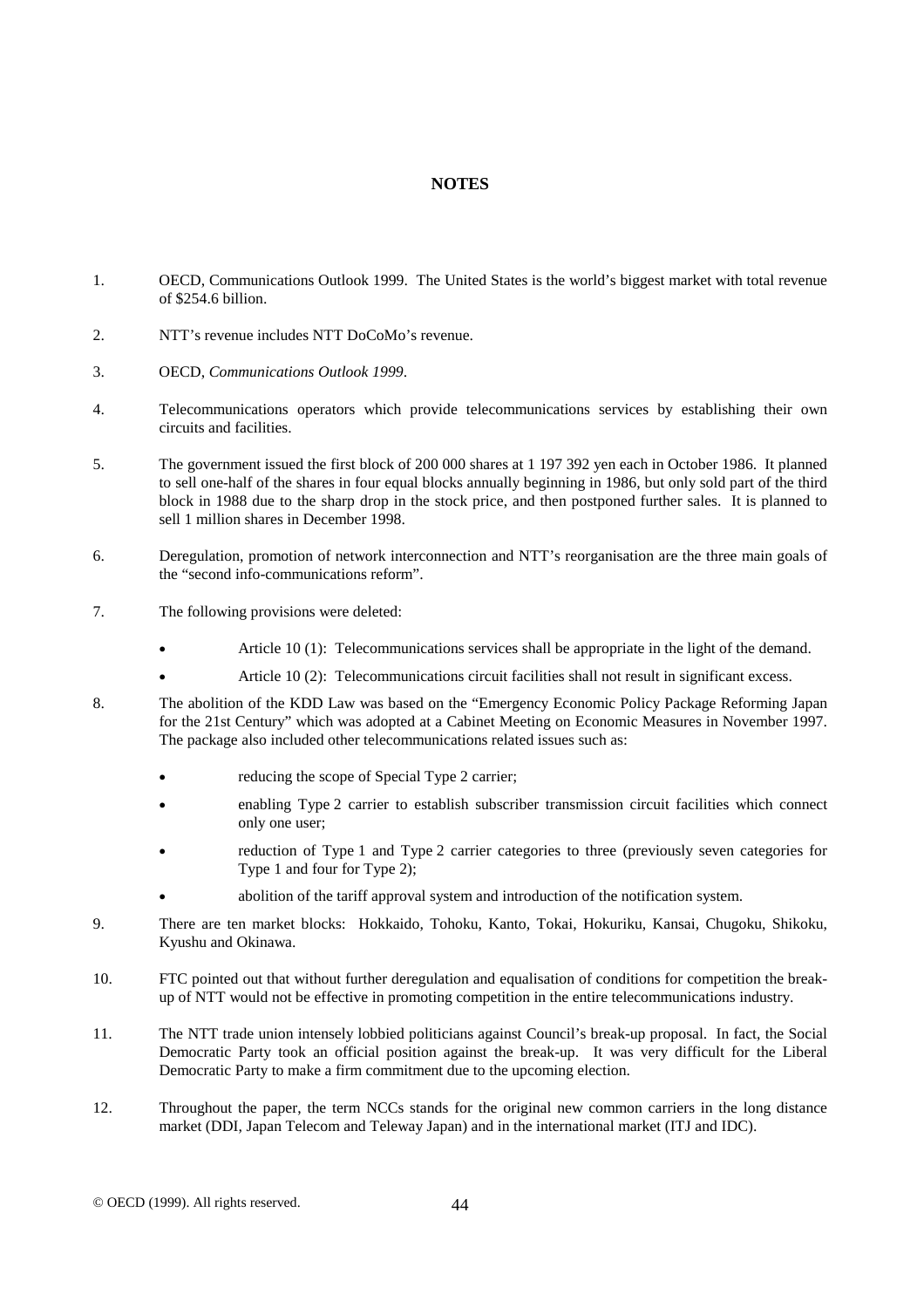- 13. In addition, TBL Article 1 states that the purpose of the law is "… to ensure the proper and reasonable operation of telecommunications business, to secure the consistent provision of telecommunications services, and to protect the interests of its users, and thereby guarantee the sound development of telecommunications for the convenience of the public, and the promotion of public welfare."
- 14. In December 1980, the United States and Japan signed the first NTT Procurement Agreement.
- 15. There are ten market blocks (see note 10).
- 16 *Communications Outlook 1999*.
- 17. The Japanese Government announced the abolition of foreign ownership restriction on CATV companies by the end of 1998 based on the New Three-Year Deregulation Action Plan (March 1998).
- 18. Age distribution of cellular and PHS users.

| Percentage, as of March 1997 |  |
|------------------------------|--|
|------------------------------|--|

|          |           |                               |        | . .       |             |                                                              |                          |                               |                                   |
|----------|-----------|-------------------------------|--------|-----------|-------------|--------------------------------------------------------------|--------------------------|-------------------------------|-----------------------------------|
|          | -U        | $0-14$<br>$10-7$              | 15-19  | $20 - 29$ | 30-39       | 40-49                                                        | 50-59                    | 60                            | $\cdot$ $\cdot$<br>response<br>NO |
| Cellular | 0.9       | U.J                           | . 4. L | 30.5      | 210<br>41.U | $^{\sim}$ 1<br>$\sqrt{ }$<br>$\overline{a}$ . $\overline{a}$ | - 0<br>. .<br>11.0       | 4.0                           | ن. ب                              |
| pHs      | ∩າ<br>U.J | $\mathbf{1} \cdot \mathbf{4}$ | 18.3   | 28.7      | 16.7        | $\sim$ $\sim$<br>13. i                                       | $\Omega$ $\Omega$<br>o.u | $\overline{\phantom{0}}$<br>. | 5.9                               |
|          |           |                               |        |           |             |                                                              |                          |                               |                                   |

*Source*: MPT.

- 19. MPT, *1998 White Paper Communications in Japan*.
- 20. MPT, *1998 White Paper Communications in Japan*.
- 21. *Communications Outlook 1999*.
- 22. MPT, *1998 White Paper Communications in Japan*
- 23. Article 94 of TBL stipulates 21 specific cases in which the Minister should consult with Council before taking its decision.
- 24. MPT uses the examination standards when it decides whether applicants meet public interest provisions in the TBL.
- 25. Examination standards: 1. Regarding financial basis and technical capability to undertake telecommunications business, a) whether the fund raising plan for such telecommunications business by the applicant is drafted in a rational manner, b) whether the repayment plan for such telecommunications business by the applicant is drafted in a rational manner, c) whether necessary chief telecommunications engineer are supposed to be appointed in accordance with Article 3 of the 'Regulations for Chief Telecommunications Engineer', by the commencement of telecommunications business. 2. Regarding reliable and feasible business plan, a) whether the applicant's estimated revenues and expenditure are calculated in a proper and clear-cut manner, and whether these estimates are drafted in a rational manner, b) whether the procurement of land sites, buildings and other plants for establishing telecommunications facilities can be expected, c) whether the applicant's plan for establishing telecommunications facilities and for delineating the area of operation are stipulated appropriately. 3. Regarding entry into the telecommunications business should be appropriate for the sound development of telecommunications, whether the applicant's commencement of telecommunications business impedes fair competition, and also whether the healthy development of telecommunications is promoted in line with the objectives of the law without detriment to the interests of the users and the benefit of the public.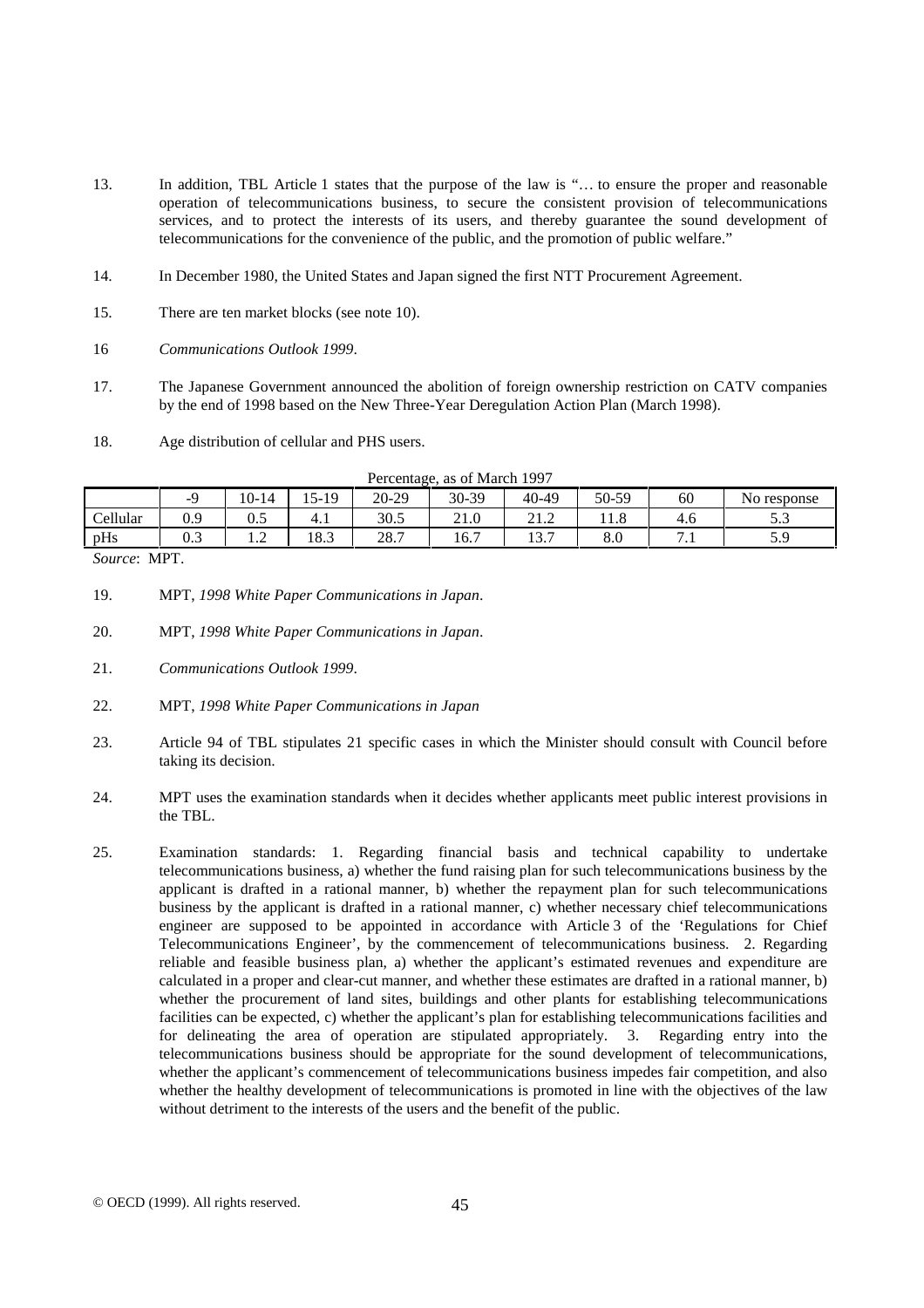- 26. They are Councillor's office on Internal Affairs of Cabinet Secretariat, Fair Trade Commission, National Police Agency, Economic Planning Agency, Ministry of Justice, Ministry of Foreign Affairs, Ministry of Finance, Ministry of Health and Welfare, Ministry of International Trade and Industry, Ministry of Transport, Ministry of Posts and Telecommunications and Ministry of Construction.
- 27. This refers to companies such as electricity companies, water companies, etc., that have ducts or rights of way owing to the nature of the services they provide.
- 28. While the fee for using one NTT pole is fixed at 1 600 yen per year, the fee for using NTT's conduits is calculated individually. In terms of electric utility companies, they calculate the fees individually.
- 29. There is no standard processing period for facility sharing.
- 30. The NTT Law prevents NTT from providing CATV service.
- 31. The interconnection obligation of Type 1 carriers can be exempted when:
	- $\bullet$ there is concern regarding the smooth delivery of telecommunications services;
	- there is concern that the interconnection may materially impair the interest of Type 1 telecommunications carrier;
	- $\bullet$  legitimate reasons are provided by applicable MPT ordinances except for the cases specified in the preceding two cases.
- 32. More specifically, the scope of major designated facilities covers designated subscriber line transmission facilities, and intra-prefecture facilities for telephone, ISDN and leased lines (MPT notice No. 674, 24 December 1997).
- 33. Six standard points of interconnection are:
	- subscriber line end;
	- $\bullet$ transmission equipment for access line;
	- $\bullet$ transmission equipment for local switch;
	- transmission equipment for signalling tandem switch;
	- $\bullet$ transmission equipment for tandem switch;
	- $\bullet$ transmission equipment for tandem leased-line node equipment;
- 34. There are eleven unbundled functions:
	- $\bullet$ subscriber line transmission;
	- $\bullet$ local switching;
	- -ISM switching;
	- local transmission;
	- tandem switching;
	- $\bullet$ interoffice transmission;
	- signal transmission;
	- directory assistance service access;
	- $\bullet$ directory database access;
	- $\bullet$ operator assistance service;
	- $\bullet$ public telephone origination.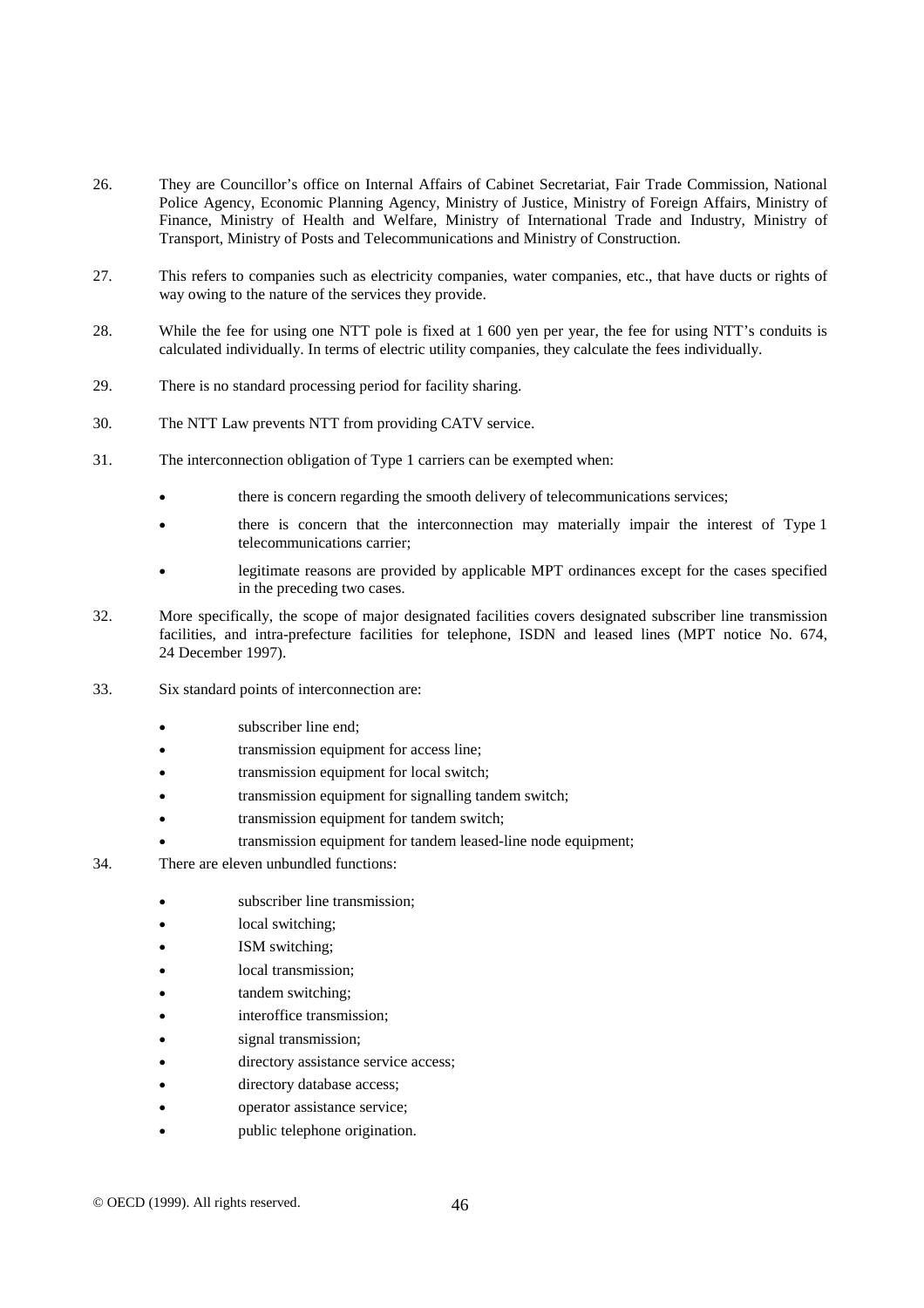- 35. By the Interconnection Accounting Rules and Interconnection Cost Calculation Rules, the following costs are included in the interconnection charges:
	- $\bullet$ sales costs (interconnection-related only);
	- $\bullet$ operation costs;
	- facility maintenance costs;
	- $\bullet$ common management costs;
	- $\bullet$ R&D costs (infrastructure-related only);
	- fixed-asset retirement costs;
	- depreciation costs;
	- $\bullet$ taxes and public dues;
	- $\bullet$ borrowed capital costs;
	- equity capital costs;
	- $\bullet$ taxes related to profits.
- 36. Access charge = charge proportional to number of calls + charge proportional to time (cost of interconnection charges corresponding to traffic).
- 37. Network modification charge = annual charge (settled by calendar month).
- 38. *Communications Outlook 1999*.
- 39. According to the Radio Law, a license is given on a first-come first-served basis. After receiving an application, the Minister examines whether the application satisfies: 1) conformity of the construction design to the technical standards; 2) feasibility of frequencies being assigned; and 3) conformity of other particulars to the essential standards for the establishment of a radio station. When the application meets all requirements, the Minister gives the applicant a pre-permit. When a carrier with a pre-permit completes the construction of a radio station, the Minister grants a license based on its inspection of the radio equipment, the qualifications for radio operators as well as number of operators, timepieces and documents.
- 40. *Keidanren*, "Problems in Promoting Competition in the Information Communication Market" 1996.
- 41. According to "The Basic Guideline for Introducing the Third Generation Mobile Communications System (IMT 2000)", Japan will introduce IMT 2000 service in 2001. Three licenses will be granted based on applications from all interested parties. However, operators owning local telecommunications networks cannot provide IMT 2000 service by themselves.
- 42. Number portability is the term used to describe the ability of customers to retain their telephone number if they change service supplier.
- 43. Main points of the report:
	- $\bullet$  Coverage of carrier pre-selection: domestic and international calls originating from networks of regional NTT companies, except for those calls destined for cellular/PHS phones.
	- - Service categories: Local (intra-city) calls, inter-city calls within a prefecture, inter-prefecture calls and international calls.
	- $\bullet$  Registration method: It is required for users to register their carriers of choice to the regional NTT company. If not, they are regarded as having chosen NTT by default.
- 44. For example, the United States includes discounts to assist schools and libraries to connect to the "Information Superhighway" together with fixed voice telephony services.